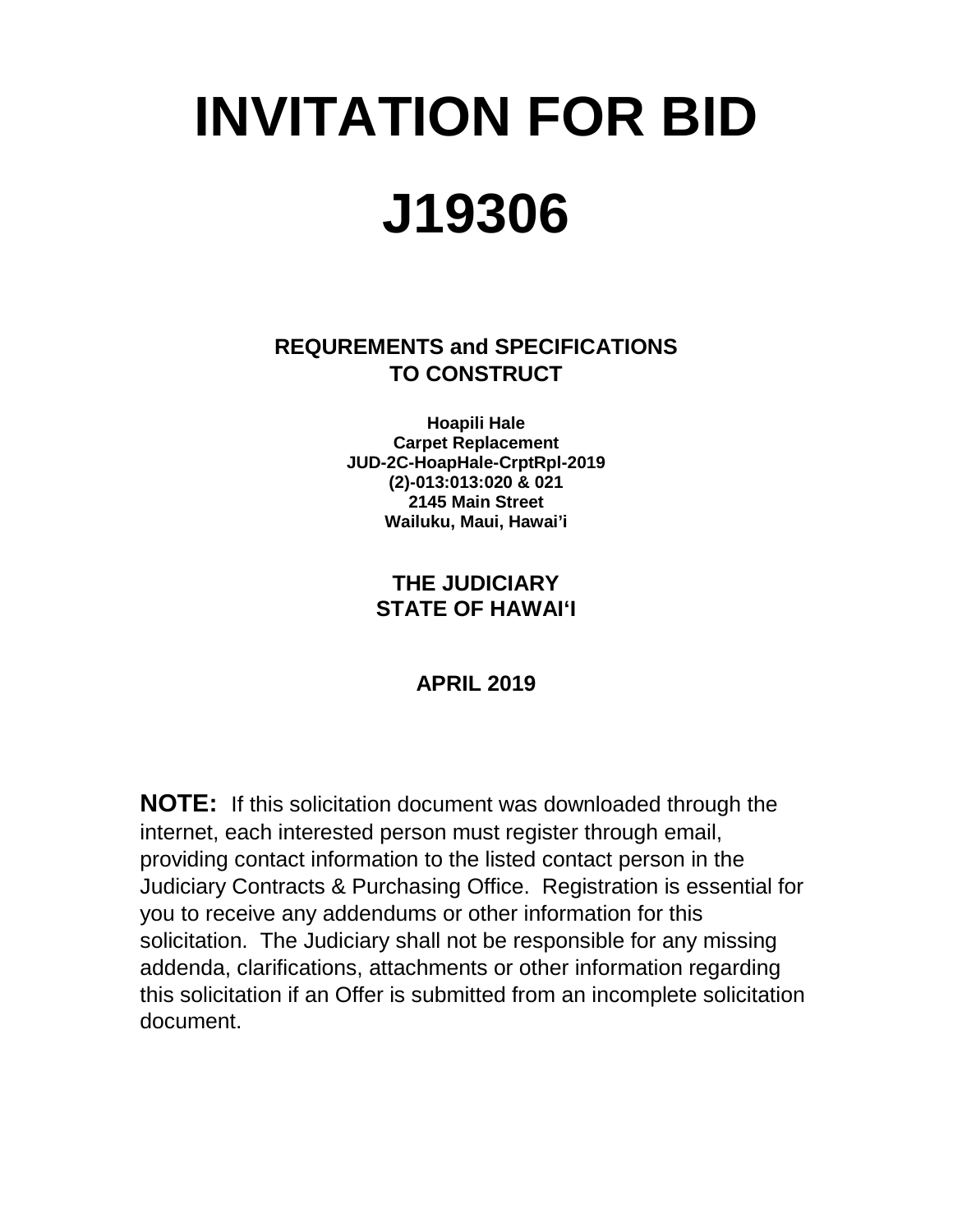## **SECTION 00010 - TABLE OF CONTENTS**

## **DIVISION 0 - INTRODUCTORY, BIDDING AND CONTRACTING REQUIREMENTS**

|  | Section 09681 Carpet Tile, Resilient Base and Carpet Transition Strips 1 - 6 |  |
|--|------------------------------------------------------------------------------|--|
|  |                                                                              |  |

## **DIVISION 1 - GENERAL REQUIREMENTS**

|--|--|--|--|

## **DIVISION 2 – NOT USED**

#### **DIVISION 3 – NOT USED**

#### **DIVISION 4 - NOT USED**

**DIVISION 5 – NOT USED** 

**DIVISION 6 – NOT USED** 

**DIVISION 7 – NOT USED** 

**DIVISION 8 - NOT USED** 

**DIVISION 9 – NOT USED** 

**DIVISION 10 - NOT USED** 

**DIVISION 11 - NOT USED** 

**DIVISION 12 - NOT USED** 

**DIVISION 13 - NOT USED** 

**DIVISION 14 - NOT USED**

**DIVISION 15 - NOT USED**

**DIVISION 16 - NOT USED**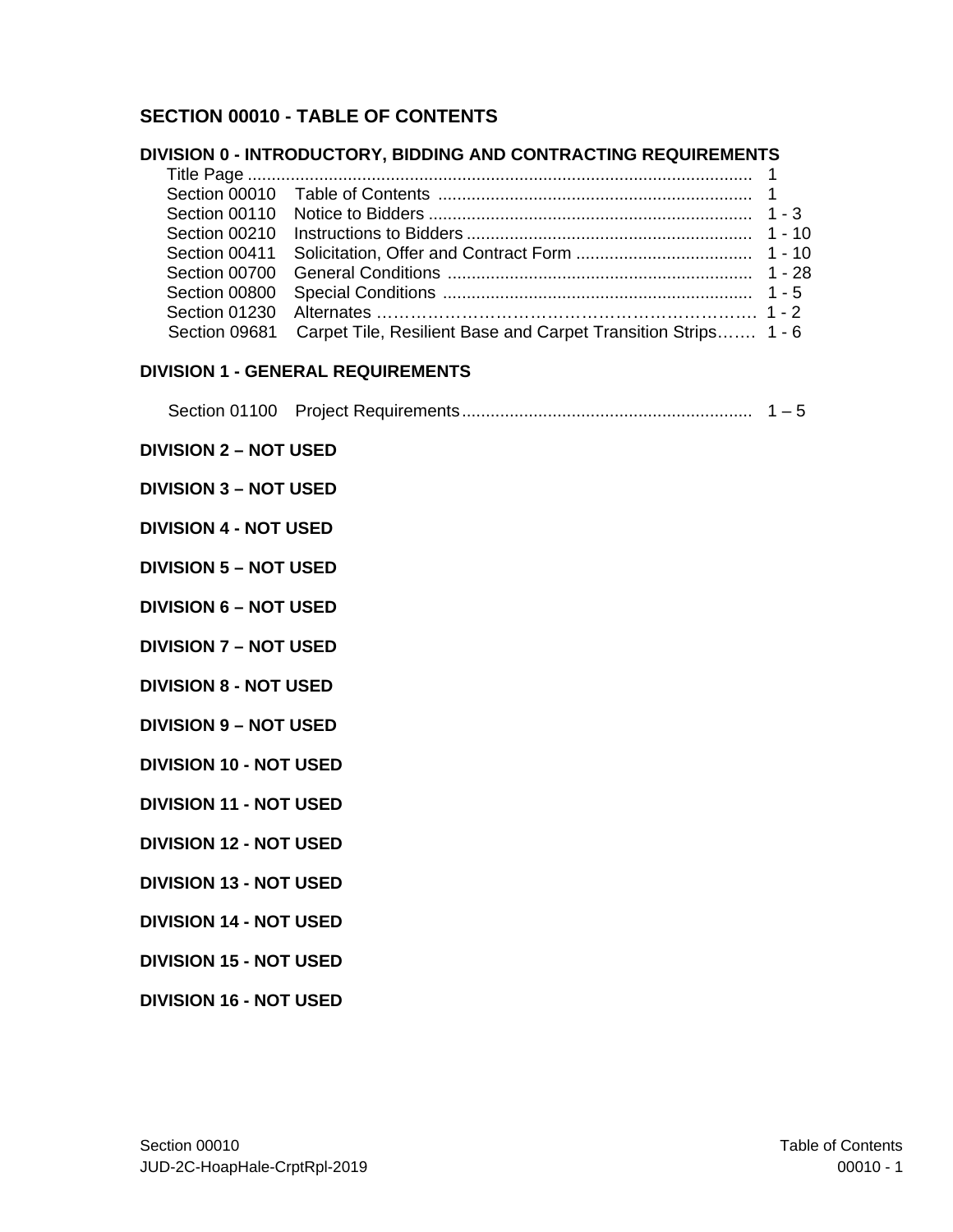## **NOTICE TO BIDDERS**

This solicitation is provided to you for information purposes. Bidders wishing to receive notices or addenda for this specific solicitation must register by fax at (808) 538-5802 or email to [Tritia.L.Cruz@courts.hawaii.gov](mailto:Tritia.L.Cruz@courts.hawaii.gov)

## **SEALED BIDS (Chapter 103D, HRS) For: HOAPILI HALE, 2145 Main Street, Wailuku, HI Carpet Replacement JUD-2C-HoapHale-CrptRpl-2019 JUD IFB J19306**

Will be received at The Judiciary, State of Hawaii, Financial Services Department, Kauikeaouli Hale, 1111 Alakea Street, Sixth Floor, Honolulu, Hawai'I, 96813-2807. The solicitation documents, including the Solicitation, Offer and Contract Forms, drawings and specifications may be obtained in electronic format from our Judiciary website at http//www.courts.state.hi.us under 'General Information" and Business with the Judiciary.

#### **Submit the Competitive SOLICITATION, OFFER AND CONTRACT FORM up to 2:00 PM, May 10, 2019**

At that time, bids will be publicly opened. Bids received after the due time and date will not be considered.

The work consists of moving furniture, removal of old carpeting and disposal, replacement of carpeting with carpet tiles/roll carpet (steps) and cove base at various sections of the building.

The estimated construction cost is \$90,000-\$240,000 USD. All interested parties are invited to attend a **mandatory** pre-bid meeting and Judiciaryconducted site visit. No other time for a site inspection will be scheduled or allowed.

Bidders ARE REQUIRED TO ATTEND THE MANDATORY pre-bid meeting and the accompanying Judiciary-conducted site visit at: Hoapili Hale, 2145 Main Street, Room # 416, April 18, 2019, 9:00am. *The site visit will immediately follow the meeting.*

*Each Bidder shall bring their own flashlight and small tools that may be required to inspect the premises. Bidders and interested parties are required to sign-in and sign out at the meetings to confirm attendance.* Check with Project Coordinator.

The estimated value of the Judiciary contract is less than \$250,000 and the apprenticeship agreement preference pursuant to Hawaii Revised Statutes §103-55.6 (ACT 17, SLH 2009) shall not apply.

The Hawaii products preference pursuant to ACT 175, SLH 2009 may be applicable for items of this solicitation. Persons wishing to certify and qualify a product not currently listed as a Hawaii Product shall submit a Certification for Hawaii Product Preference (form SPO-38) to: Department of Accounting and General Services , Public Works Division, 1151 Punchbowl Street, Room 426, Honolulu, Hawaii, Attn: Jolie Yee. The product shall meet the specifications of this project. The submittal must be received by the Judiciary by 12:00 p.m. on April 26, 2019. View the current Hawaii Products List on the State Procurement Office (SPO) website at [http://hawaii.gov/spo,](http://hawaii.gov/spo) click on 'For Vendors'; and select 'Hawaii Product Preferences'.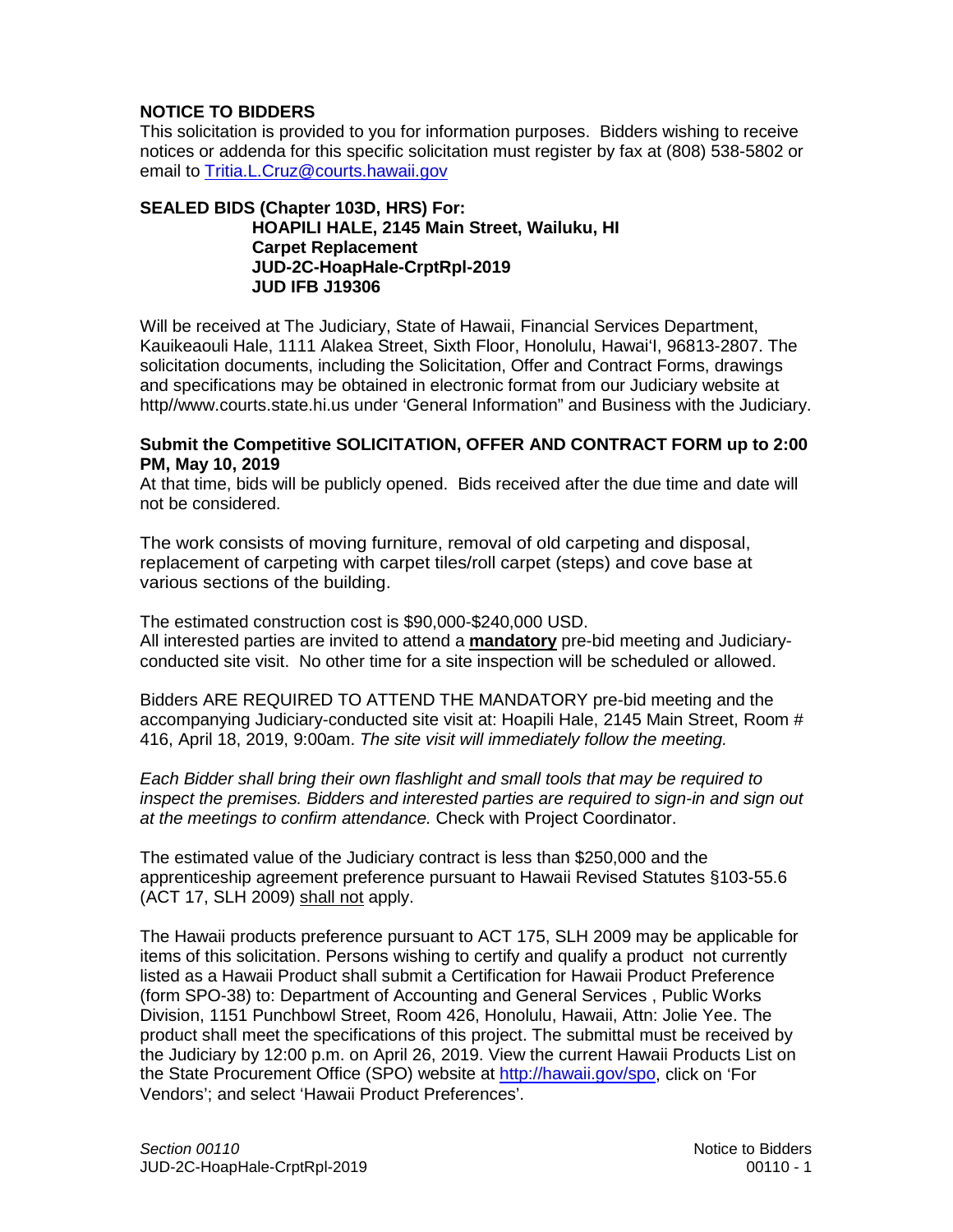For each product, one form shall be completed and submitted (i.e. 3 products should have 3 separate forms completed). The form is available on the SPO webpage at <http://hawaii.gov/spo> under the 'Forms' menu; click on 'SPO-038' to view and complete form SPO-38 online.

Late submittals for this solicitation will not be reviewed by this agency.

## **Campaign Contributions by State and County Contractors Prohibited.**

If awarded a contract in response to this solicitation, Offeror agrees to comply with HRS section 11-355, which states that campaign contributions are prohibited from a State and County government contractor during the term of the contract if the contractor is paid with funds appropriated by the legislative body between the execution of the contract through the completion of the contract.

To be eligible to submit a Bid, the Bidder must possess a valid State of Hawai'i Contractor's license classification C-7 Carpet Laying Contractor.

Refer to the **GENERAL NOTICE**, published with the project specifications for additional information.

/s/ Rodney A. Maile

## **RODNEY A. MAILE**

 ADMINISTRATIVE DIRECTOR OF THE COURTS The Judiciary - State of Hawai'i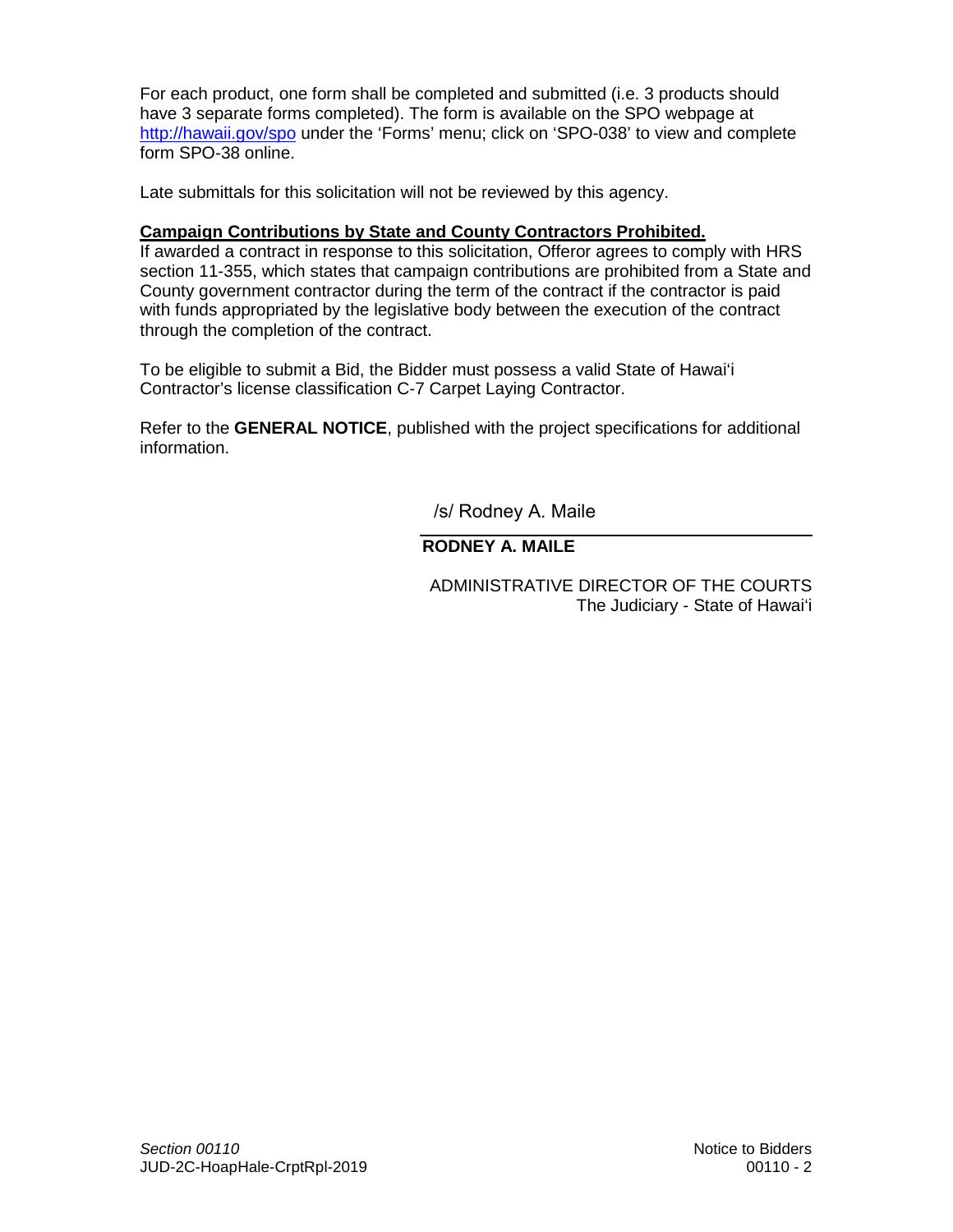## **GENERAL NOTICE**

## **TAX CLEARANCE AND HAWAII BUSINESS CERTIFICATES**

Refer to Instructions to Bidders for information regarding tax clearance and business certificates.

## **REQUIREMENT FOR CONTRACTORS LICENSING CLASSIFICATIONS**

Refer to Notice to Bidders for contractor licensing requirements.

#### **OTHER INFORMATION**

Bid results and the Contract Awards notice will be posted on at http//www.courts.hi.us/fy-2019-invitation-for-bids-awards.

Refer to Instructions to Bidders for other conditions and requirements to award a contract.

Any protest shall be submitted to the Administrator. Bidders shall comply with the GENERAL CONDITIONS Article 2.13 Protests.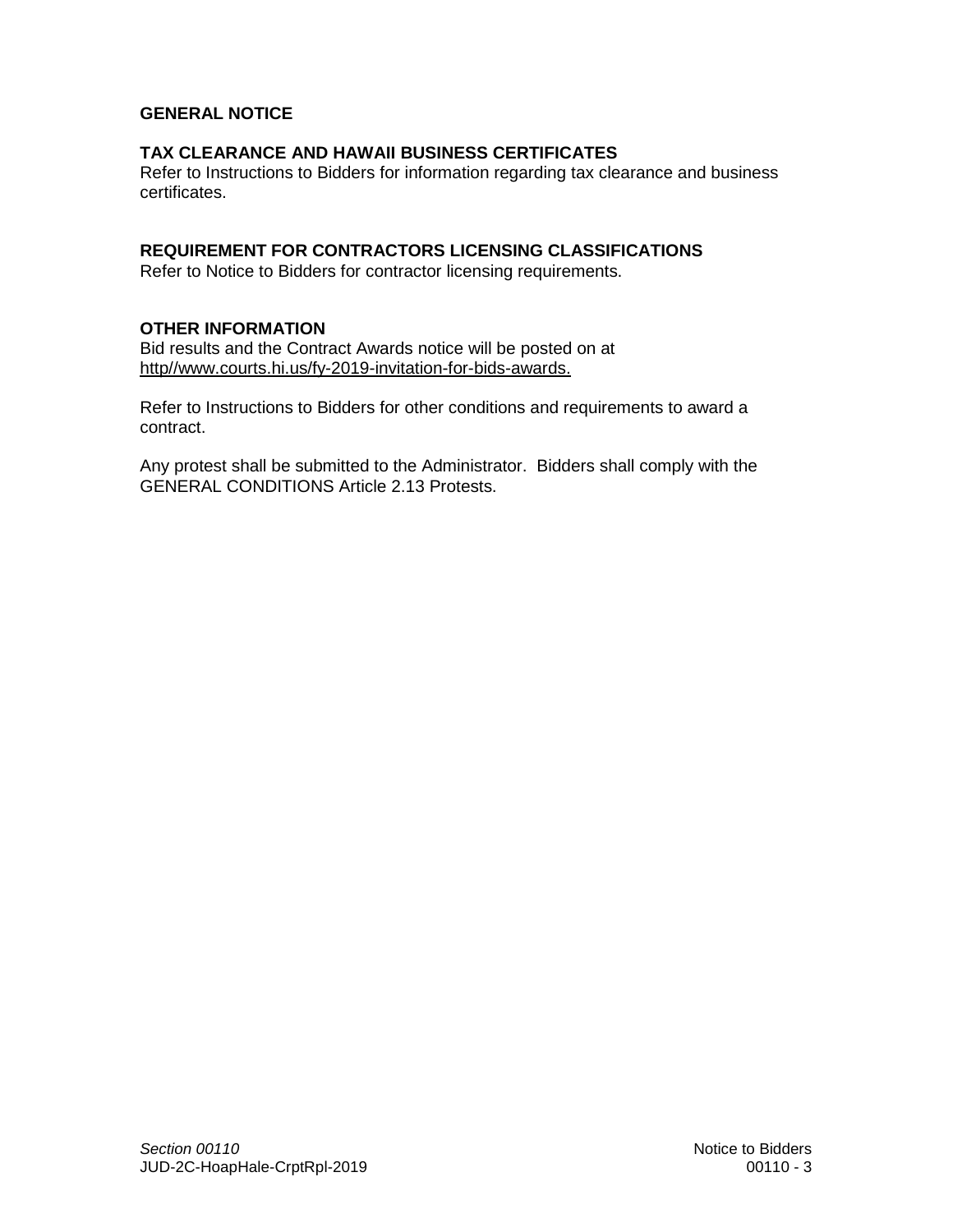## **SECTION 00210 - INSTRUCTIONS TO BIDDERS**

## **PART 1 - GENERAL**

## **1.01 GENERAL**

- A. Only bidders with the required Contractor's license(s) are eligible to submit a Bid.
- B. Bidders (Contractors) shall be incorporated or organized under the laws of the State or be registered to do business in the State as a separate branch or division that is capable of fully performing under the contract. The following definitions are used in the solicitation documents.
	- 1. Hawaii Business §3-122-112 HAR: A bidder who is registered and incorporated or organized under the laws of the State is a "Hawaii Business" and eligible for an award.
	- 2. Compliant non-Hawaii Business §3-122-112 HAR: A bidder not incorporated or organized under the laws of the State, but is registered to do business in the State and complies with or is exempt from the requirements of §3-122-112 HAR, is a "Compliant Non-Hawaii Business" and eligible for an award.
	- 3. Non-compliant Bidder: If a bidder is a non-Hawaii business and is not registered with the DCCA Business Registration Division (BREG) or cannot comply with §3-122-112 HAR, then the bidder is non-compliant and is ineligible for an award.
- C. When announced by the NOTICE TO BIDDERS, all bidders who intend to submit a bid are invited to attend the mandatory pre-bid meeting and the accompanying site visit(s). Other interested parties may attend the initial pre-bid meeting and the accompanying site visit(s). For other site visits not conducted by the Department, bidders shall contact and make arrangements with the Project Contact Person listed in SECTION 00800 - SPECIAL CONDITIONS of these specifications.
- D. Bidders shall submit the "Solicitation, Offer and Contract Form", bid bond (if required), and any other documents required by these solicitation documents.
- E. The *GENERAL CONDITIONS* set forth additional terms and conditions for the bid and award process. The *GENERAL CONDITIONS* will be part of the contract documents by which the State and the bidder (prospective Contractor) will be bound. Bidders are directed to the *GENERAL CONDITIONS*, for contract and statutory requirements and for Bidding and Execution of Contract Requirements. Bidders are also directed to SECTION 00700 - GENERAL CONDITIONS and SECTION 00800 - SPECIAL CONDITIONS of these specifications for definitions and modifications to the *GENERAL CONDITIONS.*

## **1.02 OFFEROR(S) or BIDDER(S)**

A. The terms "Offeror" and "Bidder" are synonymous when used in this Section 00210 and other solicitation documents.

## **1.03 PRE-BID MEETING AND SITE VISIT(S)**

A. General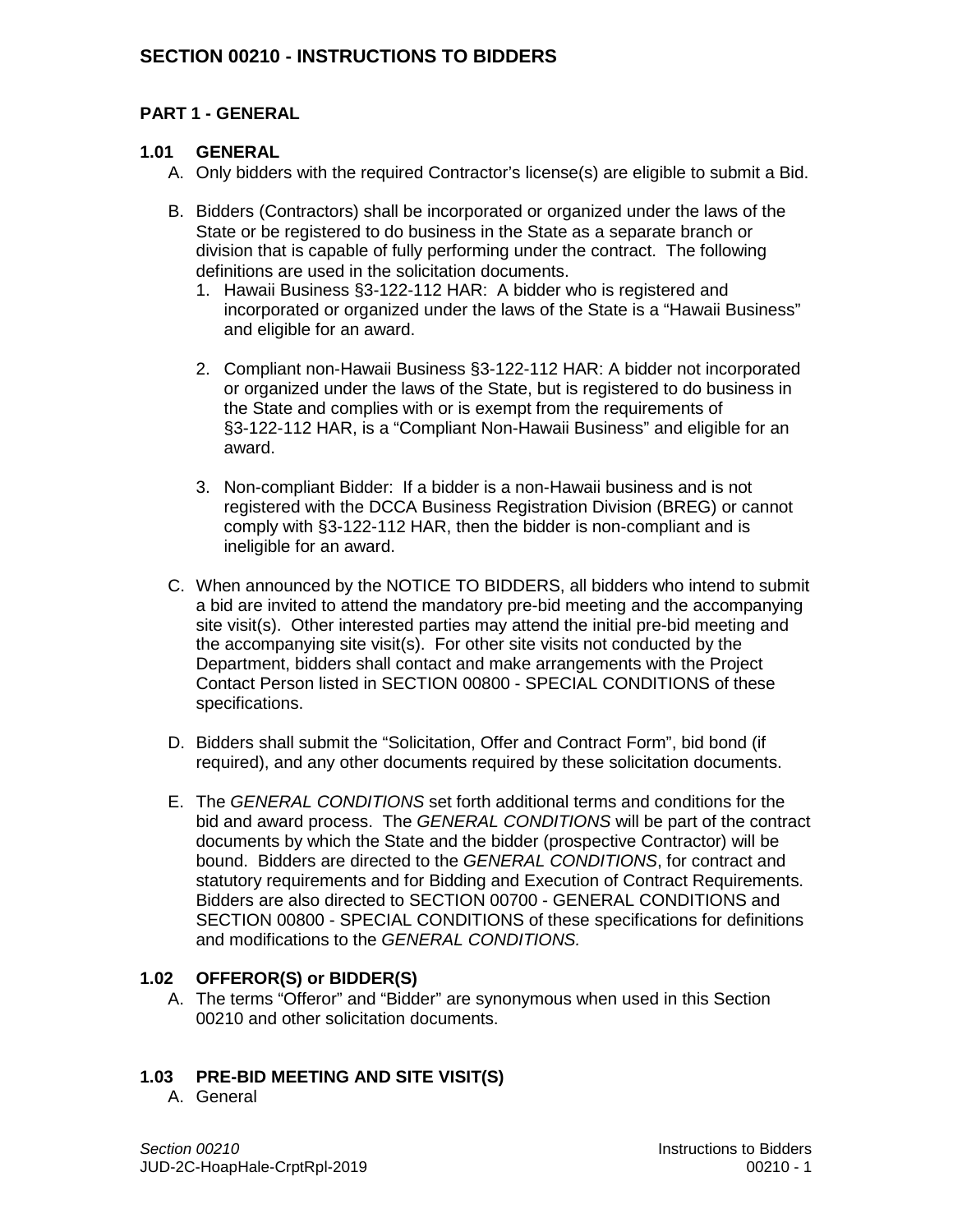- 1. The attendance of pre-bid meetings and site visits is mandatory.
- 2. Failure to attend the pre-bid meeting(s) and site visit(s) for a project DOES NOT absolve the bidder from its responsibilities under section 2.4.1 of the Interim General Conditions.
- 3. Verbal responses and discussions may occur during the course of the pre-bid meeting or site visit and shall not be considered to alter any information in the solicitation documents (see Section 2.5.1 of the Interim General Conditions).
- B. Mandatory Pre-bid Meetings and Site Visits
	- 1. The Project Coordinator shall require all prospective bidder/offerors to attend a mandatory Pre-bid Meeting(s) and Site Visit(s).
	- 2. All bidders/offerors will be required to sign the attendance sheet.
	- 3. Failure to attend mandatory pre-bid meetings and site visits, if required, will automatically be cause for rejection of the bid.

## **1.04 ADDENDA AND CLARIFICATIONS**

- A. The Department may periodically issue addenda and bid clarifications which may provide additional information or alter the plans and specifications.
- B. The Department will make addenda and bid clarifications available to Bidders via the Department's website and at the physical locations indicated in the Notice to Bidders for pickup of the solicitation documents. Bidders are responsible for the information contained in the addenda and bid clarifications whether or not the bidder receives the addenda or clarifications.
- C. Bidders discovering an ambiguity, inconsistency, or error when examining the bid documents or the site and bidders with questions or clarification requests shall transmit said discoveries, questions, and/or requests via HIePRO by the due date listed in the solicitation.
- D. All written transmittals shall be brief, concise, but complete enough to properly evaluate and determine the merits of the question or request. Include references to appropriate section numbers, paragraphs, drawings, details, schedule numbers, and provide other information as appropriate.
- E. Requests transmitted or otherwise communicated directly to the Consultant will not be considered to be transmitted to the Department and will not be addressed.
- F. Bidders shall submit all discoveries, questions, and/or requests via HIePRO by the due date listed in the solicitation.
- G. Requests for Substitution will only be entertained prior to bid opening if Section 00800 - SPECIAL CONDITIONS indicates that substitutions before award are allowed for this project. If allowed, requests of this nature must be submitted before the deadline specified for this purpose in the Notice to Bidders.

## **1.05 SOLICITATION, OFFER AND CONTRACT FORM (BID FORM)**

A. Bidder shall fill out the "Solicitation, Offer and Contract Form" completely. This includes the "Offer" portion of the form and all remaining fill-ins. Write in ink or type. Bidders must also comply with the supplemental instructions contained within the "Solicitation, Offer and Contract Form." Do not alter the "Solicitation, Offer and Contract Form", and maintain the form intact. When the State makes changes to the "Solicitation, Offer and Contract Form", a completely new bid form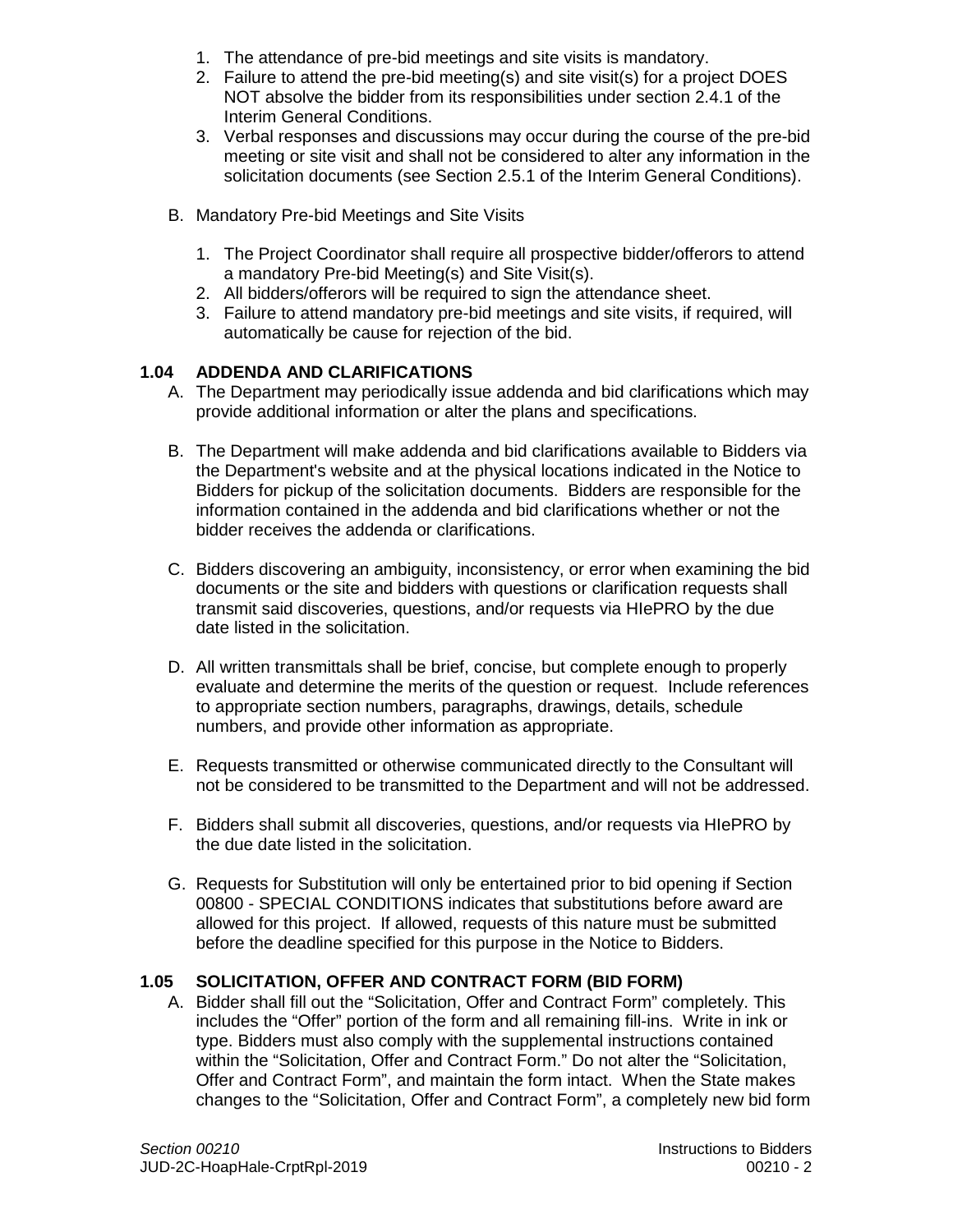with appropriate addendum notation will be issued. Bidders shall use the most current version. Bidders shall use their exact legal name as registered with the Department of Commerce and Consumer Affairs, if applicable; and to indicate exact legal name in the appropriate space on the Solicitation, Offer and Contract Form.

- B. Schedule for Work: Note the provisions of this article, the referenced COST, TIME AND SCHEDULE article, and specification SECTION 01100 - PROJECT REQUIREMENTS for the construction dates including: project schedule, project start date, jobsite start date, jobsite completion date, contract completion date and contract duration, if provided.
- C. Allowances: If applicable to this project, bidder shall include in its total lump sum (base) bid price all cash allowances that are itemized in the COST, TIME AND SCHEDULE article on the "Solicitation, Offer and Contract Bid Form" and described in SECTION 01210 - ALLOWANCES of these specifications. Unless otherwise provided in the contract documents, the bidder shall include costs for unloading and handling materials and equipment at the site, labor, installation costs, overhead, profit, coordination, insurance and other incidental expenses in the lump sum bid price and not in the allowance.
	- 1. For testing and inspection allowances, the allowance costs shall include the cost of engaging testing agencies, actual tests and inspections and reporting results. Allowance does not include incidental labor required to assist the testing agency or costs for retesting if previous tests and inspection result in failure.
- D. Variable Quantities Unit Prices: If applicable to this project, bidder shall include in its total lump sum (base) bid price a total cost for Variable Quantities Unit Prices (VQUP) that are described in SECTION 01270 - VARIABLE QUANTITIES UNIT PRICES. Bidder shall complete the VQUP schedule by extending costs for unit prices, subtotals and totals. The unit costs provided shall include all materials, labor, tools and equipment required to install the work complete, in addition to all charges for overhead, coordination, profit, insurance, and other incidental expenses. Bidder shall make sure to enter the variable quantities unit prices total amount in the bid form, COST, TIME AND SCHEDULE article.
- E. Alternates: If applicable to this project, bidder shall include its total cost(s) in the COST, TIME AND SCHEDULE article for the alternates that are described on the drawings or in SECTION 01230 - ALTERNATES. Bidder must completely fill in the cost for each listed alternate. Where the respective alternate's work will be performed at no cost to the State, bidder shall fill in '\$0.00' as the cost. **If the cost for any alternate is left blank, the "Solicitation, Offer and Contract Form" will be rejected as an irregular bid.**
	- 1. For the purposes of evaluating the bid, the alternates are listed in the COST, TIME AND SCHEDULE article and in specification SECTION 01230 - ALTERNATES in the order of precedence from highest (listed first) to lowest for additive alternates and from lowest (listed first) to highest for deductive alternates.
	- 2. Bidders are directed to the COST, TIME AND SCHEDULE article that lists additional or deductive consecutive calendar days that will be allowed for each accepted alternate.
- F. Preference: If applicable to this project, preferences are considered when evaluating bids to determine the ranking of the respective bidders. The award of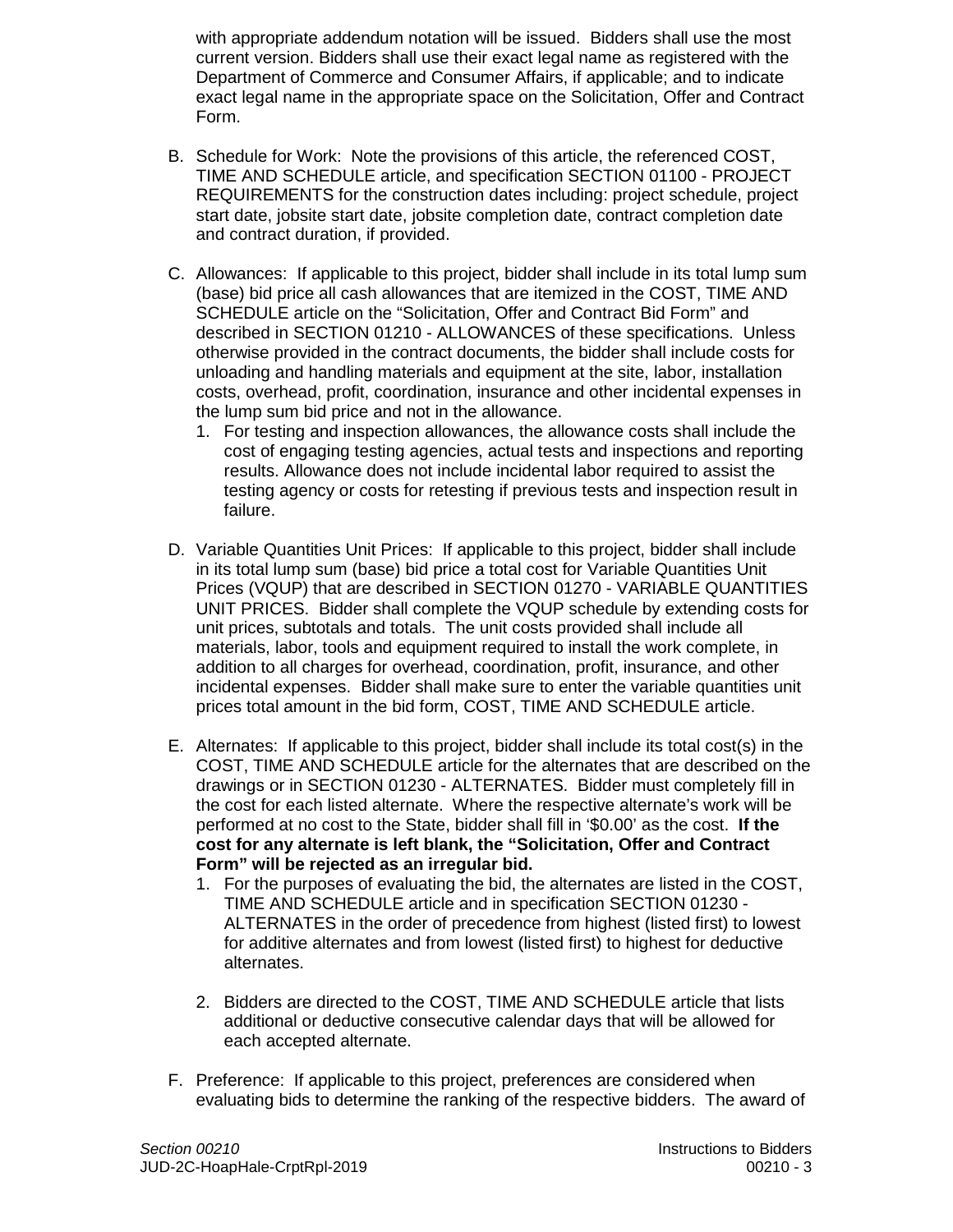the contract will be in the amount of the bid exclusive of any preference adjustments.

- G. Hawaii Product Preference:
	- 1. In accordance with ACT 175, SLH 2009, the Hawaii products preference is applicable to this solicitation. Hawaii Products may be available for those items noted on the offer form.
	- 2. The Hawaii products list is available on the SPO webpage at [http://spo.hawaii.gov,](http://spo.hawaii.gov/) click on '*Procurement of Goods, Services, and Construction-Chapter 103D, HRS'*; under '*Procurement*' click on '*Preferences*', '*Hawaii Products'* and select '*Hawaii Products List'* to view.
	- 3. Offeror offering a Hawaii Product (HP) shall identify the HP on the solicitation offer page(s). Any person desiring a Hawaii product preference shall have the product(s) certified and qualified if not currently on the Hawaii products list, prior to the deadline for receipt of offer(s) specified in the procurement notice and solicitation. The responsibility for certification and qualification shall rest upon the person requesting the preference.
	- 4. Persons desiring to qualify their product(s) not currently on the Hawaii product list shall complete form SPO-38*, Certification for Hawaii Product Preference* and submit to the Procurement Officer, and provide all additional information required by the Procurement Officer. For each product, one form shall be completed and submitted (i.e. 3 products should have 3 separate forms completed). Form SPO-38 is available on the SPO webpage at http://spo.hawaii.gov under the *'Quicklinks'* menu; click on '*Forms for Vendors, Contractors, and Service Providers'*.
	- 5. When a solicitation contains both HP and non-HP, then for the purpose of selecting the lowest bid or purchase price only, the price offered for a HP item shall be decreased by subtracting 10% for the class I or 15% for the class II HP items offered, respectively. The lowest total offer, taking the preference into consideration, shall be awarded the contract unless the offer provides for additional award criteria. The contract amount of any contract awarded, however, shall be the amount of the price offered, exclusive of the preferences.
	- 6. Change in availability of Hawaii product. In the event of any change that materially alters the offeror's ability to supply Hawaii products, the offeror shall immediately notify the procurement officer in writing and the parties shall enter into discussions for the purposes of revising the contract or terminating the contract for convenience.
- H. Recycled Product Preference: If applicable to this project, a recycled product preference of at least 5 percent of the price of the item is available. All bidders, either proposing or not proposing to use the recycled product preference shall complete the "Recycled Product Schedule". If choosing to use a recycled product, enter the respective costs for the recycled product; otherwise, enter the cost for the non-recycled product. Make sure a cost is entered for each listed product. Each product cost shall be complete, including jobsite delivery and applicable taxes.
	- 1. For each recycled product the bidder chooses to use, the bidder shall include in its bid package the complete "Certification of Recycled Content Form"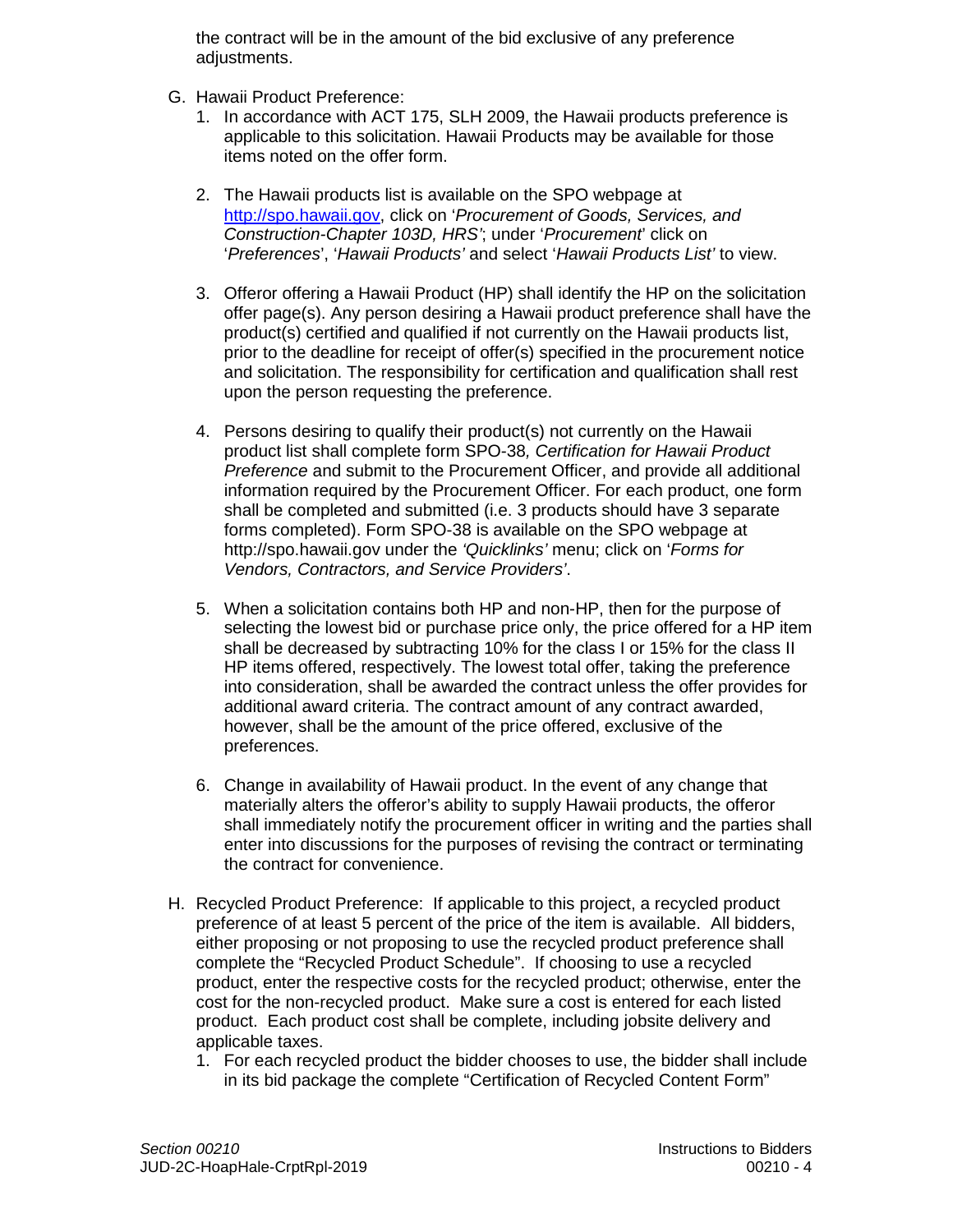(SPO-Form 8) along with all supporting information. A sample of the certification form is in the GENERAL CONDITIONS*.*

- 2. The "Recycled Product Schedule" shows the percent preference used for each listed recycled product.
- I. Apprenticeship Agreement Preference:
	- 1. If applicable to this project, any bidder seeking the preference must be a party to an apprenticeship agreement registered with the State Department of Labor and Industrial Relations (DLIR) at the time the bid is submitted for each apprenticeable trade the bidder will employ to construct the project. "Employ" means the employment of a person in an employer-employee relationship.
		- a. The apprenticeship agreement shall be registered with the DLIR and conform to the requirements of Hawaii Revised Statutes Chapter 372.
		- b. Subcontractors do not have to be a party to an apprenticeship agreement for the bidder to obtain the preference.
		- c. The bidder is not required to have apprentices in its employ at the time the bid is submitted to qualify for the preference.
	- 2. Self Certification. A bidder seeking the preference must identify each apprenticeable trade the bidder will employ to perform the work by completing the self-certification in the solicitation, offer and contract form. "Apprenticeable trade" shall have the same meaning as "apprenticeable occupation" pursuant to Hawaii Administrative Rules (HAR) §12-30-5.
	- 3. The certification of bidder's participation (Form 1)
		- a. The *Certification of Bidder's Participation - Form 1* shall be authorized by an apprenticeship sponsor listed on the DLIR list of registered apprenticeship programs. "Sponsor" means an operator of an apprenticeship program and in whose name the program is approved and registered with the DLIR pursuant to HAR §12-30-1.
		- b. The authorization shall be an original signature by an authorized official of the apprenticeship sponsor.
		- c. The completed *Certification of Bidder's Participation - Form 1* for each trade must be submitted with the bid. A facsimile or copy is acceptable to be submitted with the bid, however the signed original must be submitted within five (5) working days of the bid open date. If the signed original is not received within this timeframe, the preference may be denied. Previous certifications shall not apply.
		- d. When filling out the *Certification of Bidder's Participation - Form 1*, the name of Apprenticeable Trade and Apprenticeship Sponsor must be the same as recorded in the List of Construction Trades in Registered Apprenticeship Programs that is posted on the State Department of Labor and Industrial Relations website. "Registered apprenticeship program" means a construction trade program approved by and registered with the DLIR pursuant to HAR §12-30-1 and §12-30-4.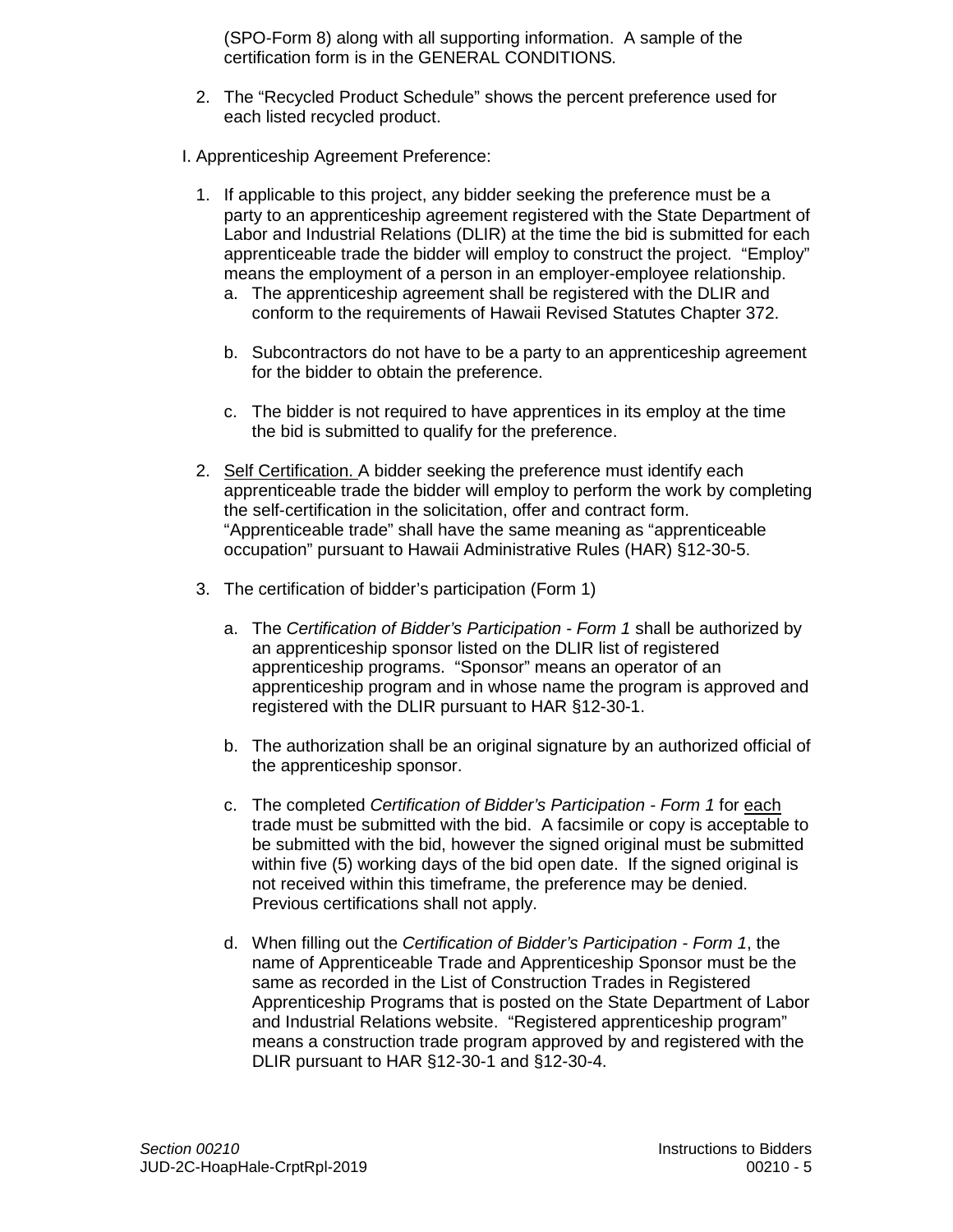- e. The *Certification of Bidder's Participation - Form 1* and the List of Construction Trades in Registered Apprenticeship Programs is available on the DLIR website at: [http://labor.hawaii.gov/wdd/files/2012/12/Form-1-](http://labor.hawaii.gov/wdd/files/2012/12/Form-1-Certification-of-Bidders-Participation.pdf) [Certification-of-Bidders-Participation.pdf](http://labor.hawaii.gov/wdd/files/2012/12/Form-1-Certification-of-Bidders-Participation.pdf)
- 4. Upon receiving the Self Certification and *Certification of Bidder's Participation - Form 1*, the Procurement Officer will verify that the apprenticeship program is on the List of Construction Trades in Registered Apprenticeship Programs and that the form is signed by an authorized official of the Apprenticeship Program Sponsor. If the programs and signature are not confirmed by the DLIR, the bidder will not qualify for the preference.
- 5. If the bidder is certified to participate in an apprenticeship program for each trade which will be employed by the bidder for the project, a preference will be applied to decrease the bidder's bid amount by five (5) percent for evaluation purposes.
- 6. Should the bidder qualify for other preferences (for example, Hawaii Products), all applicable preferences shall be applied to the bid price.
- J. Other Conditions: Bidder acknowledges and agrees to the provisions and certifications stated in this article.
- K. Receipt of Addenda: Bidder shall fill in the appropriate dates any addenda were received.
- L. Listing Joint Contractors or Subcontractors:
	- 1. Bidder shall complete the "Joint Contractors or Subcontractors List". It is the sole responsibility of the bidder to review the requirements of this project and determine the appropriate specialty Contractor's licenses that are required to complete the project. Failure of the bidder to provide the correct names and specialty Contractor's nature of work to be performed may cause the bid to be rejected.
	- 2. Bidder agrees the completed listing of joint Contractors or Subcontractors is required for the project and that the bidder, together with the listed joint Contractors and Subcontractors, have all the specialty Contractor's licenses to complete the work.
	- 3. Based on the Hawaii Supreme Court's January 28, 2002 decision in Okada Trucking Co., Ltd. v. Board of Water Supply, et al., 97 Hawaii 450 (2002), the bidder as a general Contractor ('A' or 'B' license) is prohibited from undertaking any work solely or as part of a larger project, which would require the bidder ('A' or 'B' general Contractor) to act as a specialty ('C' license) Contractor in any area in which the bidder ('A' or 'B' general Contractor) has no specialty Contractor's license. Although the 'A' and 'B' Contractor may still bid on and act as the "Prime Contractor" on an 'A' or 'B' project (*See, HRS §444-7 for the definitions of an "A" and "B" project*), respectively, the 'A' and 'B' Contractor may only perform work in the areas in which they have the appropriate Contractor's license. The bidder ('A' or 'B' general Contractor) must have the appropriate 'C' specialty Contractor's licenses either obtained on its own, or obtained automatically under HAR §16-77-32.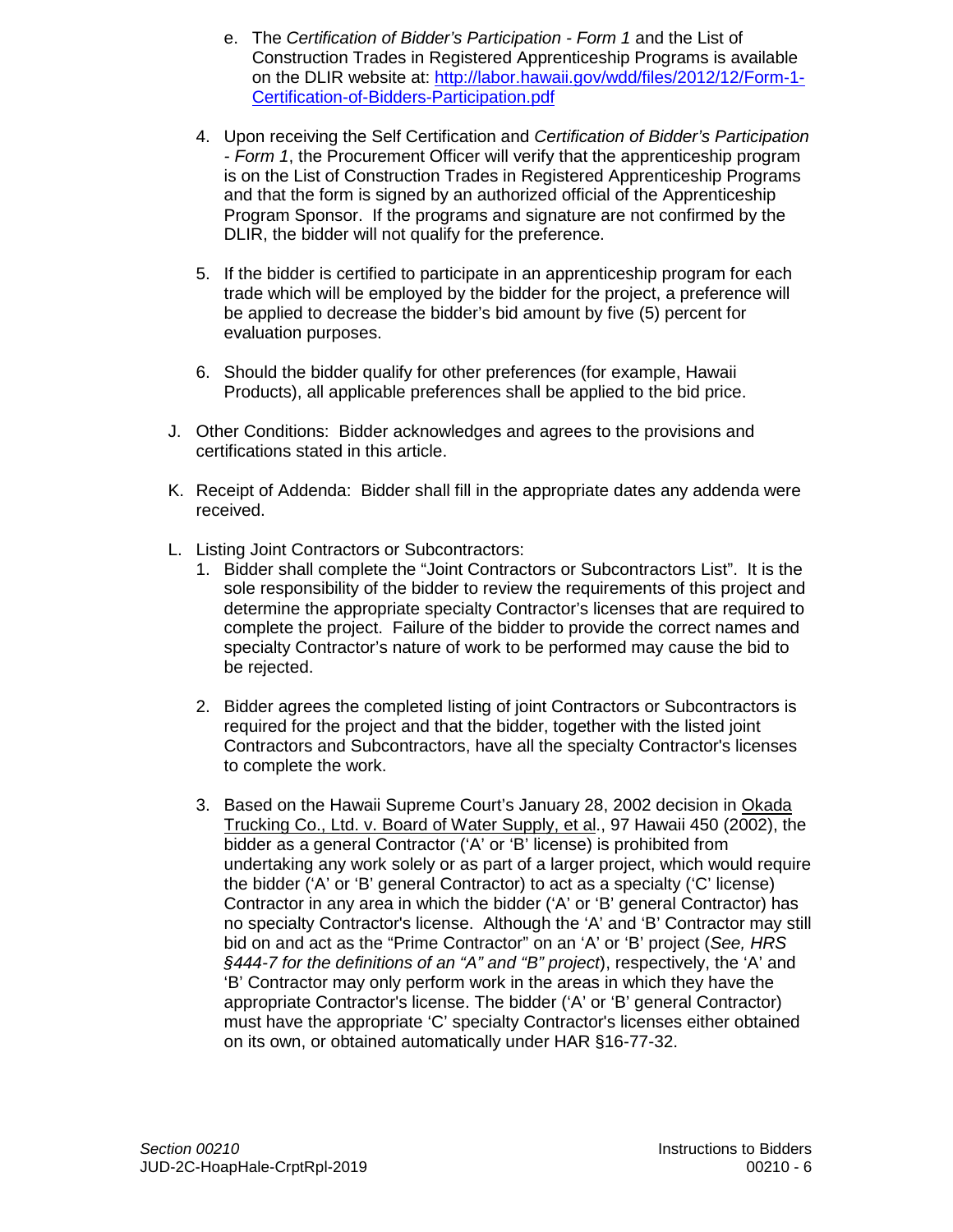- 4. General Engineering 'A' Contractors automatically have these 'C' specialty Contractor's licenses: C-3, C-9, C-10, C-17, C-24, C-31a, C-32, C-35, C-37a, C-37b, C-38, C-43, C-49, C-56, C-57a, C-57b, and C-61.
- 5. General Building 'B' Contractors automatically have these 'C' specialty Contractor's licenses: C-5, C-6, C-10, C-12, C-24, C-25, C-31a, C-32a, C-42a, and C-42b.
- 6. Instructions to complete the Joint Contractors or Subcontractors List:
	- a. Describe the specialty Contractor's nature of work to be performed for this project and provide the complete firm name of the joint Contractor or Subcontractor in the respective columns.
	- b. List only one joint Contractor or Subcontractor per required specialty Contractor's classification, unless the nature of work to be performed by each such joint contractor is both distinct and separate. (i.e. two C-13 contractors are listed but one has the responsibility for AC controls (nature of work listed as "electrical-AC controls") and the other for AC power (nature of the work listed as "electrical-AC power").
	- c. For projects with alternate(s), fill out the respective "Joint Contractors or Subcontractors List for the Alternate(s)". Bidder shall describe the specialty Contractor's nature of work to be performed on this project for the respective alternate. Bidders shall fill in the complete firm name and nature of work to be performed by the respective joint Contractor or Subcontractor. If the joint Contractor or Subcontractor was previously listed under base bid, listing under Alternate(s) is not required.
- M. Cost, Time and Schedule: Bidder shall completely fill out the article and enter the cost for the Project Bid Price, Variable Quantities Unit Prices and Alternates when provided. Bidder shall tabulate the Project Bid Price, Variable Quantities Unit Prices and Allowances when provided, and the Bidders shall then enter the Total Lump Sum Bid Price. **BE SURE TO ENTER THE TOTAL LUMP SUM BID PRICE IN WORDS AND NUMERALS.** Refer to Bidder's Instructions located within the article.
	- 1. If provided, bidder shall fill in total costs for each alternate.
	- 2. The bidder is directed to the construction time information Article entitled "TIME" for the contract duration and construction time for alternates. Bidder shall refer to SECTION 01100 - PROJECT REQUIREMENTS of these specifications for additional construction time information, as applicable.
- N. Offer Page: Bidder shall completely fill out Blocks 11 through 22C. Bidder shall indicate if it is a "Hawaii Business" or a "Compliant Non-Hawaii Business" in Block 21. Also, bidder shall refer to Bidder's Instructions located near end of section.

## **1.06 EVALUATION CRITERIA**

- A. Evaluating Bids: The lowest responsive, responsible bid is determined by the following procedures:
	- 1. Chapter 103D, HRS, which provides for the preferences, shall apply.
	- 2. The total lump sum bid price is adjusted to reflect the applicable preferences.
		- a. For projects with alternates, the total lump sum base bid price and alternates will be adjusted to reflect the applicable preferences.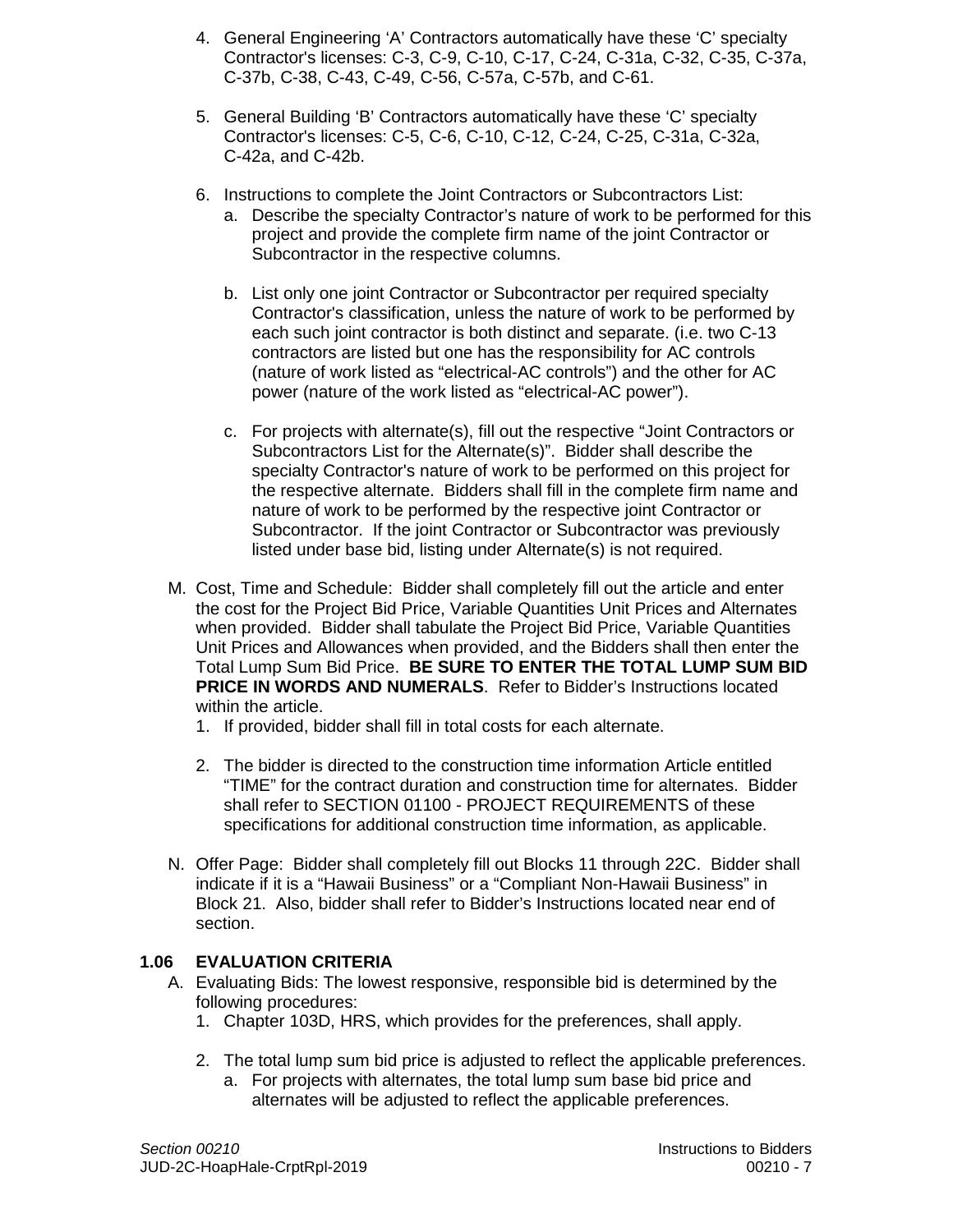- 3. Project control budget is established prior to the submission of bids.
- 4. If there is more than one alternate for a project, the State will determine the precedence of the alternates for each project prior to the submission of bids.
- 5. The project will be evaluated based on the adjusted bid price.
- B. Evaluating Bids with Additive Alternates:
	- 1. Prior to opening bids, the State will announce the project control budget. All bids will be evaluated on the basis of the same alternate item.
	- 2. After adjusting for applicable preferences, the alternates, in their precedence order, are added to the total lump sum base bid price. This (these) sum(s) are compared to the project control budget, and must be within the project control budget.
	- 3. If adding another alternate would make the aggregate amount exceed the project control budget for all bidders, that alternate will be skipped and the next alternate will be added, provided an award might be made within the project control budget. This procedure will continue, until adding any remaining alternates will result in the aggregate total amount for all the bidders to exceed the project control budget, or until no additional alternates remain.
	- 4. The bidder with the lowest aggregate amount, within the project control budget (after application of the various preferences), for the total lump sum base bid plus the alternates in their precedence order, is the "Low Bidder" for that project and is designated for award.
	- 5. Additive Alternate Example: The project control budget available is \$100,000. In the order of precedence, alternates A-1, A-2 and A-3 are additive alternates. After applying the preferences, the bids are ranked lowest price to highest price and are "Bid A", "Bid B" and "Bid C". Bid A's total lump sum base bid price and three additive alternates (in the precedence order) are \$80,000, \$16,000, \$10,000 and \$5,000 respectively. Bid B's total lump sum base bid price and three additive alternates (in the precedence order) are \$82,000, \$10,000, \$9,000 and \$3,000 respectively. Bid C's total lump sum base bid price and three additive alternates (in the precedence order) are \$85,000, \$10,000, \$8,000 and \$4,000 respectively.
		- a. In adding the alternates to the bids, alternate A-1 is under the project control budget for all bids. The second alternate A-2 is initially skipped since it would cause the aggregate amount of all bids to exceed \$100,000. The third alternate A-3 is added and the aggregate amounts, including base bid price plus alternates A-1 and A-3, of both Bid B and Bid C, are under the project control budget.
		- b. Bid A's aggregate total is \$101,000. Bid B's aggregate total is \$95,000. Bid C's aggregate total is \$99,000.
		- c. Bid B's price including alternates A-1 and A-3 is the lowest bid price (over Bid C) and has an aggregate amount within the adjusted project control budget, and therefore is designated the "Low Bidder" for the project.
	- 6. Should the Lump Sum Base Bid of all bidders exceed the project control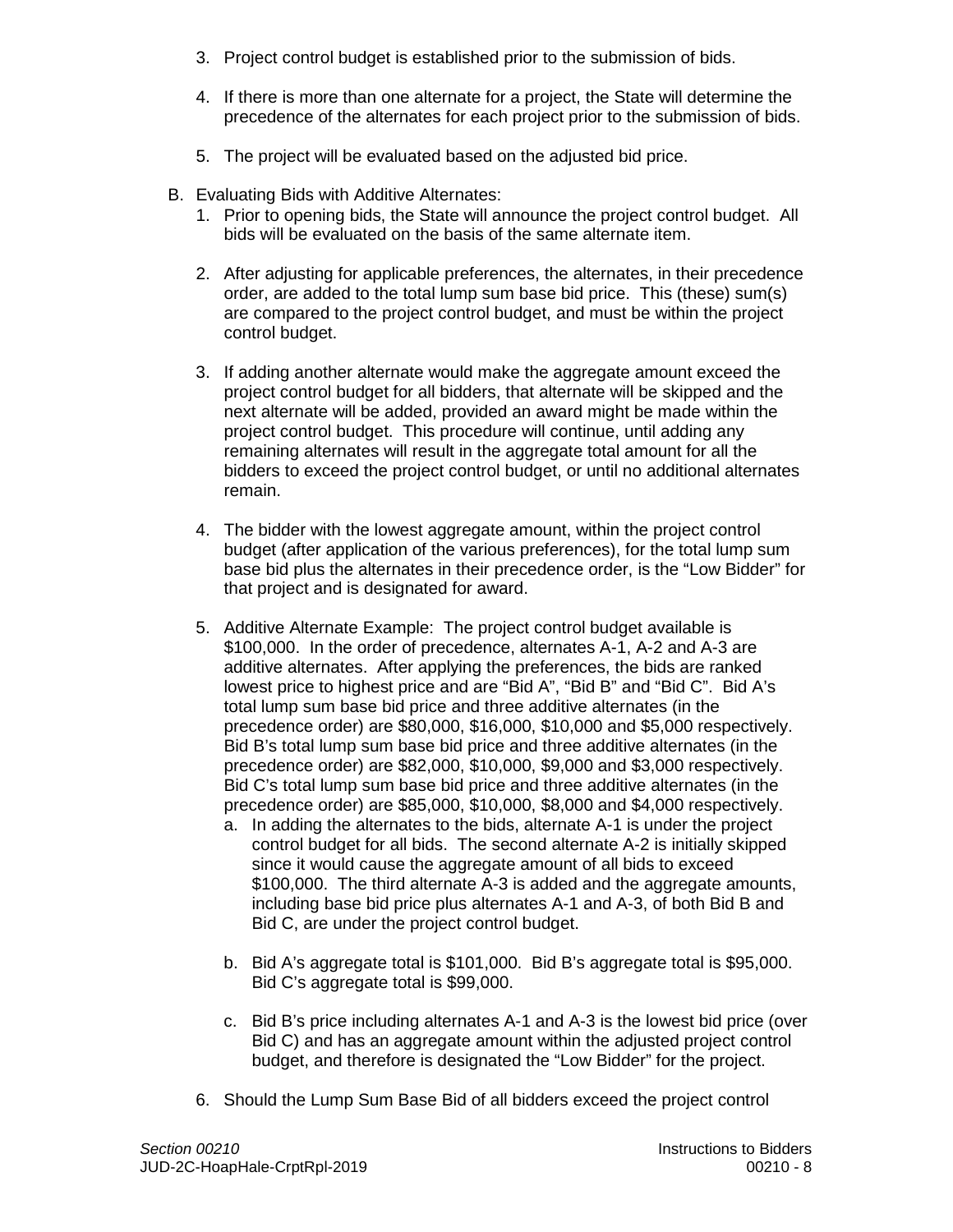budget, the bidder with the lowest total lump sum base bid after application of the preferences is designated the low bidder for the project.

## **1.07 METHOD OF AWARD**

- A. The contract will be awarded to the lowest responsive and responsible Bidder whose bid (including any alternates which may be selected) meets the requirements and criteria set forth in the solicitation documents and as determined by the Comptroller.
- B. In the event the total lump sum bid for bids without alternates or with additive alternates of all bidders exceeds the project control budget, the Department reserves the right to make an award to the apparent Low Bidder if additional funds are available or by reducing the scope of work through negotiation.
- C. Not used.
- D. Additional Requirements for Bids with Alternates: After determining the designated Low Bidder for the project, an award may be made on the amount of the Low Bidder's total lump sum base bid alone or on any combination of alternates exclusive of any preferences. The combination of alternates may include substituting any of the alternates that were included in the designated Low Bidder's aggregate price with an alternate that was not included, provided:
	- 1. It is in the best interest of the State,
	- 2. Funds are available at the time of award, and
	- 3. The combination of the total lump sum base bid plus alternate(s) does not change the established Low Bidder for the project.

## **1.08 OTHER CONDITIONS FOR AWARD**

- A. The Administrative Director of the Courts may reject any or all bids and waive any defects if the Administrative Director believes the rejection or waiver is in the best interest of the State.
- B. The Administrative Director of the Courts may hold all bids up to 60 calendar days from the date bids were opened. Unless otherwise required by law, bids may not be withdrawn without penalty.
- C. The award of the contract is conditioned upon funds made available for the project (or projects if applicable).
- D. Any agreement or contract is subject to approval by the Department of the Attorney General, and the approval of the Governor, as required by statute, regulation, rule, order, or other directive.

## **1.09 RESPONSIBILITY OF AWARDED BIDDER**

- A. Pursuant to Section 103D-310(c), HRS, the responsive bidder recommended for contract award, if any, shall be compliant with all laws governing entities doing business in the State including the following chapters:
	- 1. Chapter 237, tax clearance;
	- 2. Chapter 383, unemployment insurance;
	- 3. Chapter 386, workers' compensation;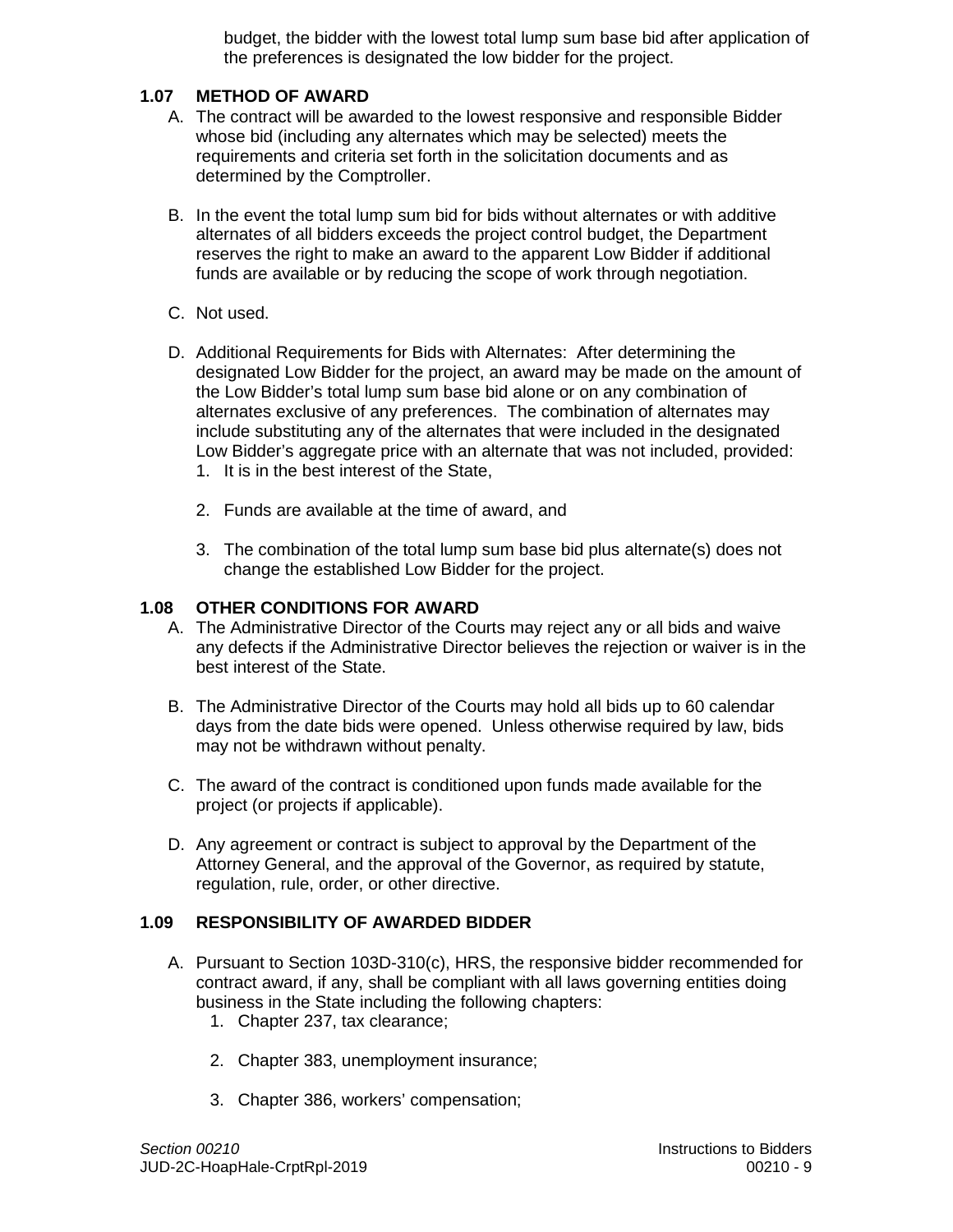- 4. Chapter 392, temporary disability insurance;
- 5. Chapter 393, prepaid health care; and
- 6. Chapter 103D-310(c), Certificate of Good Standing (COGS) for entities doing business in the State.
- B. The State will verify compliance on Hawaii Compliance Express (HCE). The HCE is an electronic system that allows vendors/contractors/service providers doing business with the State to quickly and easily obtain proof that they are compliant with applicable laws. The HCE certificate, 'Certificate of Vendor Compliance', allows this single printable electronic certificate to be substituted for the tax clearance, labor certificate, and a Certificate of Good Standing required in Hawaii Revised Statutes (HRS), Section 103D-310(c), and Hawaii Administrative Rules (HAR), Section 3-122-112. The HCE provides compliance status in real time.
- C. Bidders are advised to register with Hawaii Compliance Express at [https://vendors.ehawaii.gov](https://vendors.ehawaii.gov/) before submitting an offer. Bidders are strongly encouraged to submit a 'Certificate of Vendor Compliance' with their bid package to ensure the State's ability to quickly verify compliance at the time of award. If an offeror is not compliant at the time of award, an otherwise responsive and responsible offeror may not receive the award.

## **PART 2 - PRODUCTS (Not Used)**

## **PART 3 – EXECUTION (Not Used)**

## END OF SECTION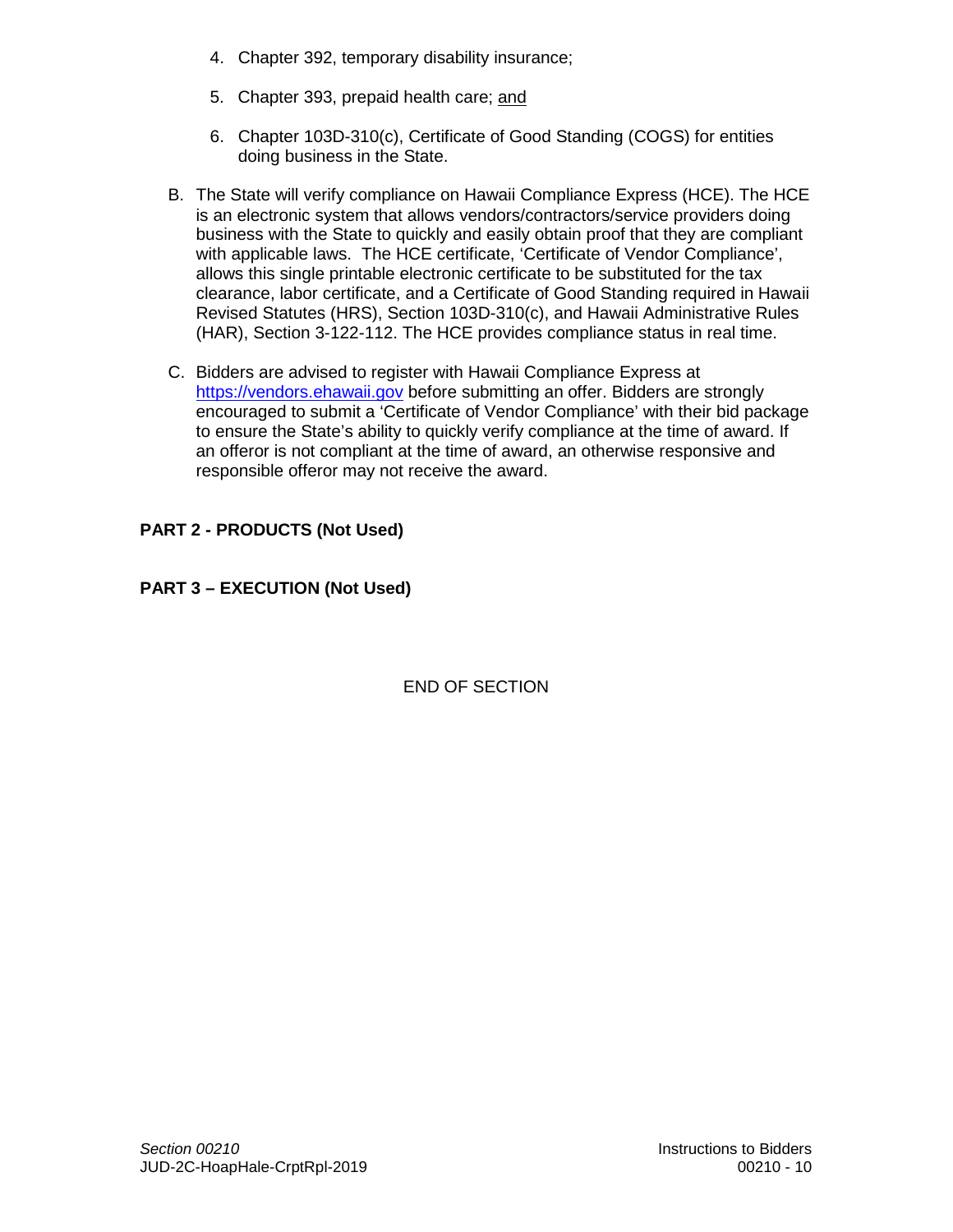## **SOLICITATION, OFFER AND CONTRACT FORM**

| 1. JUD Project Identifier:<br>JUD-2C-HoapHale-CrptRpl-<br>2019                                                                                                                                                                                                                                                                                                                                                                                                                                                                                                                                                                                                                                                                                                                                                                                                                 |  | 2. TYPE OF SOLICITATION<br>Invitation for Bid (IFB) |                                                                                                                                                  | 3. PAGE OF PAGES<br>1 of 10 Pages                                   |
|--------------------------------------------------------------------------------------------------------------------------------------------------------------------------------------------------------------------------------------------------------------------------------------------------------------------------------------------------------------------------------------------------------------------------------------------------------------------------------------------------------------------------------------------------------------------------------------------------------------------------------------------------------------------------------------------------------------------------------------------------------------------------------------------------------------------------------------------------------------------------------|--|-----------------------------------------------------|--------------------------------------------------------------------------------------------------------------------------------------------------|---------------------------------------------------------------------|
| IMPORTANT - The "offer" section must be fully completed by offeror.                                                                                                                                                                                                                                                                                                                                                                                                                                                                                                                                                                                                                                                                                                                                                                                                            |  |                                                     |                                                                                                                                                  |                                                                     |
| NOTE: In sealed bid solicitations "offer" and "offeror" mean "bid" and "bidder."                                                                                                                                                                                                                                                                                                                                                                                                                                                                                                                                                                                                                                                                                                                                                                                               |  |                                                     |                                                                                                                                                  |                                                                     |
|                                                                                                                                                                                                                                                                                                                                                                                                                                                                                                                                                                                                                                                                                                                                                                                                                                                                                |  |                                                     |                                                                                                                                                  |                                                                     |
| 4. ISSUED BY:<br>THE JUDICIARY - STATE OF HAWAI'I<br><b>CONTRACTS AND PURCHASING</b><br><b>6TH FLOOR</b><br><b>KAUIKEAOULI HALE</b><br><b>1111 ALAKEA STREET</b><br>HONOLULU, HAWAI'I 96813                                                                                                                                                                                                                                                                                                                                                                                                                                                                                                                                                                                                                                                                                    |  |                                                     | 5. ADDRESS OFFER TO:<br><b>6TH FLOOR</b><br><b>KAUIKEAOULI HALE</b><br>1111 ALAKEA STREET<br>HONOLULU, HAWAI'I 96813<br><b>ATTN: TRITIA CRUZ</b> | THE JUDICIARY - STATE OF HAWAI'I<br><b>CONTRACTS AND PURCHASING</b> |
| 6. FOR INFORMATION<br>A. NAME<br>Lance Nishijo                                                                                                                                                                                                                                                                                                                                                                                                                                                                                                                                                                                                                                                                                                                                                                                                                                 |  |                                                     | B. TELEPHONE NO. (NO<br>COLLECT CALLS)<br>(808) 264-1405                                                                                         |                                                                     |
|                                                                                                                                                                                                                                                                                                                                                                                                                                                                                                                                                                                                                                                                                                                                                                                                                                                                                |  | <b>SOLICITATION</b>                                 |                                                                                                                                                  |                                                                     |
| 7. THE STATE OF HAWAII REQUIRES PERFORMANCE OF THE WORK DESCRIBED IN THESE DOCUMENTS TO<br>CONSTRUCT:<br>Hoapili Hale<br><b>Carpet Replacement</b><br>Maui, Hawaii<br>TMK: (2)-13:013:020 & 21<br>After carefully examining the bid documents including the specifications, drawings, addenda, and other proposed contract<br>documents, the bidder shall furnish all labor, materials, machinery, tools, superintendence, transportation, and other construction<br>accessories, services, and facilities necessary to construct and complete, at its own risk and expense, the work and<br>requirements of the Project for the cost and time stipulated in the COST, TIME AND SCHEDULE article of Attachment A of the<br>Form. The bidder agrees to the conditions and requirements stipulated in this SOLICITATION, OFFER AND CONTRACT FORM<br>and any attachments thereto. |  |                                                     |                                                                                                                                                  |                                                                     |
| 8. The Contractor shall complete the work as stipulated in the COST, TIME AND SCHEDULE article of Attachment A. This<br>performance period is mandatory.                                                                                                                                                                                                                                                                                                                                                                                                                                                                                                                                                                                                                                                                                                                       |  |                                                     |                                                                                                                                                  |                                                                     |
| 9. THE CONTRACTOR MUST FURNISH ANY REQUIRED PERFORMANCE AND PAYMENT BONDS WITHIN 10<br>CONSECUTIVE CALENDAR DAYS AFTER DATE OF THE LETTER OFAWARD. IF ALTERNATE FORMS OF SECURITY WILL<br>BE SUBMITTED, REFER TO STATE OF HAWAII, GENERAL CONDITIONS 3.7.1.3. INCORPORATED HEREIN BY                                                                                                                                                                                                                                                                                                                                                                                                                                                                                                                                                                                           |  |                                                     |                                                                                                                                                  |                                                                     |

<u>REFERENCE.</u>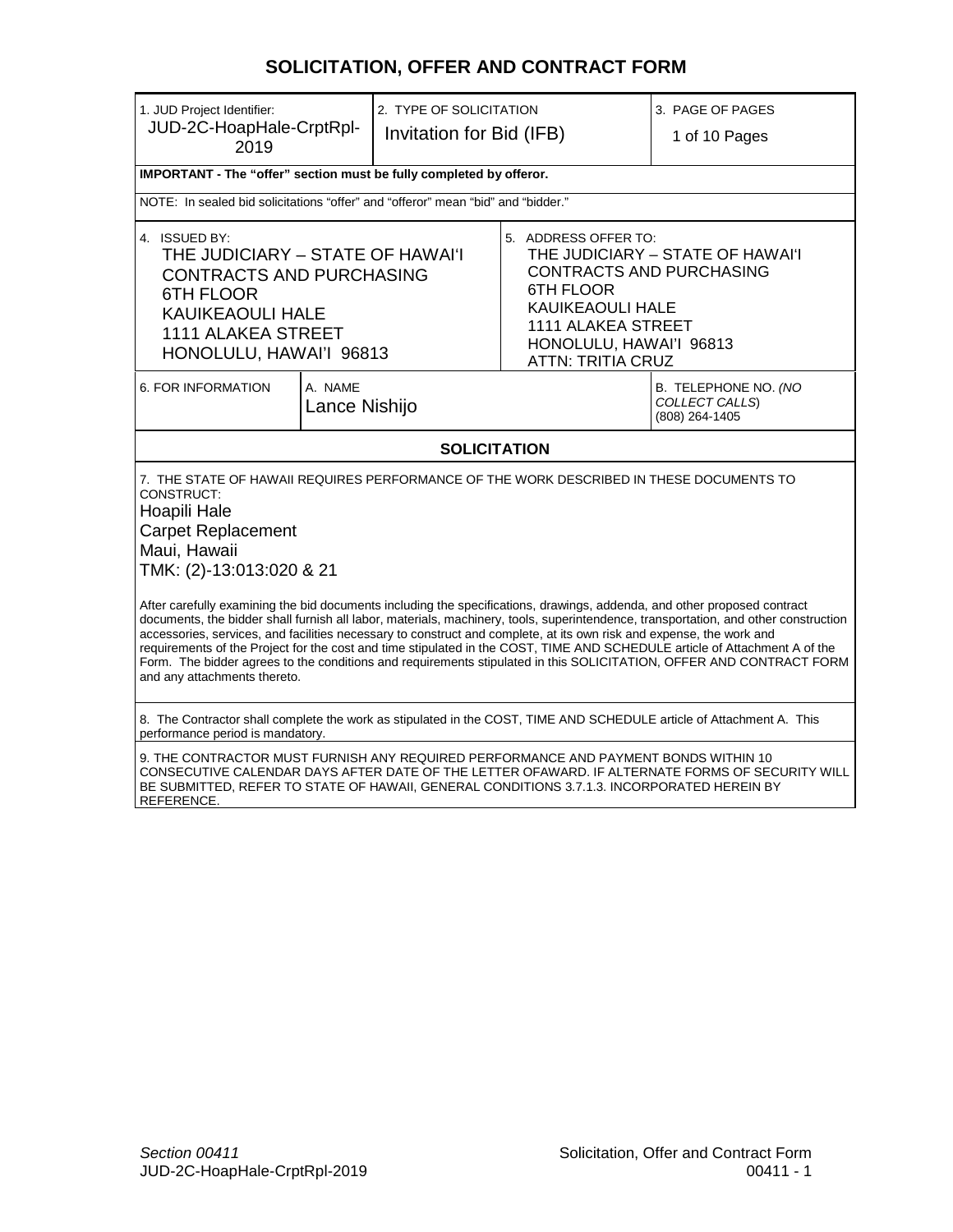10. ADDITIONAL SOLICITATION REQUIREMENTS:

- A. Offers to perform the work required are due at the place specified in Block 5, by the date and time specified in the Notice to Bidders.
- B. Bid Security is not required (Section 3-122-223(a)(1) HAR and Section 103D-305 HRS).
- C. Hawaii Product Preference –Any offeror proposing to use the Hawaii product preference must complete the Hawaii product preference schedule form in the solicitation and submit it with the offer.
- D. Apprenticeship Agreement Preference Not applicable.
- E. Listing of Joint Contractors and Subcontractors Any offeror must submit with its offer, the name of each person or firm to be engaged by the offeror as a joint contractor or subcontractor in the performance of the contract and the nature and scope of the work to be performed by each. The offeror is directed to complete the joint contractors and subcontractors list form included in the solicitation and submit it with the offer.
- F. The Offeror be registered and compliant with Hawaii Compliance Express, link found at [http://vendors.ehawaii.gov/hce/splash/welcome.html.](http://vendors.ehawaii.gov/hce/splash/welcome.html)
- G. All offers are subject to the requirements of the solicitation, including the Specifications, Notice to Bidders, Instruction to Bidders, General Conditions, and Drawings, any Special Conditions, Addenda, Bid Clarifications, and any other provision whether incorporated in full text or by reference in, or attached to, the solicitation.
- H. Contractors are hereby notified of the applicability of Section 11-355 HRS, which states that campaign contributions are prohibited from specified State or county government contractors during the term of the contract if the contractors are paid with funds appropriated by a legislative body.
- I. Recycled Product Preference Certain recycled products are not acceptable for use in this project. Any offeror proposing to use the recycled product preference must complete the recycled product preference schedule form in the solicitation and submit it with the offer.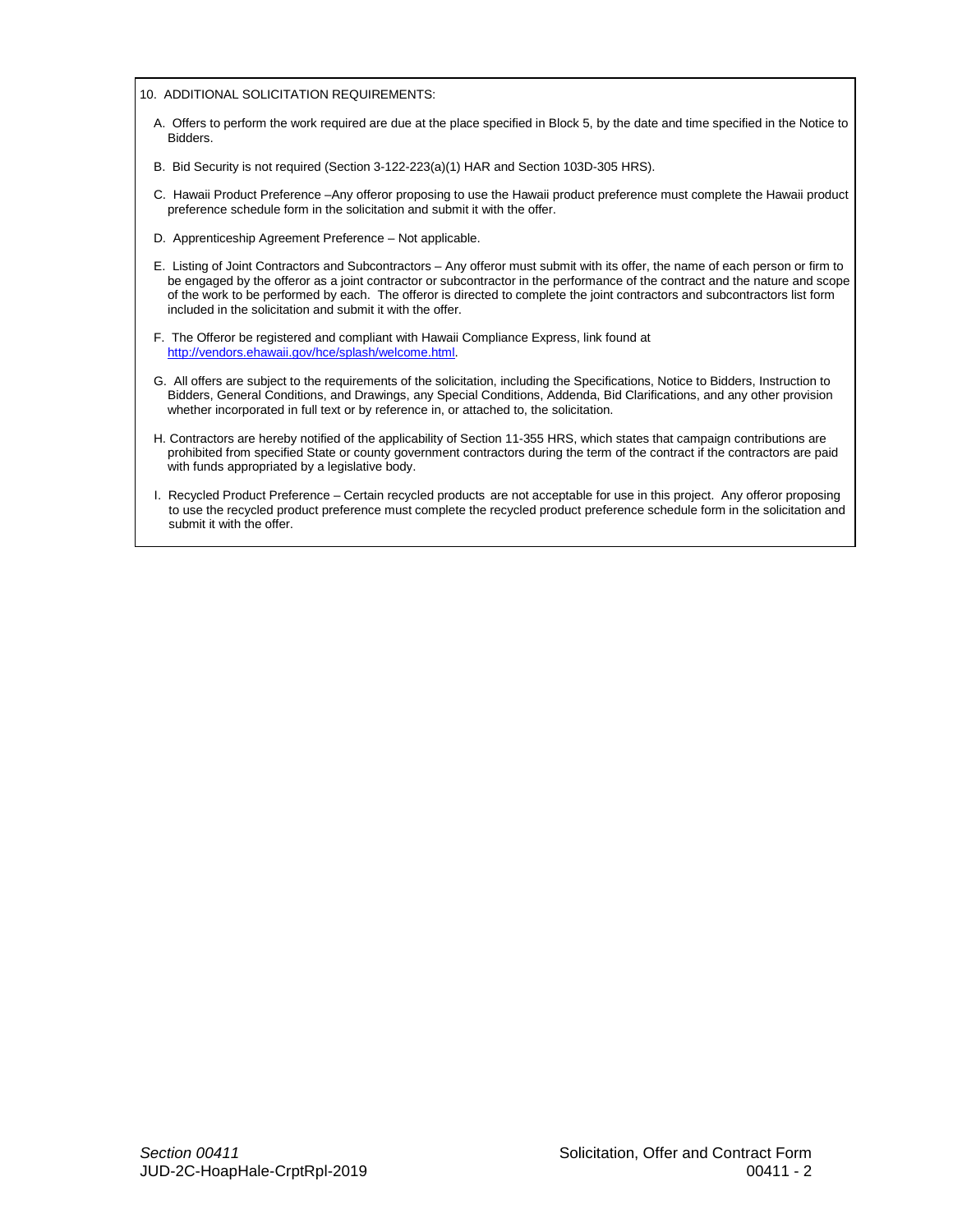|                                                                                                                                                                                                                                                                                                                                                                                                                                        | OFFER (Must be fully completed by offeror)                         |  |  |
|----------------------------------------------------------------------------------------------------------------------------------------------------------------------------------------------------------------------------------------------------------------------------------------------------------------------------------------------------------------------------------------------------------------------------------------|--------------------------------------------------------------------|--|--|
| 11. NAME AND ADDRESS OF OFFEROR (Include Zip Code)<br>$(*1)$                                                                                                                                                                                                                                                                                                                                                                           | 12. REMITTANCE ADDRESS (Include only if different<br>than item 11) |  |  |
| 13. TELEPHONE NO. (Include area code ) FAX NO.                                                                                                                                                                                                                                                                                                                                                                                         | 14. EMAIL ADDRESS                                                  |  |  |
| 15. FEDERAL EMPLOYER ID # (FEIN)                                                                                                                                                                                                                                                                                                                                                                                                       | 16. HAWAII GENERAL EXCISE ID #                                     |  |  |
| 17. BUSINESS ORGANIZATION (*2)                                                                                                                                                                                                                                                                                                                                                                                                         | 18. CONTRACTOR'S LICENSE NO.                                       |  |  |
| 19. The offeror agrees to perform the work required at the price(s) specified in the COST, TIME AND<br>SCHEDULE article of Attachment A in strict accordance with the terms of this solicitation, including<br>any attachments thereto, if this offer is accepted by The Judiciary-State of Hawaii within 60 calendar<br>days after the date offers are due.                                                                           |                                                                    |  |  |
| 20. The offeror has completed Attachment A.                                                                                                                                                                                                                                                                                                                                                                                            |                                                                    |  |  |
| 21. COMPLIANCE WITH §3-122-112 (HAR) {BIDDER'S INSTRUCTIONS: Mark one box only. If a Non-Hawaii Business,<br>write your State's name where incorporated.}                                                                                                                                                                                                                                                                              |                                                                    |  |  |
| The undersigned represents:<br>A Hawaii Business incorporated or organized under the laws of the State of Hawaii.<br>0<br>Or<br>A Compliant Non-Hawaii Business not incorporated or organized under the laws of the State of Hawaii, but<br>п<br>registered at the State of Hawaii, Department of Commerce and Consumer Affairs, Business Registration Division<br>to do business in the State of Hawaii. State of incorporation: ____ |                                                                    |  |  |
| 22A. NAME AND TITLE OF PERSON AUTHORIZED TO SIGN OFFER (Type or print)                                                                                                                                                                                                                                                                                                                                                                 |                                                                    |  |  |
|                                                                                                                                                                                                                                                                                                                                                                                                                                        |                                                                    |  |  |
| 22B. SIGNATURE: I declare under penalty of law that the foregoing is true and<br>correct to the best of my knowledge. (*3)                                                                                                                                                                                                                                                                                                             | 22C. DATE:                                                         |  |  |

#### **BIDDERS INSTRUCTIONS AND SOLICITATION, OFFER AND CONTRACT FORM FOOTNOTES (footnotes relate to boxes 11, 17 & 22B)**

- *(\*1) If the Offeror is a "dba" of a sole proprietor, furnish the exact legal name as registered with the Department of Commerce and Consumer Affairs.* 
	- *If Offeror is a "dba" or a "division" of a corporation, furnish the exact legal name of the corporation under which the awarded contract will be executed.*
	- *The address included in this box will be used for correspondence.*
- *(\*2) For Business Organization, enter one of the following: Sole Proprietor, Partnership, Corporation, Joint Venture, or Other.*
- *(\*3) MANUAL SIGNATURE REQUIRED: attach to this page evidence of the authority of this signatory to submit bids on behalf of the Offer, and also the names and residence addresses of all officers of the company.*

Fill in information in all blank spaces or the bid may be invalidated. SOLICITATION, OFFER AND CONTRACT FORM MUST BE INTACT; MISSING PAGES OR ANY ALTERATIONS MAY INVALIDATE THE BID. TYPE OR WRITE ALL INFORMATION IN INK. USE INK FOR MANUAL SIGNATURE.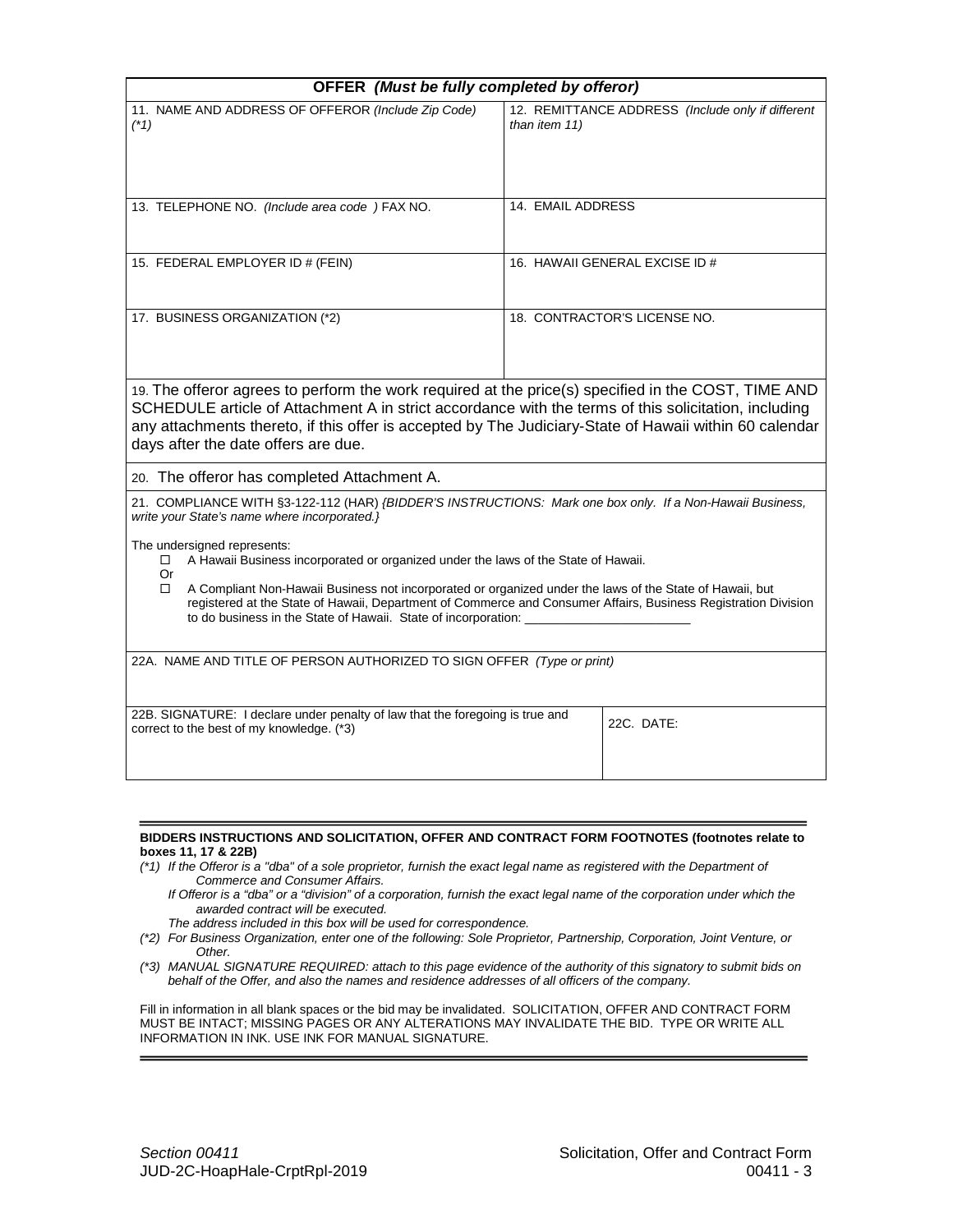| CONTRACT (To be completed by The Judiciary - State of Hawai'i)                                                                                                                                                                                                                                                                                                                                                                                                               |                                                                                                                                                                                                                                                                                                                                                                                 |
|------------------------------------------------------------------------------------------------------------------------------------------------------------------------------------------------------------------------------------------------------------------------------------------------------------------------------------------------------------------------------------------------------------------------------------------------------------------------------|---------------------------------------------------------------------------------------------------------------------------------------------------------------------------------------------------------------------------------------------------------------------------------------------------------------------------------------------------------------------------------|
| 23. CONTRACT NO.                                                                                                                                                                                                                                                                                                                                                                                                                                                             | 23A. CONTRACT DATE:                                                                                                                                                                                                                                                                                                                                                             |
| 24. ITEMS ACCEPTED:                                                                                                                                                                                                                                                                                                                                                                                                                                                          |                                                                                                                                                                                                                                                                                                                                                                                 |
| 25. AMOUNT:                                                                                                                                                                                                                                                                                                                                                                                                                                                                  | 27. PAYMENT WILL BE MADE BY:<br>The Judiciary - State of Hawai'i<br>By ________<br>Signature<br><b>Print Name</b>                                                                                                                                                                                                                                                               |
| 26. SUBMIT INVOICES TO ADDRESS SHOWN IN BLOCK<br>4 UNLESS DIFFERENT ADDRESS STIPULATED HERE<br>(7 copies unless otherwise specified)                                                                                                                                                                                                                                                                                                                                         | Title                                                                                                                                                                                                                                                                                                                                                                           |
| ADMINISTRATOR WILL COMPLETE ITEM 28 OR 29 AS APPLICABLE                                                                                                                                                                                                                                                                                                                                                                                                                      |                                                                                                                                                                                                                                                                                                                                                                                 |
| 28. NEGOTIATED AGREEMENT (Contractor is required<br>to sign this document and return _____ copies to issuing<br>office.) Contractor agrees to furnish and deliver all items<br>or perform all work for the consideration slated in this<br>contract. The rights and obligations of the parties to this<br>contract shall be governed by (a) this contract award, (b)<br>the solicitation, and (c) any document incorporated by<br>reference in or attached to this contract. | 29. AWARD (Contractor is not required to sign this<br>ĪΙ<br>document.) Your offer on this solicitation is hereby<br>accepted as to the items listed in Block 24. This award<br>consummates the contract, which consists of (a) the<br>Judiciary - State of Hawaii solicitation and your offer, and<br>(b) this contract award. No further contractual document<br>is necessary. |
| 28A. NAME AND TITLE OF CONTRACTOR OR PERSON<br>AUTHORIZED TO SIGN (Type or print)                                                                                                                                                                                                                                                                                                                                                                                            | 29A. NAME OF ADMINISTRATOR (Type or print)                                                                                                                                                                                                                                                                                                                                      |
| 28B. SIGNATURE: I declare under penalty of law that the<br>foregoing is true and correct to the best of my<br>knowledge.                                                                                                                                                                                                                                                                                                                                                     | 29B. THE JUDICIARY - STATE OF HAWAI'I<br>By:                                                                                                                                                                                                                                                                                                                                    |
| 28C. DATE                                                                                                                                                                                                                                                                                                                                                                                                                                                                    |                                                                                                                                                                                                                                                                                                                                                                                 |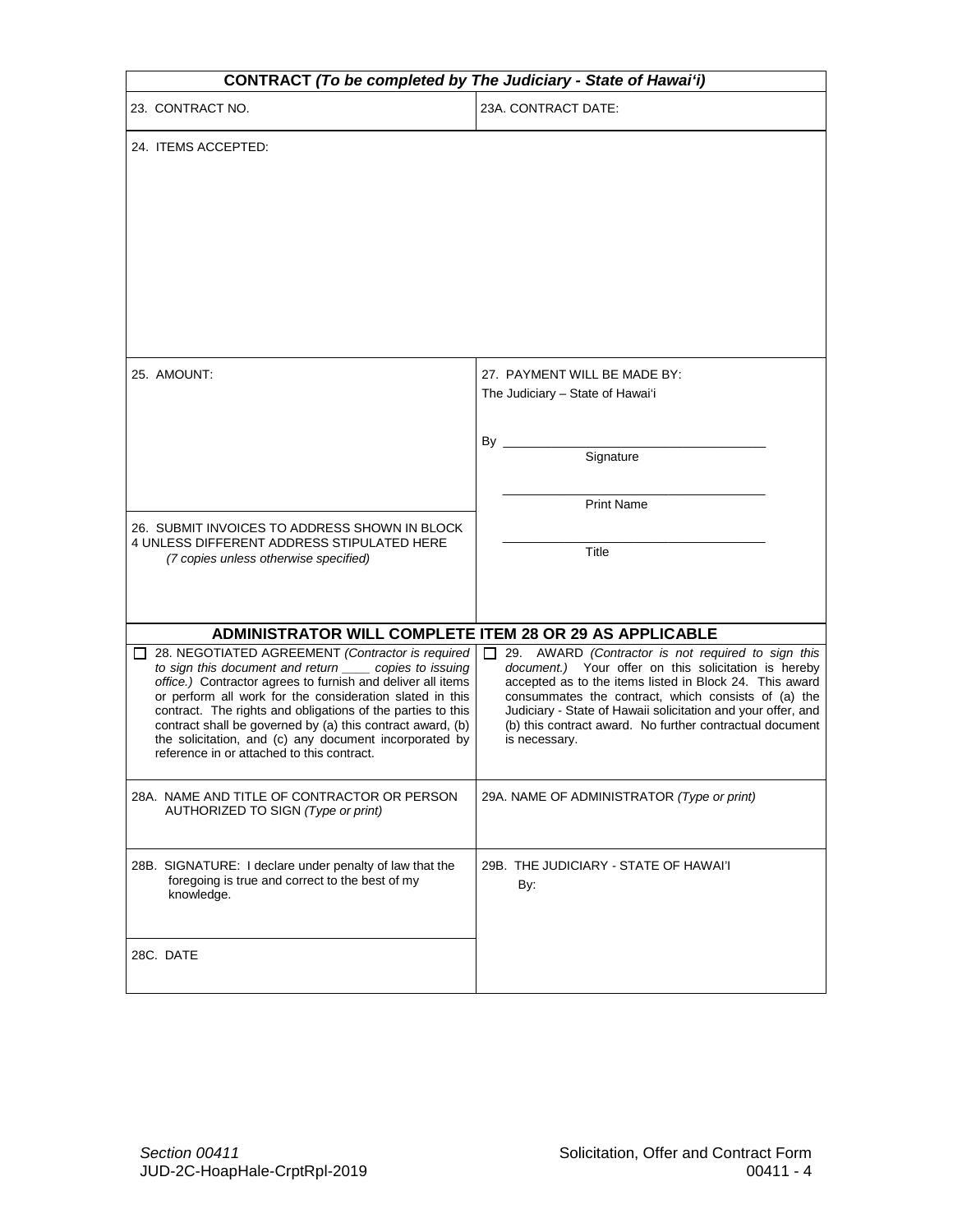## **A. COST, TIME AND SCHEDULE**

Hoapili Hale Carpet Replacement PROJECT IDENTIFIER: JUD-2C-HoapHale-CrptRpl-2019

**1. COST: Courtroom #4A (Room #412), Courtroom #4B (Room #426), Courtroom #4C (Room #461), and Courtroom #4D (Room #450)** 

## **TOTAL LUMP SUM BASE BID PRICE: \$**

DOLLARS

*{BIDDER'S INSTRUCTIONS: Fill in the total lump sum base bid price in numbers and write out the total lump sum base bid price in words.}*

|    | <b>Additive Alternates</b>               | <b>Bid Price</b> |
|----|------------------------------------------|------------------|
|    | 1. Special Services Branch, Suite 226    |                  |
|    | 2. Courtroom #3D, Room #348              |                  |
| 3. | Courtroom #3C, Room #360                 |                  |
| 4. | Jury Room #4A (Room #409), Jury Room #4B |                  |
|    | (Room #431), Jury Room #4C (Room #438),  |                  |
|    | Jury Room #4D (Room #455)                |                  |
|    | Total :                                  |                  |

## **2. TIME:**

**Contract Duration 180 Calendar Days** 

## **3. SCHEDULE FOR WORK**

Contractor shall commence and complete all work within the contract duration stipulated and as follows:

a. After the project is awarded, the contractor shall begin preparatory work, obtain approvals, permits, process submittals or conduct other work as directed. The contractor shall not start any work at the jobsite or order any materials, unless the Contracting Officer specifically issues a written authorization to proceed with designated work.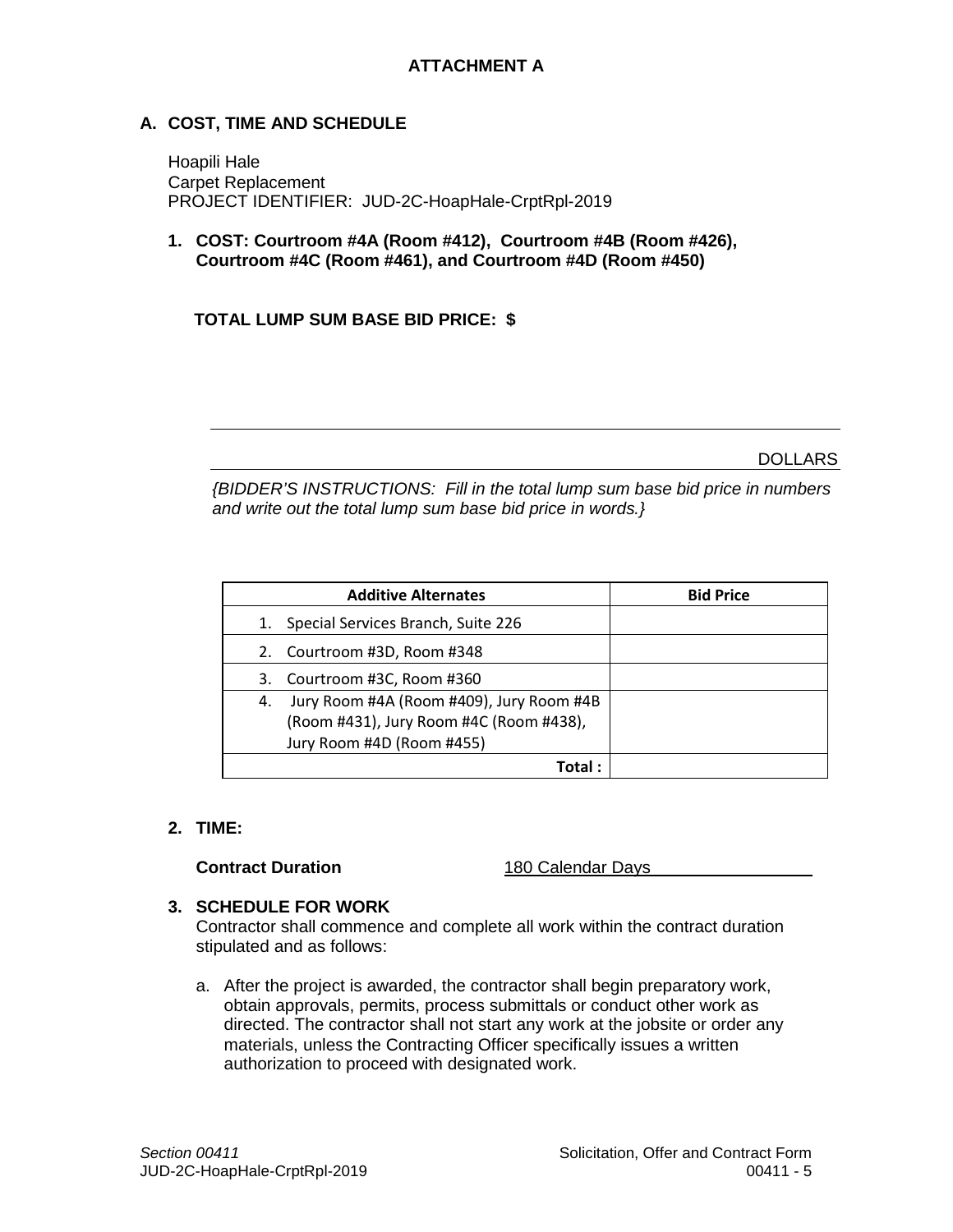- b. Upon receipt of the executed contract and a written authorization from the Contracting Officer, the contractor may proceed with ordering materials, doing offsite fabrication and similar work, approved by DAGS, prior to issuance of the formal Notice to Proceed. The Contractor shall not start any work at the jobsite before the formal Notice to Proceed is issued, unless the Contracting Officer specifically issues a written authorization to proceed with designated work. Payment for materials ordered and received prior to DAGS issuance of the formal Notice to Proceed are subject to the following conditions:
	- 1. The contractor is responsible for all storage costs incurred. No additional compensation will be made;
	- 2. Ordering materials prior to the formal Notice to Proceed will not decrease or increase the specified contract time; and
	- 3. Conditions as specified in the DAGS 1999 INTERIM GENERAL CONDITIONS, and other conditions required by the contract documents.
- c. After issuance of the formal Notice to Proceed or upon written authorization from the Contracting Officer to proceed with designated work, the contractor shall order approved materials, do off-site fabrication and similar work. The contractor shall start and complete the jobsite work per the dates, times and durations noted in the COST, TIME AND SCHEDULE article.>

## **4. ALLOWANCES**

Bidder includes in the Lump Sum Base Bid Price, cash allowances that are itemized in the COST, TIME AND SCHEDULE article and described in specification SECTION 01210 - ALLOWANCES. (The allowance is an estimate and may increase or decrease, depending on the actual cost of the vendor who will perform the work.)

## **B. ALTERNATES**

Bidder offers to incorporate in the work the alternates that are described on the drawings and in specification SECTION 01230 – ALTERNATES. For the purpose of evaluating the bid, the alternates listed in COST, TIME AND SCHEDULE article and in SECTION 01230 – ALTERNATES, are in the order of precedence.

## **C. BID SECURITY**

Not required for this project.

## **D. RECEIPT OF ADDENDA AND BID CLARIFICATIONS**

Bidder acknowledges receipt of the following Addenda and Bid Clarifications issued by the Department, and the bidder shall indicate by marking each applicable box:

- 
- 
- 
- 
- 
- □ Addendum No. 1 □ Bid Clarification No. 1
- □ Addendum No. 2 Bid Clarification No. 2<br>□ Addendum No. 3 Bid Clarification No. 3
	- Bid Clarification No. 3
- $\Box$  Addendum No. 4  $\Box$  Bid Clarification No. 4
- $\Box$  Addendum No. 5  $\Box$  Bid Clarification No. 5

## **E. PREFERENCE**

Bidder agrees that:

1. Preferences are considered in the evaluation of bids; however, the award of the contract will be in the amount of the bid offered exclusive of any preferences.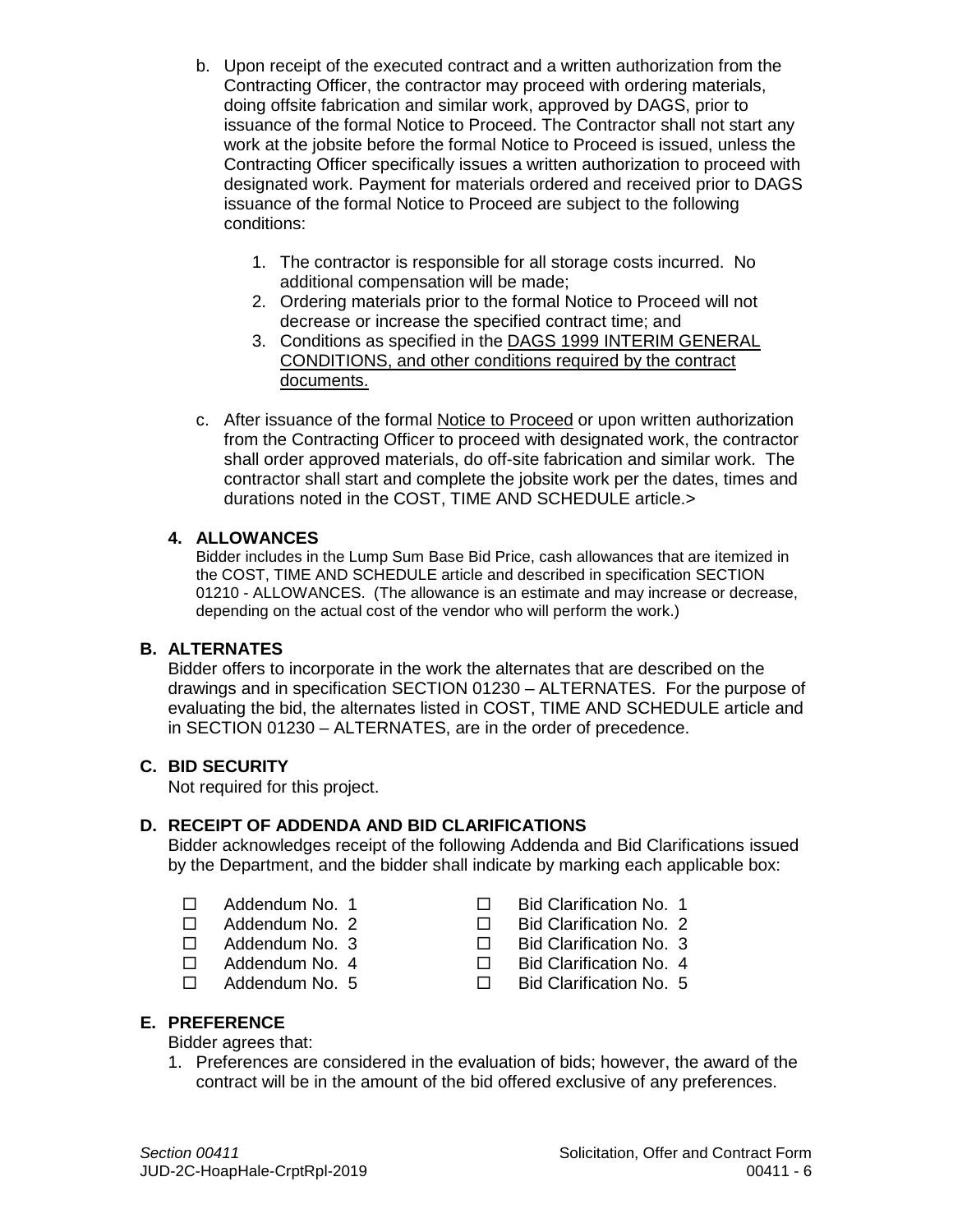- 2. If granted Hawaii product or recycled product preference and awarded the contract, the Contractor must use the designated products in the work; otherwise, the Contractor may be in default of the contract.
- 3. If granted the Apprenticeship Agreement Preference and awarded the contract, the Contractor must, for the duration of the contract, certify each month that work is being conducted on the project, that it continues to be a participant in the relevant apprenticeship program for each trade it employs.

## **F. HAWAII PRODUCT PREFERENCE: N/A**

## **G. RECYCLED PRODUCT PREFERENCE: N/A**

## **H. APPRENTICESHIP AGREEMENT PREFERENCE**

The estimated value of the public works contract is less than \$250,000 and the apprenticeship agreement preference pursuant to Hawaii Revised Statutes §103- 55.6 (Act 17, SLH 2009) shall not apply.

## **I. OTHER CONDITIONS**

- 1. Bidder agrees to pay liquidated damages as specified in SECTION 00800 SPECIAL CONDITIONS.
- 2. Bidder declares that its firm was not assisted or represented by an individual who has, in a State capacity, been involved in this project or this proposed contract in the past two consecutive years.
- 3. **Anti-collusion Certification** In accordance with §3-122-192 (HAR), the bidder declares that the price submitted for this bid is independently arrived at without collusion.
- 4. **Certification for Safety and Health Programs for Offers in excess of \$100,000** - In accordance with HRS 396-18, the bidder certifies that its organization will have a written safety and health plan for this project that will be available and implemented by the date when onsite construction starts. Bidder may obtain the requirements for the safety plan from the Department of Labor and Industrial Relations, Occupational, Safety and Health Division (HIOSH).
- 5. **Labor and Wage Certification** (Chapter 104 HRS) For projects in excess of \$2,000, the bidder shall comply with the requirements of Chapter 104 HRS, "Wages and Hours of Employment on Public Works Construction Projects" and shall certify that:
	- a. Individuals engaged in the performance of the contract on the job site shall not be paid less than wages the Director of Labor and Industrial Relations determines to be prevailing for corresponding classes of laborers and mechanics employed on public works projects, including any periodic adjustments to the prevailing wages during the performance of the contract; and
	- b. Overtime compensation shall be at one and one-half times the basic hourly rate plus fringe benefits for hours worked on Saturday, Sunday, or legal holiday of the State or in excess of eight hours on any other day; and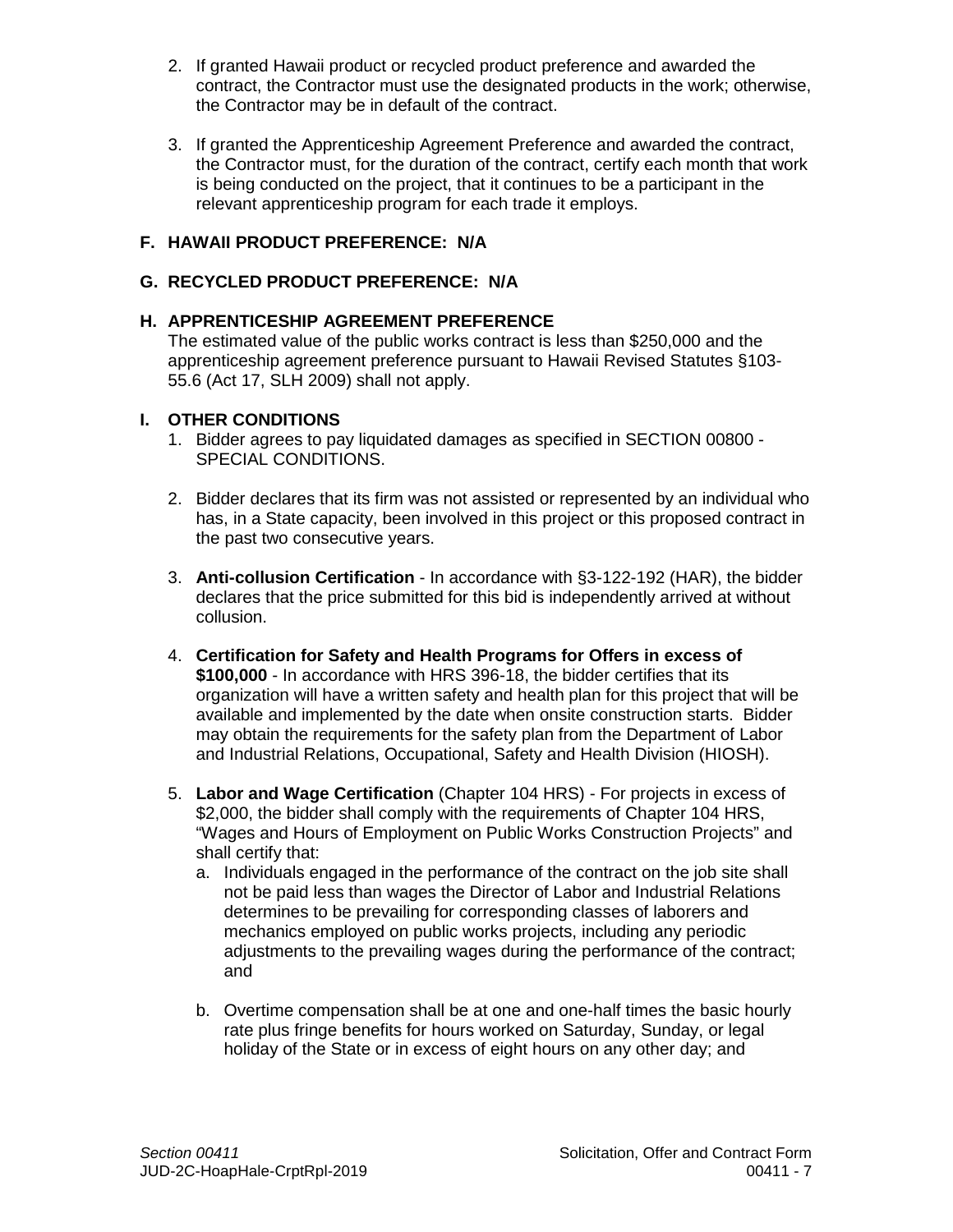- c. All applicable laws of the federal and state governments relating to workers' compensation, unemployment compensation, payment of wages, and safety shall be fully complied with.
- 6. Upon the acceptance of the bid by the Procurement Officer, the bidder must enter into and execute a contract and furnish a performance and payment bond. These bonds shall conform to the provisions of HRS Sections 103D-324 and 325, and any law applicable thereto.
- 7. **Compliance with §103D-310 HRS**: Bidder shall be incorporated or organized under the laws of the State or registered to do business in the State as a separate branch or division that is capable of fully performing under the contract.
- **J. LISTING JOINT CONTRACTORS OR SUBCONTRACTORS** (HRS, 103D-302) It is the sole responsibility of the bidder to review the requirements of this project and determine the appropriate specialty contractor's licenses that are required to complete the project. The bidder acknowledges that as a general contractor ('A' or 'B' license) the bidder is prohibited from undertaking any work solely or as part of a larger project, which would require the bidder ('A' or 'B' general contractor) to act as a specialty ('C' license) contractor in any area in which the bidder ('A' or 'B' general contractor) has no specialty contractor's license. The bidder ('A' or 'B' general contractor) must have the appropriate 'C' specialty contractor's licenses either obtained on its own, or obtained automatically under HAR §16-77-32.

General Engineering 'A' Contractors automatically have these 'C' specialty contractor's licenses: C-3, C-9, C-10, C-17, C-24, C-31a, C-32, C-35, C-37a, C-37b, C-38, C-43, C-49, C-56, C-57a, C-57b, and C-61.

General Building 'B' Contractors automatically have these 'C' specialty contractor's licenses: C-5, C-6, C-10, C-12, C-24, C-25, C-31a, C-32a, C-42a, and C-42b.

Bidder agrees the completed listing of joint contractors or subcontractors is required for the project and that the bidder, together with the listed joint contractors and subcontractors, have all the specialty contractor's licenses to complete the work.

## **Joint Contractors or Subcontractors List**

*{BIDDER'S INSTRUCTIONS: Refer to SECTION 00210 - INSTRUCTIONS TO BIDDERS for detailed instruction to fill out this list. Write in the complete firm name and nature of work to be performed by the required joint contractor or subcontractor.}*

| <b>COMPLETE FIRM NAME JOINT CONTRACTOR</b><br>OR SUBCONTACTOR | NATURE OF WORK TO BE PERFORMED |
|---------------------------------------------------------------|--------------------------------|
|                                                               |                                |
|                                                               |                                |
|                                                               |                                |
|                                                               |                                |
|                                                               |                                |
|                                                               |                                |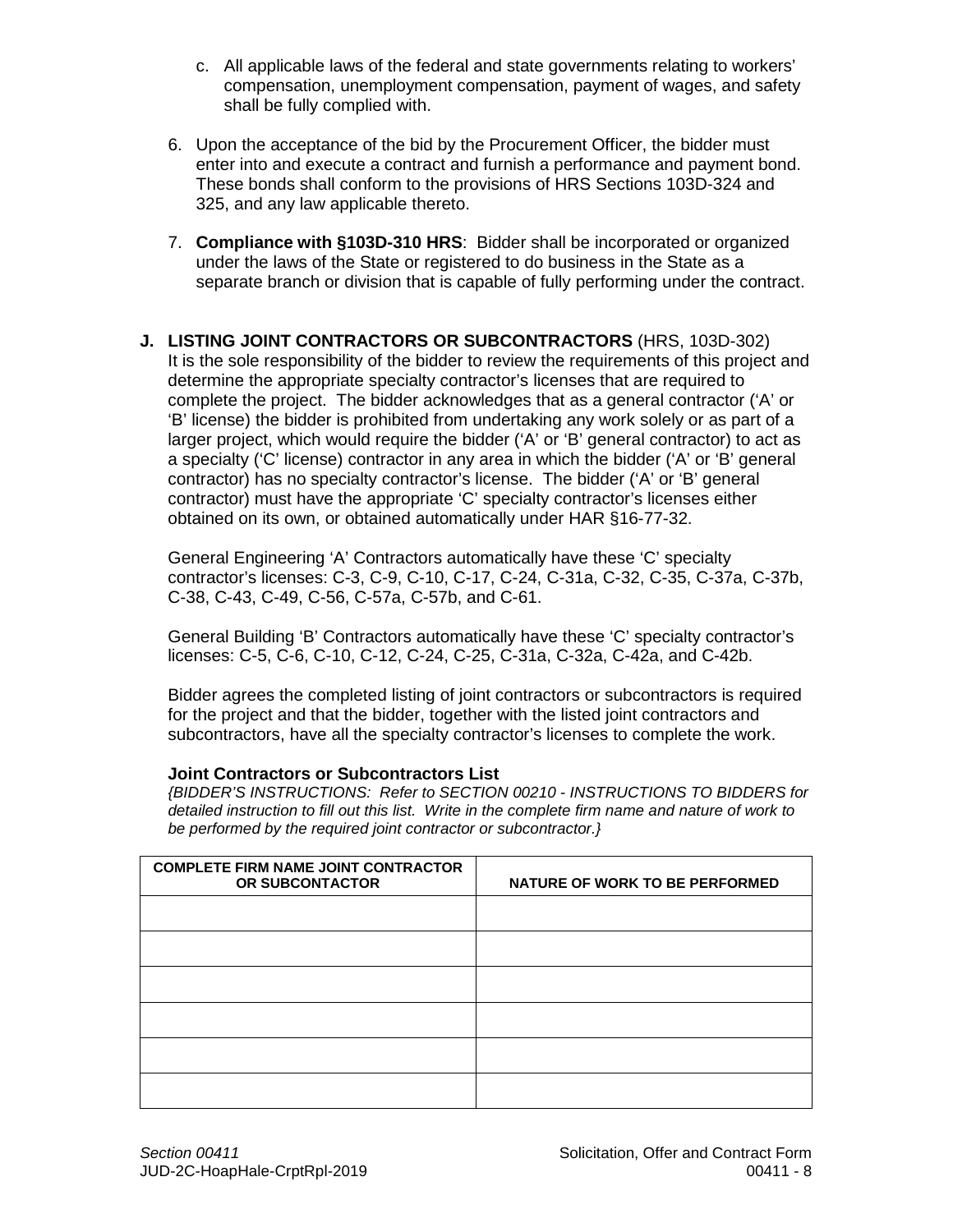| <b>COMPLETE FIRM NAME JOINT CONTRACTOR</b><br>OR SUBCONTACTOR | NATURE OF WORK TO BE PERFORMED |
|---------------------------------------------------------------|--------------------------------|
|                                                               |                                |
|                                                               |                                |
|                                                               |                                |
|                                                               |                                |
|                                                               |                                |
|                                                               |                                |
|                                                               |                                |
|                                                               |                                |
|                                                               |                                |
|                                                               |                                |
|                                                               |                                |
|                                                               |                                |
|                                                               |                                |
|                                                               |                                |
|                                                               |                                |
|                                                               |                                |
|                                                               |                                |
|                                                               |                                |
|                                                               |                                |
|                                                               |                                |
|                                                               |                                |
|                                                               |                                |
|                                                               |                                |

## **K. LIQUIDATED DAMAGES**

Liquidated damages in the sum stated in the Special Conditions will be deducted from the Contractor's final payment if the work is not completed within the time specified in this solicitation and any time extensions granted in writing to the Contractor by the State.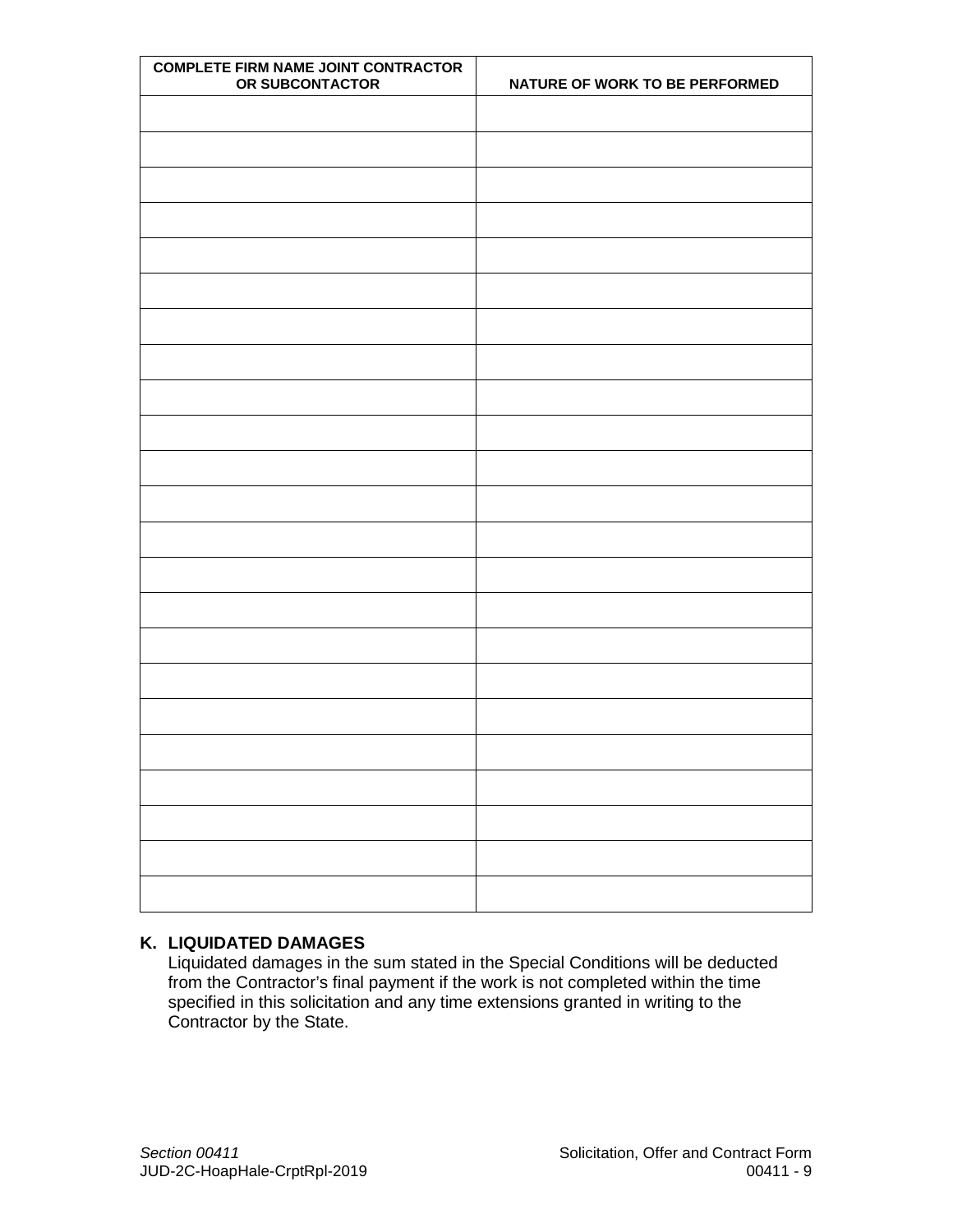## **L. COMPENSATION**

All payments shall be made in the manner and at the times indicated in the Contract Documents.

It is understood and agreed that the compensation paid by the Judiciary to the Contractor shall include all expenses incurred by the Contractor for all loss or damage arising out of the nature of the work, from the action of the elements, or from any delay or unforeseen obstruction or difficulty encountered in the prosecution of the work; for all risks of every description connected with the work; and for all expenses incurred by or in consequence of the suspension or discontinuation of the work, except as set forth in the General Conditions.

It is further agreed by the parties that any portion of the Contract price payable to the Contractor out of federal funds shall be paid to the Contractor only when such federal funds are received, and this contract shall not be construed as binding the State to pay said portion out of any fund other than those which are received from the Federal government.

## **M. GUARANTY OF WORK**

The Contractor agrees to guaranty all work under this Contract for the period(s) stipulated in the Contract Documents from the project acceptance date.

If any unsatisfactory condition or damage develops within the time of this guaranty due to materials or workmanship that are deficient, inferior, or not in accordance with the contract, the Contractor shall, when notified by the State, immediately place such guaranteed work in a condition satisfactory to the State and make repairs of all damage to the buildings, equipment and grounds made necessary in fulfillment of the guaranty. Everything necessary for the fulfillment of any guaranty shall be done without any expense to the State. It is understood that the performance and payment bond furnished by the Contractor under this Contract may be used to secure performance of Contractor's guaranty.

## **N. CONTRACT DOCUMENTS**

It is understood and agreed that the following documents, and any amendments or addenda thereto, comprise this contract and are fully a part of this Contract as though attached hereto or set forth at length herein: (1) Contractor's accepted proposal; (2) General Conditions; (3) Drawings; (4) Specifications, including the Notice to Bidders, Instructions to Bidders, and Special Conditions, Addenda, Bid Clarifications, if any; (5) Combination Performance and Labor and Material Payment Bond; and (6) this Contract Agreement.

## **O. ENTIRE AGREEMENT**

This Contract is the entire agreement between parties, and no alterations, changes, or additions thereto shall be made, except in writing approved by the parties.

## **P. ATTACHMENTS TO BE PROVIDED BY OFFER AS APPLICABLE**

- □ Corporate Resolution
- $\Box$  Certificate of Vendor Compliance (HCE)
- $\Box$  Power of Attorney

END OF SECTION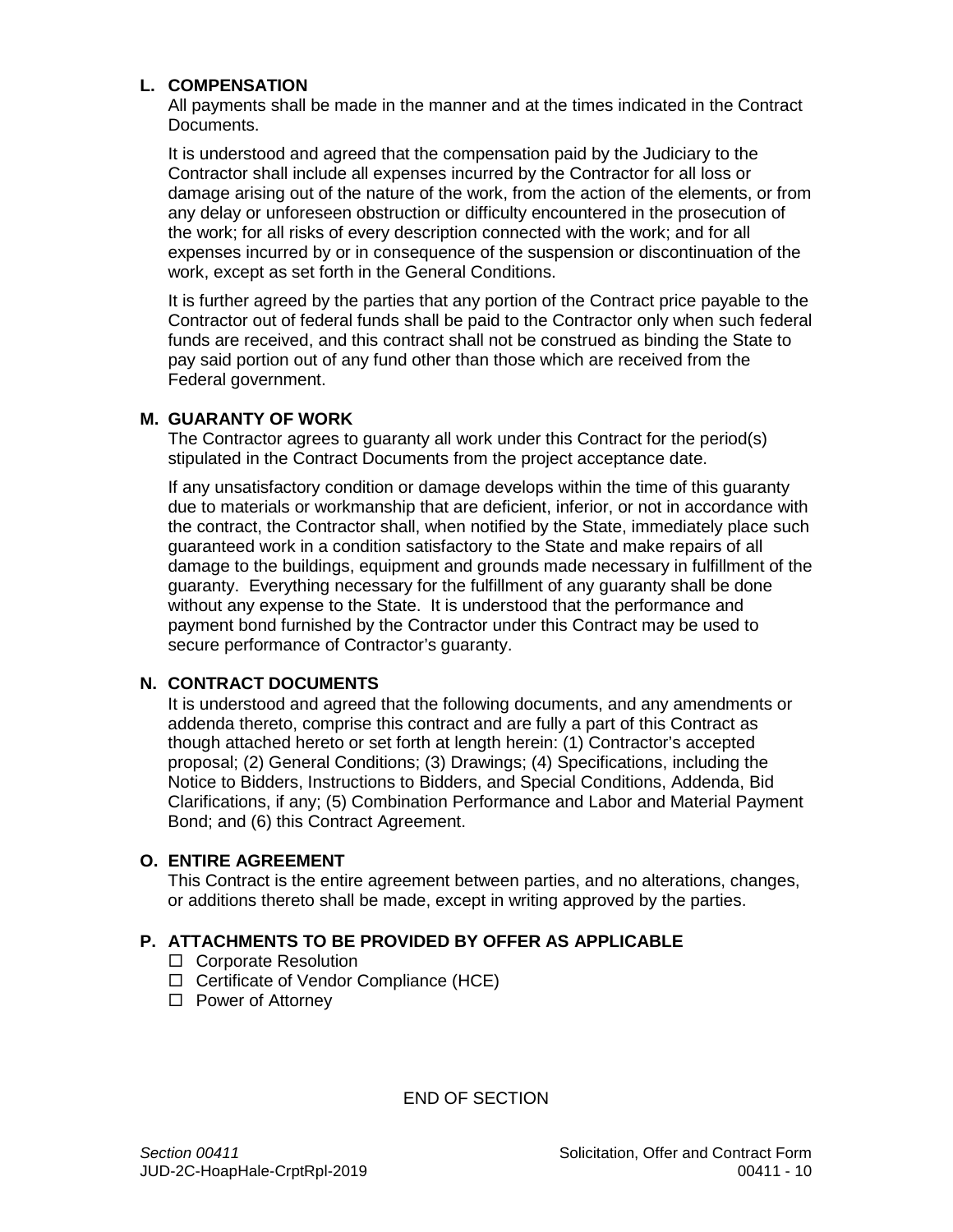## **SECTION 00700 - GENERAL CONDITIONS**

## **PART 1 - GENERAL**

#### **1.01 GENERAL CONDITIONS**

A. The publication by the Public Works Division, Department of Accounting and General Services, State of Hawaii, titled "INTERIM GENERAL CONDITIONS 1999 Edition," known as the "GENERAL CONDITIONS", forms part of the State of Hawaii Contract between the Contractor and the State of Hawaii. The GENERAL CONDITIONS are not physically included with these specifications, but are included by reference. Copies of the GENERAL CONDITIONS may be obtained from the Department of Accounting and General Services, Public Works Division, Oahu Office, State of Hawaii, fourth floor of the Kalanimoku Building, Room 422, 1151 Punchbowl Street, Honolulu, Hawaii or at the DAGS District Offices on Kauai, Maui and Hawaii. GENERAL CONDITIONS are also available for download at:

[http://pwd.hawaii.gov/wp](http://pwd.hawaii.gov/wp-content/uploads/2014/12/InterimGeneralConditions1999Edition.pdf)[content/uploads/2014/12/InterimGeneralConditions1999Edition.pdf.](http://pwd.hawaii.gov/wp-content/uploads/2014/12/InterimGeneralConditions1999Edition.pdf)

- B. The GENERAL CONDITIONS and SECTION 00800 SPECIAL CONDITIONS shall govern the Work specified in all DIVISIONS and SECTIONS.
- C. Wherever the term 'Interim General Conditions' appears in the Contract Documents, it shall be replaced with the term "GENERAL CONDITIONS."
- **1.02 REVISIONS TO THE GENERAL CONDITIONS** The following changes shall govern over the respective items in the published "INTERIM GENERAL CONDITIONS, 1999 Edition."
	- A. Under ARTICLE 1 DEFINITIONS, replace existing sections (1.4, 1.5, 1.9, 1.11, 1.12, 1.18, 1.24, 1.26, 1.28, 1.37, 1.43, 1.44, 1.49, and 1.50 respectively) and add new sections (1.65 through 1.76 respectively):
		- "**1.4 ADMINISTRATOR** Administrative Director of the Courts
		- **1.5 ADVERTISEMENT** A public announcement soliciting bids or offers.
		- **1.9 BID** See Offer.
		- **1.11 BIDDER** See Offeror.
		- **1.12 BIDDING DOCUMENTS (or SOLICITATION DOCUMENTS)** The advertisement solicitation notice and instructions, Offer requirements, Offer forms, and the proposed contract documents including all addenda, and clarifications issued prior to receipt of the Offer.
		- **1.18 COMPTROLLER** Administrative Director of the Courts.
		- **1.24 CONTRACT TIME (or CONTRACT DURATION)** The number of calendar (or working) days provided for completion of the contract, inclusive of authorized time extensions. The number of days shall begin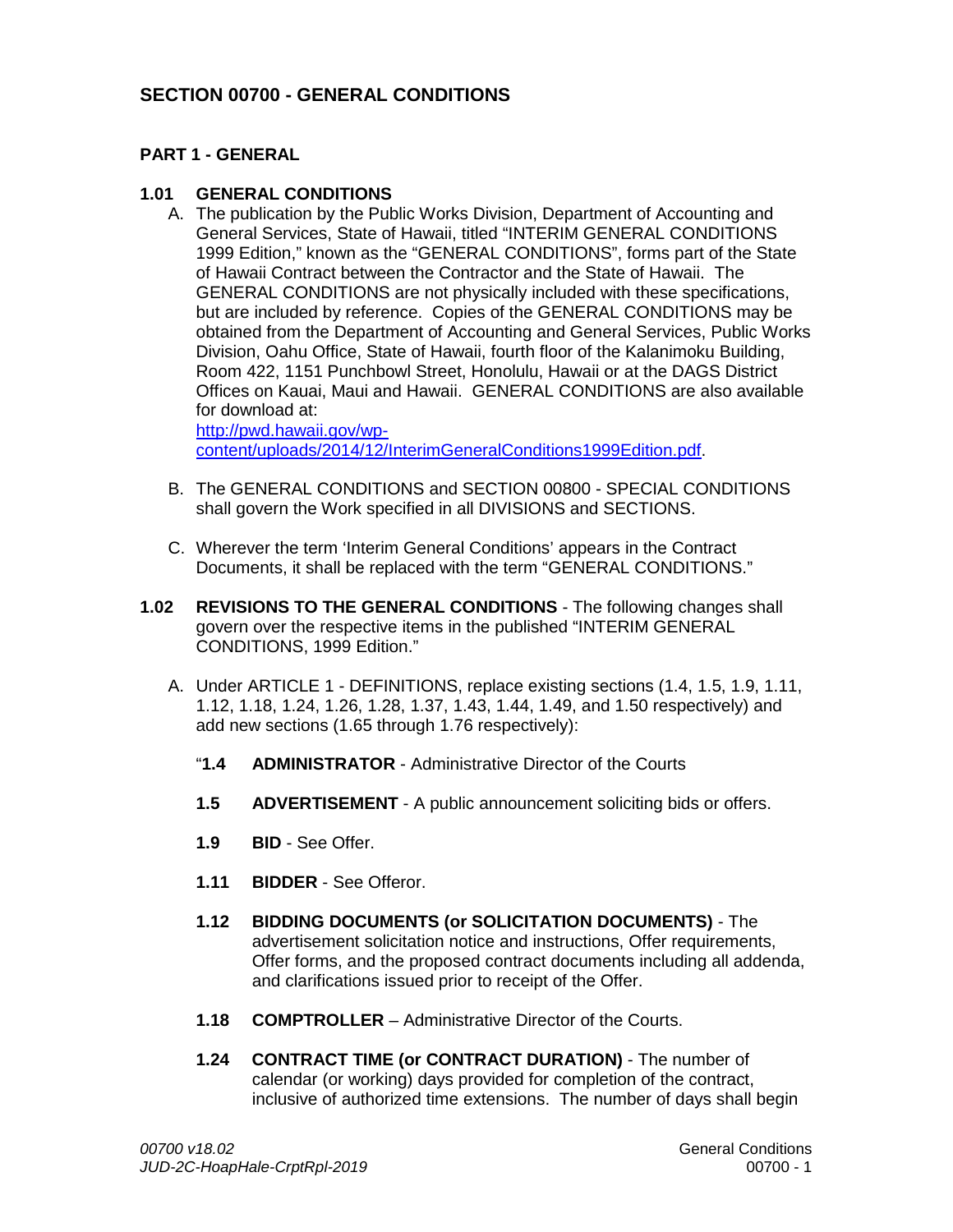running on the effective date in the Notice to Proceed. If in lieu of providing a number of calendar (or working) days, the contract requires completion by a certain date, the work shall be completed by that date.

- **1.26 DEPARTMENT** The Judiciary
- **1.28 ENGINEER** The Administrative Director of the Courts, or the authorized person to act in the Administrator's behalf.
- **1.37 INSPECTOR** The person assigned by the Contracting Officer to inspect and monitor construction operations.
- **1.43 NOTICE TO CONTRACTORS** See Solicitation.
- **1.44 NOTICE TO PROCEED** A written notice from the Department to the Contractor establishing the applicable Contract Duration, Project Start Date, Jobsite Start Date, Jobsite Completion Date, and Contract Completion Date.
- **1.49 PROPOSAL (Bid)** See Offer (or Bid).
- **1.50 PROPOSAL FORM** See Offer Form (or Bid Form).
- **1.65 CONTRACTING OFFICER** See Engineer.
- **1.66 JOBSITE START DATE** The date when on-site construction may start.
- **1.67 JOBSITE COMPLETION DATE** The date when on-site construction must be completed.
- **1.68 OFFER (or BID)** The executed document submitted by an Offeror in response to a solicitation request, to perform the work required by the proposed contract documents, for the price quoted and within the time allotted.
- **1.69 OFFEROR (or BIDDER)**  Any individual, partnership, firm, corporation, joint venture or other legal entity submitting directly or through a duly authorized representative or agent, an Offer for the work or construction contemplated.
- **1.70 OFFER FORM (or BID FORM)** The form prepared by the Department on which the Offeror submits the written offer or bid. By submitting an offer or bid, the Offeror adopts the language on the form as its own.
- **1.71 PROJECT CONTROL BUDGET** -The amount of funds set aside for the construction of the Project.
- **1.72 PROJECT START DATE** The date established in the Notice to Proceed when the Contractor shall begin prosecution of the work and the start of contract time.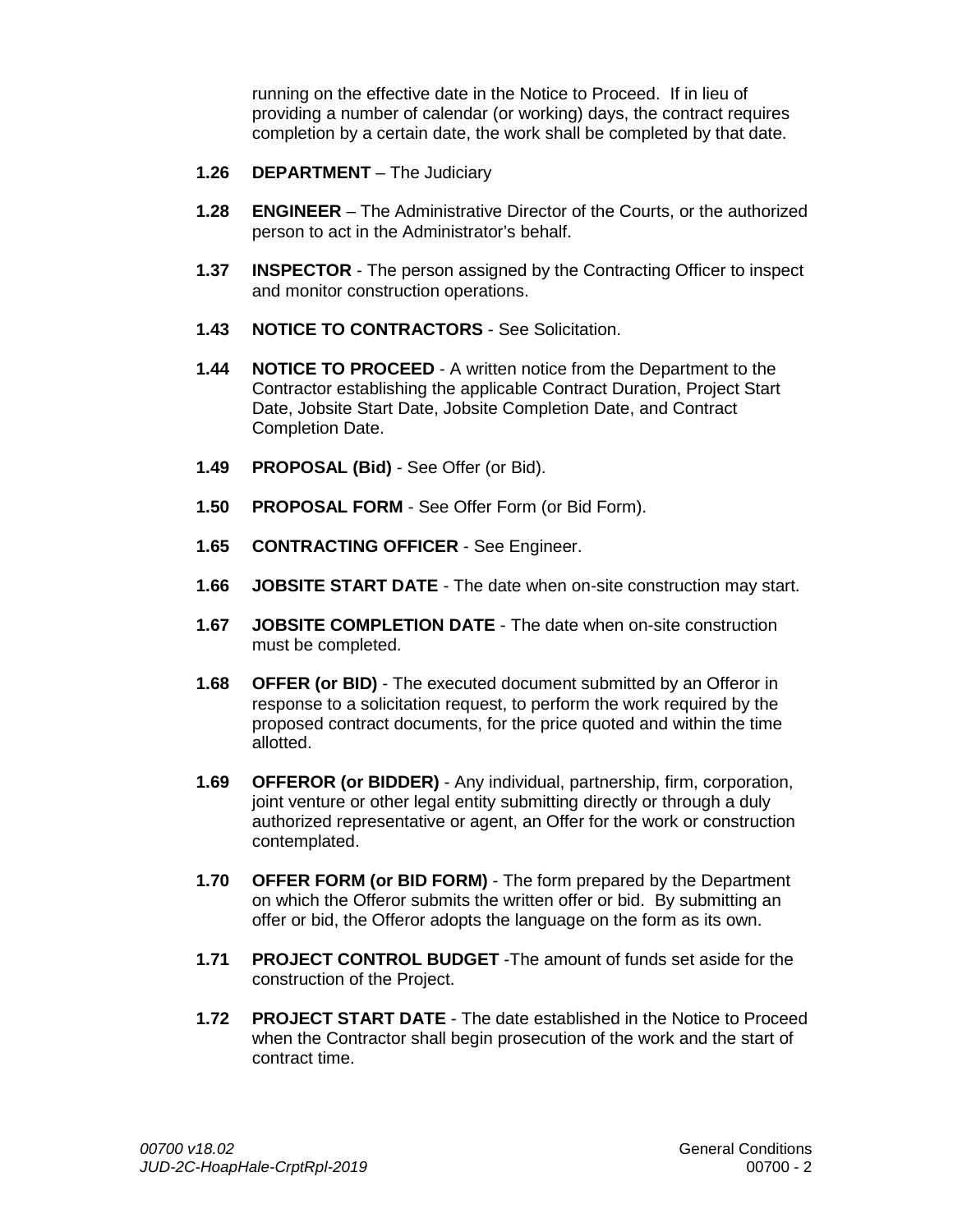- **1.73 RESIDENT**  A person who is physically present in the State of Hawaii at the time the person claims to have established the person's domicile in the State of Hawaii and shows the person's intent is to make Hawaii the person's primary residence.
- **1.74 SHORTAGE TRADE** A construction trade in which there is a shortage of Hawaii residents qualified to work in the trade as determined by the Department of Labor and Industrial Relations.
- **1.75 SOLICITATION** An Invitation to Bid or Request for Proposals or any other document issued by the Department to solicit bids or offers to perform a contract. The solicitation may indicate the time and place to receive the bids or offers and the location, nature and character of the work, construction or materials to be provided."
- **1.76 PUBLIC WORKS ADMINISTRATOR** See Engineer.
- B. Under ARTICLE 2 PROPOSAL REQUIREMENTS AND CONDITIONS, modify section 2.1 – QUALIFICATION OF BIDDERS, by deleting 2.1.1, through 2.1.2.8 and substitute the following 2.1.1 through 2.1.2:

## "**2.1.1 Notice of Intention to Bid**

2.1.1.1 In accordance with section 103D-310, Hawaii Revised Statutes, and Section 3-122-111, Hawaii Administrative Rules, a written notice of intention to bid need not be filed for construction of any public building or public work. A written notice of intention to bid need not be filed for mere furnishing and installing of furniture, equipment, appliances, material and any combination of these items when a Contractor's license is not required under Chapter 444 of the Hawaii Revised Statutes, as amended, and the rules and regulations of the Contractor's License Board.

2.1.1.2 If two (2) or more prospective bidders desire to bid jointly as a joint venture on a single project, they must file an affidavit of joint venture. Such affidavit of joint venture will be valid only for the specific project for which it is filed. No further license is required when all parties to the joint venture possess current and appropriate contractor's licenses. Joint ventures are required to be licensed in accordance with Chapter 444 of the Hawaii Revised Statutes, as amended, and the rules and regulations of the Contractor's License Board when any party to the joint venture agreement does not hold a current or appropriate contractor's license. The joint venture must register with the office of the Director of Commerce and Consumer Affairs in accordance Chapter 425 of the Hawaii Revised Statutes, as amended.

2.1.1.3 No persons, firm or corporation may bid where (1) the person, firm, or corporation, or (2) a corporation owned substantially by the person, firm, or corporation, or (3) a substantial stockholder or an officer of the corporation, or (4) a partner or substantial investor in the firm is in arrears in any payment owned to the State of Hawaii or any of its political subdivisions or is in default of any obligation to the State of Hawaii or to all or to any of its political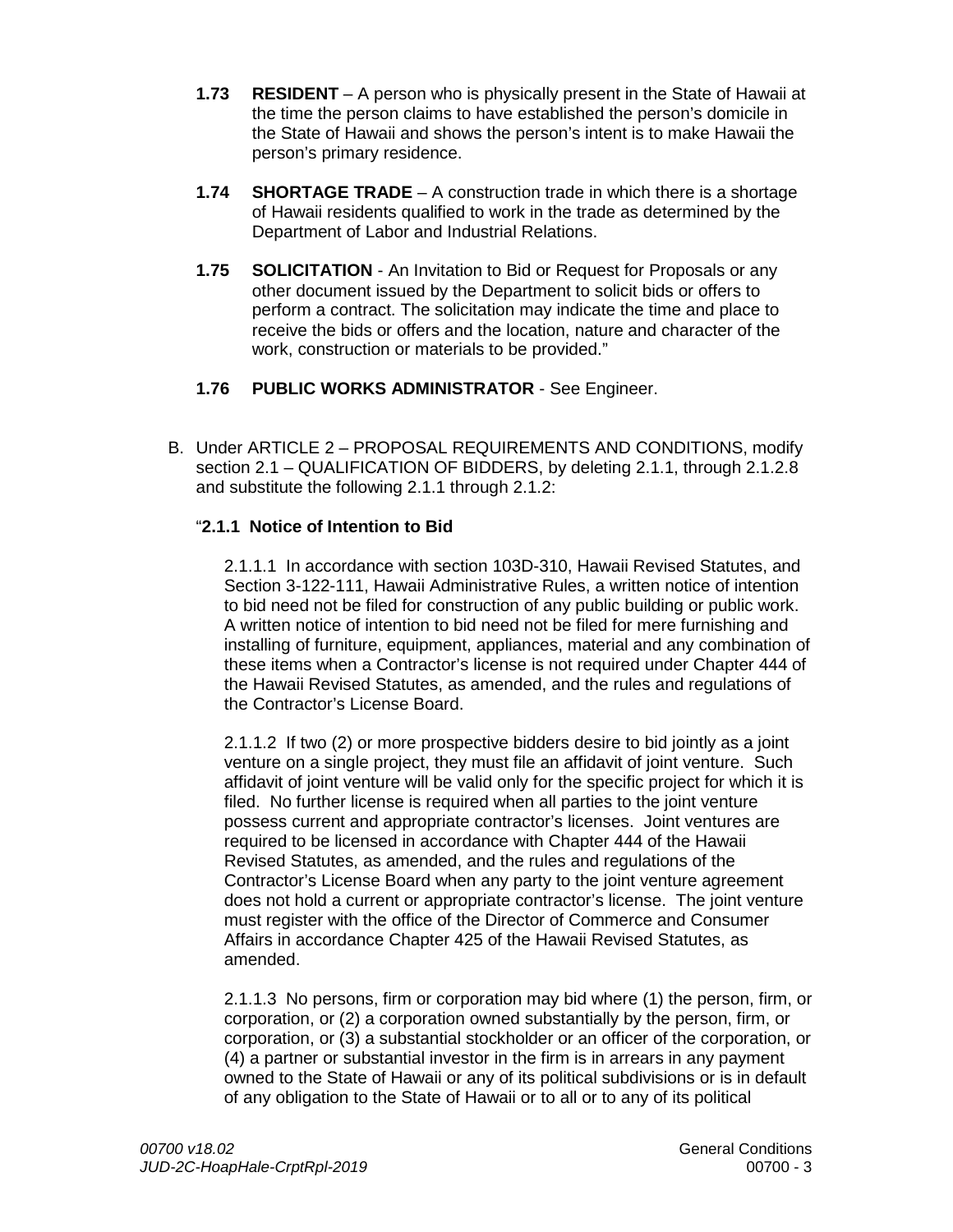subdivisions, including default as a surety or failure to perform faithfully and diligently any previous contract with the Department.

**2.1.2 Compliance Certificate 103D-310(c), Hawaii Revised Statutes** – The Contractors are required to provide proof of compliance in order to receive a contract of \$25,000 or more. To meet this requirement, Bidders may apply and register at the "Hawaii Compliance Express" website: <http://vendors.ehawaii.gov/hce/splash/welcome.html>

C. Under ARTICLE 2 - PROPOSAL REQUIREMENTS AND CONDITIONS, modify section 2.6 - SUBSTITUTION OF MATERIALS AND EQUIPMENT BEFORE BID OPENING, by renaming section 2.6 SUBSTITUTION BEFORE CONTRACT AWARD and deleting subsections 2.6.1, through 2.6.6 and substitute the following three new subsections and related paragraphs 2.6.1 through 2.6.3:

"**2.6.1** For Substitutions after the Letter of Award is issued; refer to Section 6.3 SUBSTITUTION AFTER CONTRACT AWARD.

**2.6.2** Unless specifically required otherwise in the contract documents, Offerors shall not submit products, materials, equipment, articles or systems for review or approval prior to submitting their Offers.

**2.6.3** Offerors shall prepare their Offer forms based on the performance requirements of the materials, equipment, articles or systems noted on the drawings and specifications. If trade names, makes, catalog numbers or brand names are specified, Offerors shall infer that these items indicate the quality, style, appearance or performance of the material, equipment, article, or systems to be used in the project."

D. Under ARTICLE 2 – PROPOSAL REQUIREMENTS AND CONDITIONS, modify section 2.7 – PREPARATION OF PROPOSAL, by deleting subsection 2.7.3 and substituting the following 2.7.3:

"**2.7.3** Pursuant to the requirements of Section 103D-302, HRS, each Bidder shall include in its bid the name of each person or firm to be engaged by the Bidder on the project as joint contractor or subcontractor indicating also the nature and scope of work to be performed by such joint contractor and/or subcontractor. If the Bidder fails to list a joint contractor or subcontractor, the State may accept the bid if it is in the State's best interest and the value of the work to be performed by the joint contractor or subcontractor is equal to or less than one percent of the total bid amount. The Bidder shall be solely responsible for verifying that their joint contractor or subcontractor has the proper license at the time of the submitted bid."

E. Under ARTICLE 2 – PROPOSAL REQUIREMENTS AND CONDITIONS, modify section 2.8 – BID SECURITY Section 3-122-223(d) HAR, by deleting subsection 2.8.1 and substituting the following 2.8.1:

**"2.8.1** Subject to the exceptions in Section 3.122.223(d) HAR, all lump sum base bids of \$250,000 and higher, or lump sum base bids including alternates of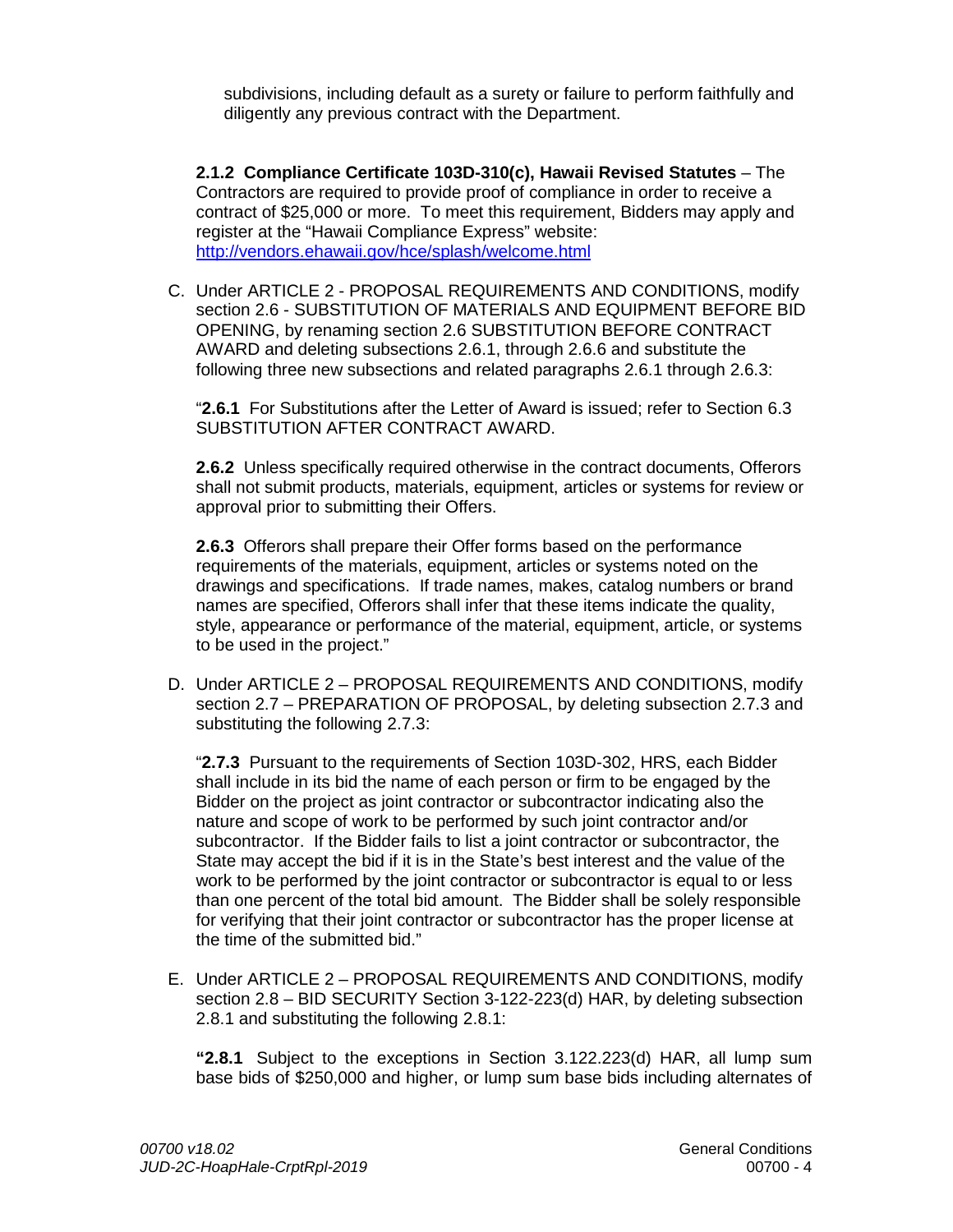\$250,000 and higher, that are not accompanied by bid security are nonresponsive. Bid security shall be one of the following: Section 3-122-222(a) HAR"

F. Under ARTICLE 2 – PROPOSAL REQUIREMENTS AND CONDITIONS, modify section 2.13 – PROTEST, by renumbering existing subsection 2.13.4 to 2.13.5 and adding new subsection 2.13.4:

**"2.13.2** No Protest based upon the contents of the solicitation shall be considered unless it is submitted in writing to the Public Works Administrator prior to the date set for the receipt of proposals.

**2.13.3** A protest of an award or proposed award pursuant to §103D-302 or §103D-303, HRS, shall be submitted in writing to the Public Works Administrator within five (5) working days after the posting of the award of the Contract."

2.13.4 All protests must be *addressed to Administrative Director of the Courts* and delivered in a sealed envelope labeled with the word "PROTEST" to The Judiciary - State of Hawaii, Office of the Administrative Director, 417 South King Street, Suite 206-A, Hawaii, 96813-2943 and received at The Judiciary, State of Hawaii, Office of the Administrative Director, 417 South King Street, Suite 206-A, Hawaii, 96813-2943 prior to the submission deadline.

The Protestor bears sole responsibility for ensuring that the protest letter / documentation is delivered by the appropriate deadline. Timely receipt shall be evidenced by the date and time stamped at The Judiciary - State of Hawaii, Office of the Administrative Director, 417 South King Street, Suite 206-A, Hawaii, 96813-2943 prior to the submission deadline.

If the bidder chooses to deliver its protest by the United States Postal Service (USPS), the documents should be sent to The Judiciary - State of Hawaii, Office of the Administrative Director, 417 South King Street, Suite 206-A, Hawaii, 96813-2943. USPS does not deliver directly to The Judiciary - State of Hawaii, Office of the Administrative Director, and mail must be processed through a mailroom. The may cause a delay in receipt by The Judiciary - State of Hawaii, Office of the Administrative Director.

The Protestor bears sole responsibility for ensuring that the protest documentation is delivered by the appropriate deadline.

G. Under ARTICLE 3 – AWARD AND EXECUTION OF CONTRACT, modify section 3.3 CORRECTION OF BIDS AND WITHDRAWAL OF BIDS 3-122-31 HAR, by deleting subsection 3.3.1.2(b) and substituting the following 3.3.1.2(b):

"(b) Transposition errors;"

H. Under ARTICLE 3 – AWARD AND EXECUTION OF CONTRACT, modify section 3.3 CORRECTION OF BIDS AND WITHDRAWAL OF BIDS §3-122-31 HAR, by deleting subsection 3.3.2 and substituting the following 3.3.2:

"**3.3.2** Withdrawal of bids after bid opening but prior to award may be made when the bid contains a mistake attributable to an obvious error which affects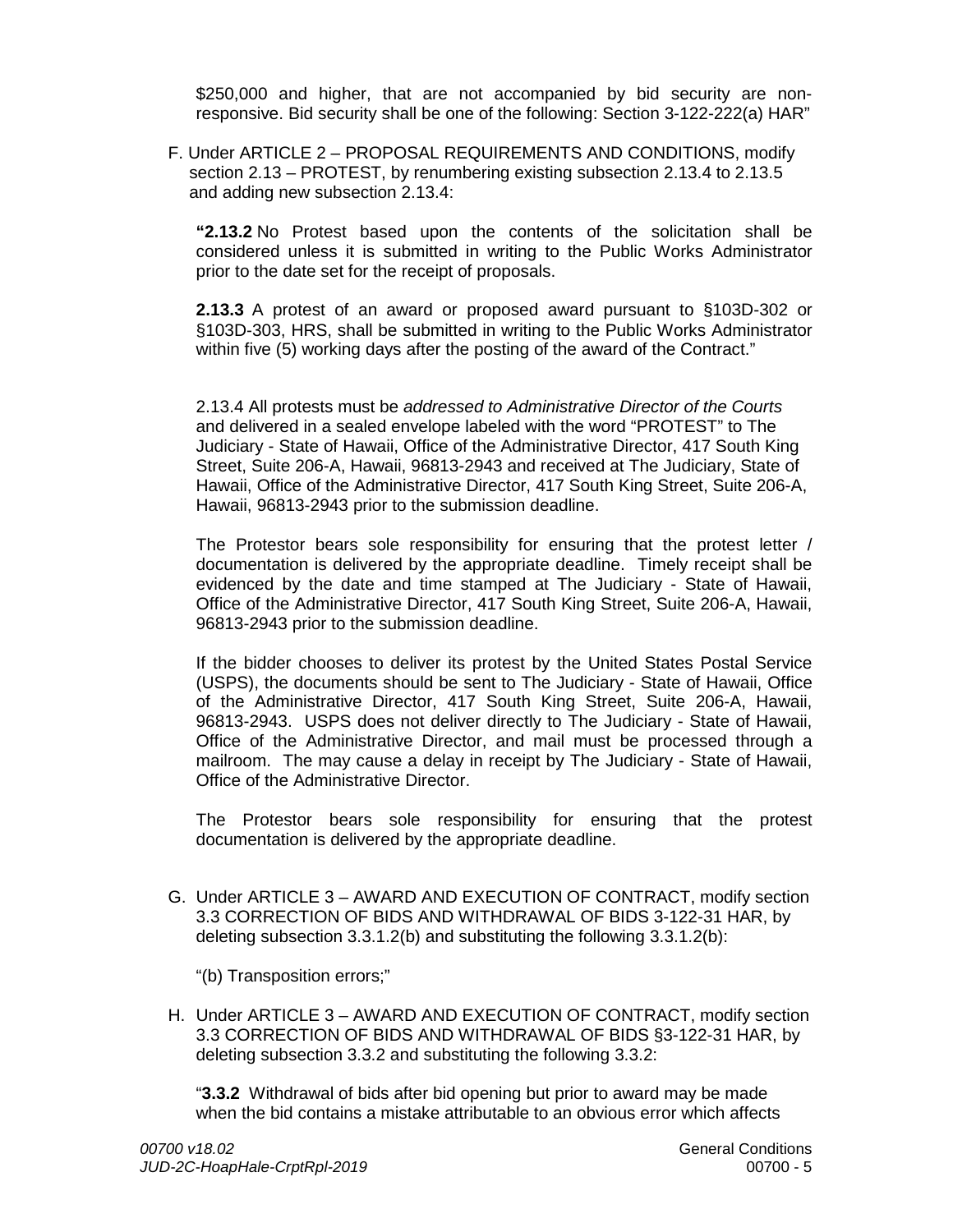price, quantity, quality, delivery, or contractual conditions, and the bidder requests withdrawal in writing by submitting proof of evidentiary value which demonstrates that a mistake was made. The Comptroller shall prepare a written approval or denial in response to this request."

I. Under ARTICLE 3 – AWARD AND EXECUTION OF CONTRACT, modify section 3.4 AWARD OF CONTRACT, by deleting subsection 3.4.4 and substituting the following 3.4.4:

"**3.4.4** The contract will be drawn on the offer forms and accepted by the Comptroller. The contract will not be binding upon the Department until all required signatures have been affixed thereto and written certification that funds are available for the work has been made."

J. Under ARTICLE 3 – AWARD AND EXECUTION OF CONTRACT, modify section 3.7 REQUIREMENT OF PERFORMANCE AND PAYMENT BONDS by deleting subsections 3.7.1, 3.7.1.2, and 3.7.1.3 and substituting the following new subsections 3.7.1, 3.7.1.1, and 3.7.1.2:

"3.7.1 Performance and Payment Bonds shall be required for contracts \$25,000 and higher. At the time of contract award, the successful Bidder shall file good and sufficient performance and payment bonds on the form furnished by the Department (see Appendix), each in an amount equal to one hundred percent (100%) of the amount of the contract price unless otherwise stated in the solicitation of bids. Acceptable performance and payment bonds shall be limited to the following:

3.7.1.1 Surety bonds underwritten by a company licensed to issue bonds in this State; or

3.7.1.2 A certificate of deposit; credit union share certificate; or cashier's, treasurer's, teller's or official check drawn by, or a certified check accepted by, and payable on demand to the State by a bank, a savings institution, or credit union insured by the Federal Deposit Insurance Corporation or the National Credit Union Administration.

- (a) These instruments may be utilized only to a maximum of \$100,000.
- (b) If the required amount totals over \$100,000, more than one instrument not exceeding \$100,000 each and issued by different financial institutions shall be acceptable."
- K. Under ARTICLE 3 AWARD AND EXECUTION OF CONTRACT, modify section 3.7 REQUIREMENT OF PERFORMANCE AND PAYMENT BONDS by adding the following new subsection 3.7.3:

"3.7.3 For additional Performance and Payment Bond requirements due to changes in the contract amount after contract award, see section 4.2.4.2 Additional Performance and Payment Bond Increases."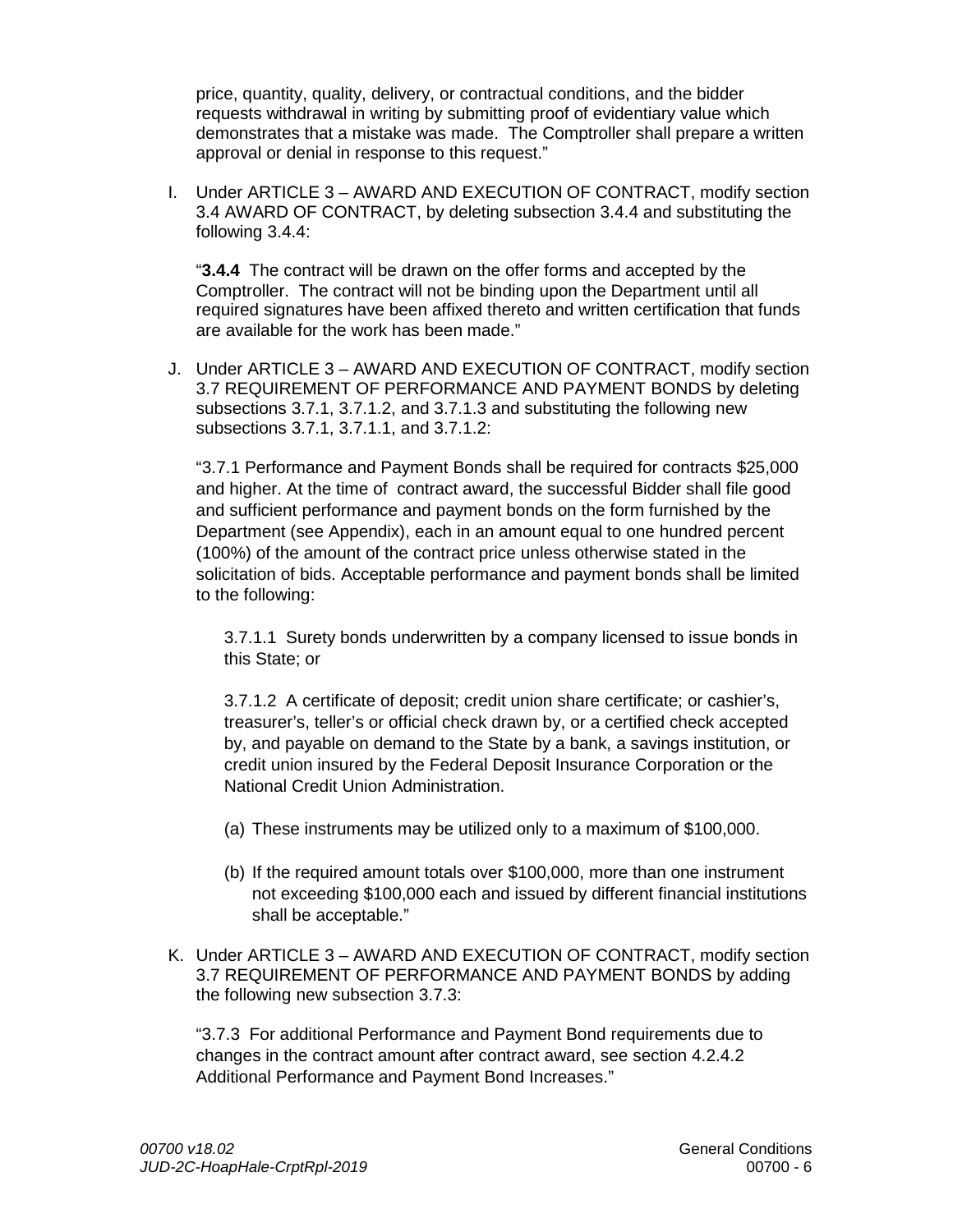L. Under ARTICLE 3 – AWARD AND EXECUTION OF CONTRACT, add new Section 3.8 as follows:

"**3.8 CAMPAIGN CONTRIBUTIONS BY STATE AND COUNTY CONTRACTORS** - Contractors are hereby notified of the applicability of Section 11-355 HRS, which states that campaign contributions are prohibited from specified State or County government contractors during the term of the contract if the contractors are paid with funds appropriated by a legislative body."

M. Under ARTICLE 3 – AWARD AND EXECUTION OF CONTRACT, modify section 3.8 EXECUTION OF THE CONTRACT, by renumbering the section number to 3.9, related subsection numbers to 3.9.1, 3.9.2 , by deleting former subsection 3.8.1 and substituting the following new 3.9.1:

"**3.9.1** Upon acceptance of the successful bidder's offer by the Comptroller, the Contractor shall provide satisfactory performance and payment bonds within ten (10) calendar days after award of the contract or within such further time as granted by the Comptroller. No proposal or contract shall be considered binding upon the State until the contract has been fully and properly executed by all parties thereto and the Comptroller has endorsed thereon its certificate, as required by Section 103D-309, HRS, that there is an available unexpended appropriation or balance of an appropriation over and above all outstanding contracts sufficient to cover the State's amount required by such contract."

N. Under ARTICLE 3 – AWARD AND EXECUTION OF CONTRACT, modify section 3.9 FAILURE TO EXECUTE THE CONTRACT, by renumbering the section number to 3.10, related subsection numbers to 3.10.1, 3.10.2, 3.10.3, by deleting former subsection 3.9.2 and substituting the following new 3.10.2:

"**3.10.2 After the Award** – If the Bidder to whom contract is awarded shall fail or neglect to furnish satisfactory security within ten (10) calendar days after such award or within such further time as the Comptroller may allow, the State shall be entitled to recover from such Bidder its actual damages, including but not limited to the difference between the bid and the next lowest responsive bid, as well as personnel and administrative costs, consulting and legal fees and other expenses incurred in arranging a contract with the next low responsive bidder or calling for new bids. The State may apply all or part of the amount of the bid security to reduce damages. If upon determination by the State of the amount of its damages the bid security exceeds that amount, it shall release or return the excess to the person who provided same."

- O. Under ARTICLE 3 AWARD AND EXECUTION OF CONTRACT, renumber Section 3.10 NOTICE TO PROCEED and related subsection numbers to 3.11, 3.11.1, 3.11.2, 3.11.3 and 3.11.4.
- P. Under ARTICLE 4 SCOPE OF WORK, modify Section 4.2 CHANGES, by deleting subsection 4.2.4.2 and substituting the following new subsection 4.2.4.2:

"4.2.4.2 Performance and Payment Bond Increases. When the contract price is increased, performance and payment bonds shall each be increased in amounts equal to one hundred percent (100%) of the increase in contract price. The Contractor is responsible to increase the penal amounts of each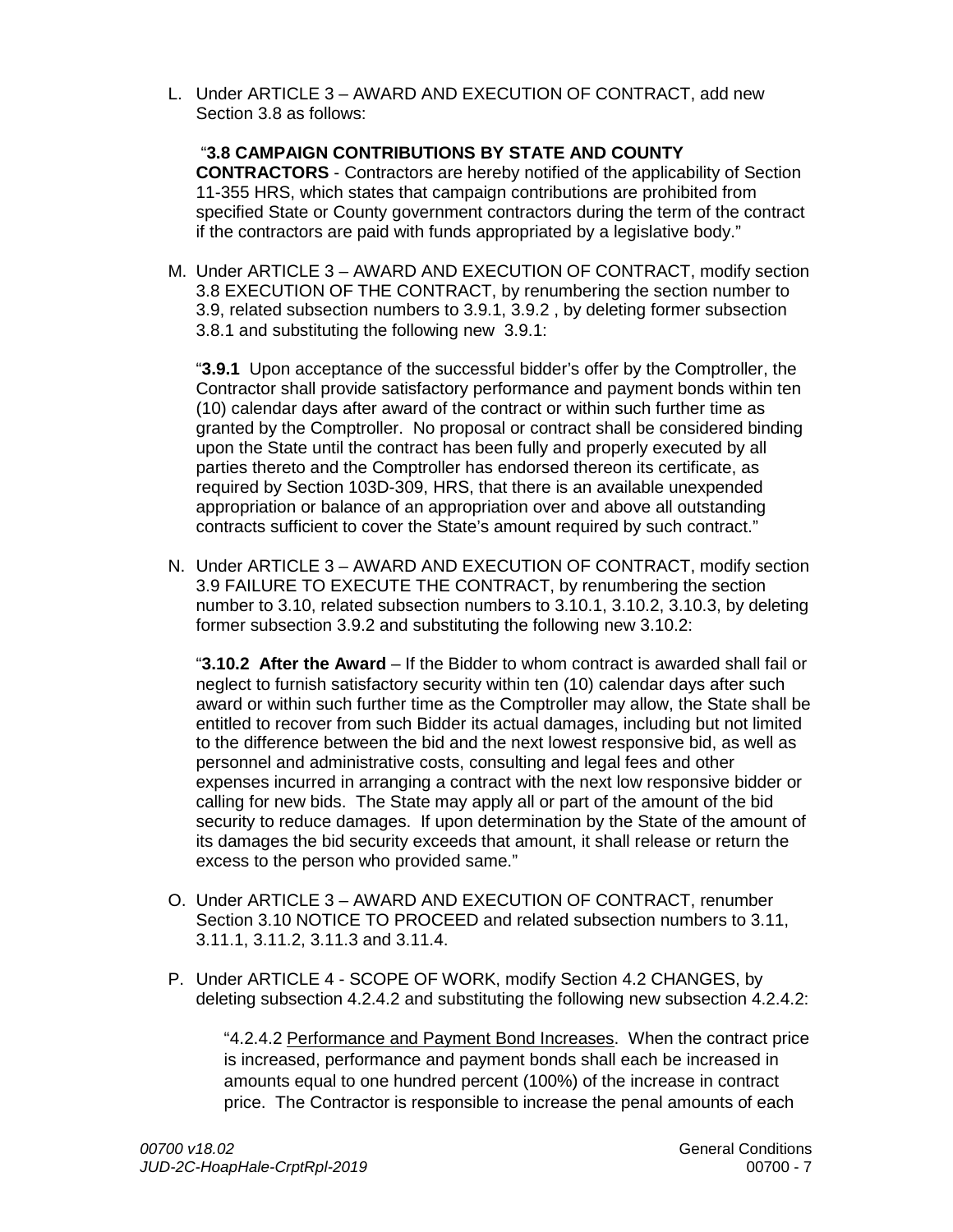of the existing bonds or to obtain additional bonds in order to secure additional protection for the Department.

- (a) Upon request of the Contracting Officer, the Contractor shall provide evidence in the form of a Bond Rider (See attached form at the end of Section 00700 – General Conditions) from the surety documenting the additional performance and payment bond protections.
- (b) If the Contractor fails to deliver the required additional performance and payment bonds, the Department shall have remedies provided under Section 7.27 Termination of Contract for Cause."
- Q. Under ARTICLE 4 SCOPE OF WORK, modify Section 4.2 CHANGES, by deleting subsection 4.2.4.3 and substituting the following two new subsections:

"4.2.4.3 Upon receipt of a change order, that the Contractor does not agree with any of the terms or conditions or the adjustments or non adjustments of the contract price or contract time; the Contractor shall not execute or sign the change order, but shall return the unsigned change order, along with a written notification of the conditions or items that are in dispute.

4.2.4.4 If the Contractor signs or executes the change order, this constitutes an agreement on the part of the Contractor with the terms and conditions of the change order. A change order that is mutually agreed to and signed by the parties of the contract constitutes a contract modification."

R. Under ARTICLE 4 - SCOPE OF WORK, modify section 4.2 CHANGES, by adding the following three new subsections 4.2.5 through 4.2.7:

"**4.2.5 Claim Notification** - The Contractor shall file a notice of intent to claim for a disputed change order within 30 calendar days after receipt of the written order. Failure to file the protest within the time specified constitutes an agreement on the part of the Contractor with the terms, conditions, amounts and adjustment or non-adjustment to contract price or contract time set forth in the disputed change order. The requirement for timely written notice shall be a condition precedent to the assertion of a claim.

**4.2.6 Proceeding with Directed Work** - Upon receipt of a contract modification, change order, or field order, the Contractor shall proceed with the directed changes and instructions. The Contractor's right to make a claim for additional compensation or an extension of time for completion is not affected by proceeding with the changes and instructions described in a change order and field order.

**4.2.7 Pricing or Negotiating Costs Not Allowed** - The Contractor's cost of responding to requests for price or time adjustments is included in the contract price. No additional compensation will be allowed unless authorized by the Contracting Officer."

S. Under ARTICLE 4 - SCOPE OF WORK, modify section 4.3 Duty of Contractor to Provide Proposal for Changes, by deleting subsection 4.3.4.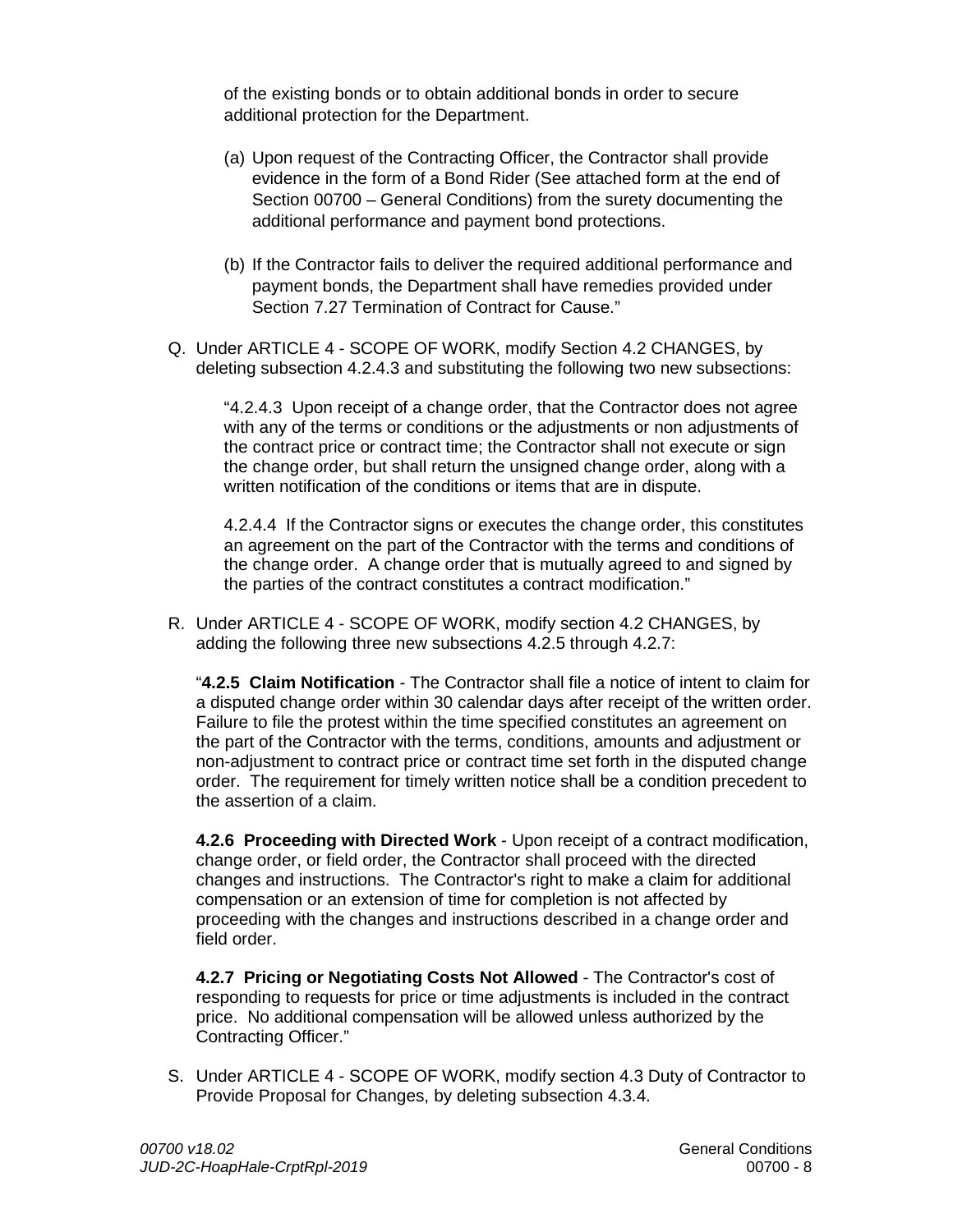T. Under ARTICLE 4 - SCOPE OF WORK, modify section 4.4 PRICE ADJUSTMENT, by deleting subsection 4.4.1 and substituting subsection 4.4.1 and adding a new subsection 4.4.2 and modify section 4.5 ALLOWANCES FOR OVERHEAD AND PROFIT, by deleting subsections 4.5.1, 4.5.2 and 4.5.3 and substituting subsections 4.5.1, 4.5.2 and 4.5.3 as follows:

## **"4.4 PRICE ADJUSTMENT HRS 103D-501**

**4.4.1** A fully executed change order or other document permitting billing for the adjustment in price under any method listed in paragraphs (4.4.1.1) through (4.4.1.5) shall be issued within ten days after agreement on the price adjustment. Any adjustment in the contract price pursuant to a change or claim in this contract shall be made in one or more of the following ways:

4.4.1.1 By agreement to a fixed price adjustment before commencement of the pertinent performance;

4.4.1.2 By unit prices specified in the contract or subsequently agreed upon before commencement of the pertinent performance;

4.4.1.3 Whenever there is a variation in quantity for any work covered by any line item in the schedule of costs submitted as required by Section 7.2 COMMENCEMENT REQUIREMENTS, by the Department at its discretion, adjusting the lump sum price proportionately;

4.4.1.4 FORCE ACCOUNT METHOD. At the sole option of the Contracting Officer, by the costs attributable to the event or situation covered by the change, plus appropriate profit or fee, all as specified in Section 4.5 ALLOWANCES FOR OVERHEAD AND PROFIT and the force account provision of Section 8.3 PAYMENT FOR ADDITIONAL WORK before commencement of the pertinent performance;

4.4.1.5 In such other manner as the parties may mutually agree upon before commencement of the pertinent performance; or

4.4.1.6 In the absence of an agreement between the two parties:

4.4.1.6.a For change orders with value not exceeding \$50,000 by documented actual costs of the work, allowing for overhead and profit as set forth in Section 4.5 ALLOWANCES FOR OVERHEAD AND PROFIT. A change order shall be issued within fifteen days of submission by the contractor of proper documentation of completed force account work, whether periodic (conforming to the applicable billing cycle) or final. The contracting officer shall return any documentation that is defective to the contractor within fifteen days after receipt, with a statement identifying the defect; or

4.4.1.6.b For change orders with value exceeding \$50,000 by a unilateral determination by the Contracting Officer of the reasonable and necessary costs attributable to the event or situation covered by the change, plus appropriate profit or fee, all as computed by the Contracting Officer in accordance with applicable sections of Chapters 3-123 and 3-126 of the Hawaii Administrative Rules, and Section 4.5 ALLOWANCES FOR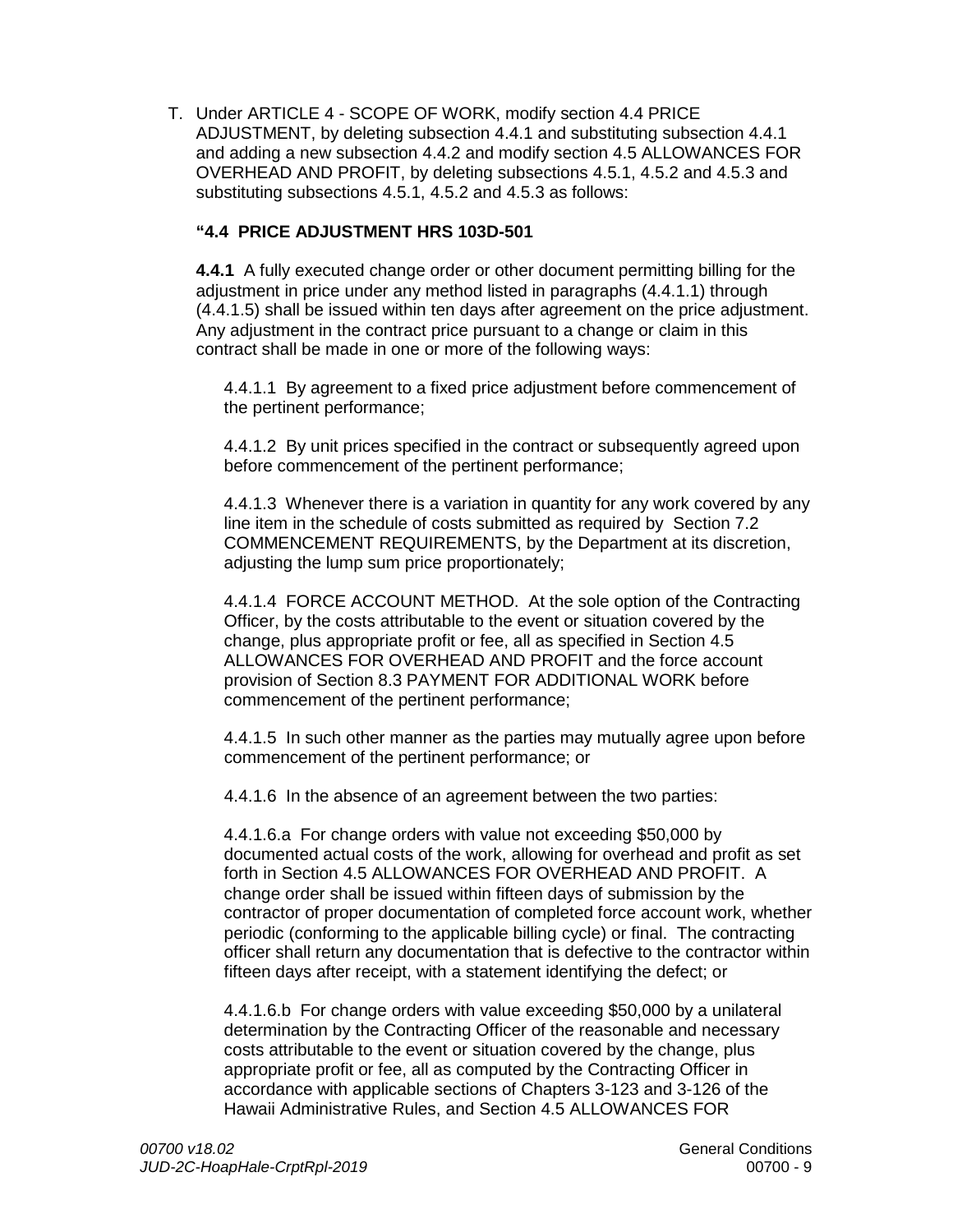OVERHEAD AND PROFIT. When a unilateral determination has been made, a unilateral change order shall be issued within ten days. Upon receipt of the unilateral change order, if the contractor does not agree with any of the terms or conditions, or the adjustment or nonadjustment of the contract time or contract price, the contractor shall file a notice of intent to claim within thirty days after the receipt of the written unilateral change order. Failure to file a protest within the time specified shall constitute agreement on the part of the contractor with the terms, conditions, amounts, and adjustment or nonadjustment of the contract time or the contract price set forth in the unilateral change order.

**4.4.2 Cost or Pricing Data** - Contractor shall provide and certify cost or pricing data for any price adjustment to a contract involving aggregate increases and decreases in costs plus applicable profits expected to exceed \$100,000. The certified cost or pricing data shall be subject to the provisions of HAR chapter 3- 122, subchapter 15.

## **4.5 ALLOWANCES FOR OVERHEAD AND PROFIT HRS103D-501**

**4.5.1** In determining the cost or credit to the Department resulting from a change, the allowances for all overhead, including, extended overhead resulting from adjustments to contract time (including home office, branch office and field overhead, and related delay impact costs) and profit combined, shall not exceed the percentages set forth below:

4.5.1.1 For the Contractor, for any work performed by its own labor forces, twenty percent (20%) of the direct cost;

4.5.1.2 For each subcontractor involved, for any work performed by its own forces, twenty percent (20%) of the direct cost;

4.5.1.3 For the Contractor or any subcontractor, for work performed by their subcontractors, ten percent (10%) of the amount due the performing subcontractor.

**4.5.2** Not more than three markup allowance line item additions not exceeding the maximum percentage shown above will be allowed for profit and overhead, regardless of the number of tier subcontractors.

**4.5.3** The allowance percentages will be applied to all credits and to the net increase of direct costs where work is added and deleted by the changes."

U. Under ARTICLE 5 - CONTROL OF THE WORK, modify section 5.4 SHOP DRAWINGS AND OTHER SUBMITTALS, by deleting subsection 5.4.14 and 5.4.15 and substitute the following new subsections:

"5.4.1.4 Descriptive Sheets and Other Submittals - When a submittal is required by the contract, the Contractor shall submit to the Contracting Officer five (5) complete sets of descriptive sheets such as shop drawings, brochures, catalogs, illustrations, calculation, material safety data sheets (MSDS), certificates, reports, warranty, etc., which will completely describe the material, product, equipment, furniture or appliance to be used in the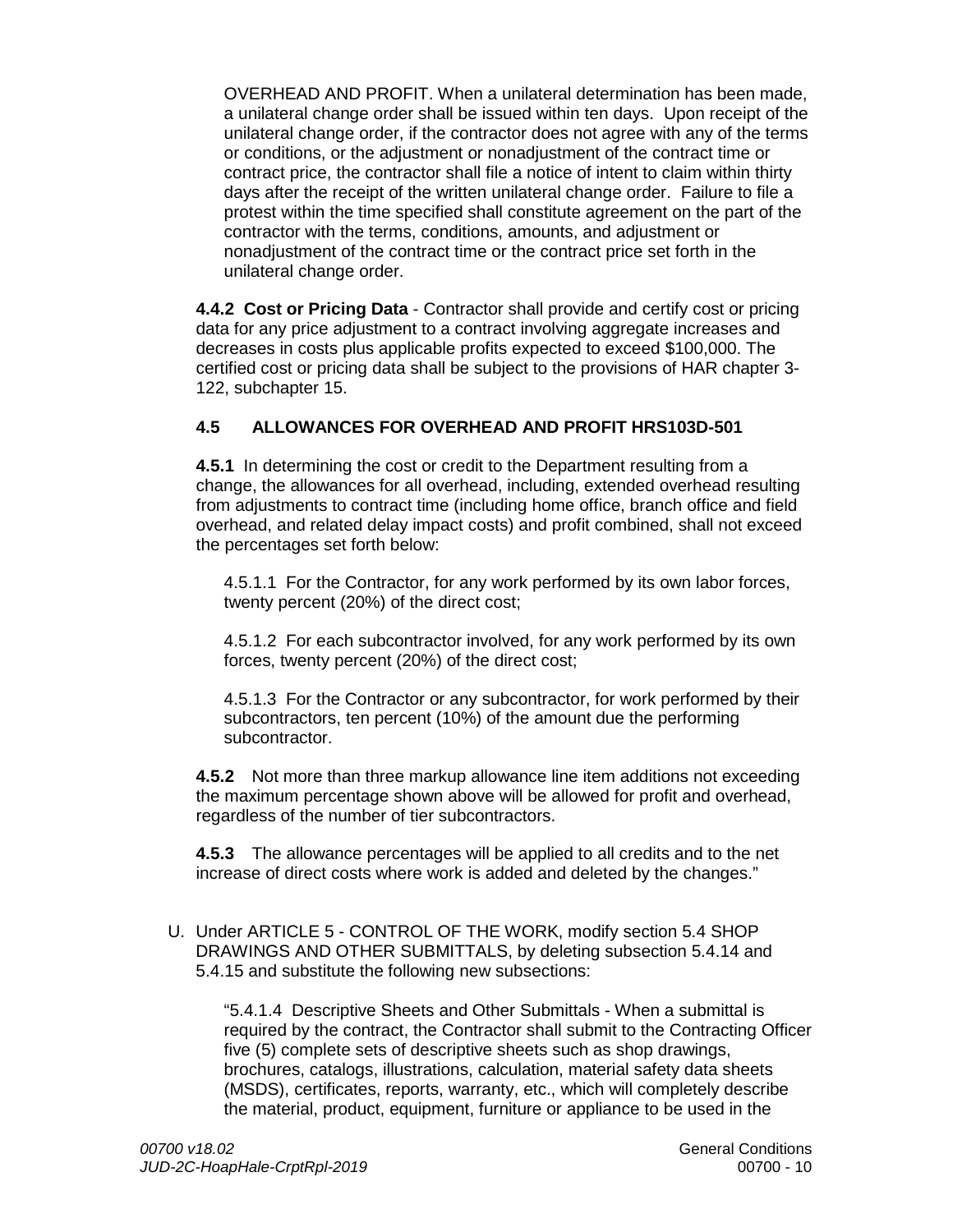project as shown in the drawings and specifications and how it will be integrated into adjoining construction. Prior to the submittal, the Contractor shall review and check all submittal sheets for conformity to the contract requirements and indicate such conformity by marking or stamping and signing each sheet. Where descriptive sheets include materials, systems, options, accessories, etc. that do not apply to this contract, non-relevant items shall be crossed out so that all remaining information will be considered applicable to this contract. It is the responsibility of the Contractor to submit descriptive sheets for review and acceptance by the Contracting Officer as required at the earliest possible date after the date of award in order to meet the Contract Duration. Delays caused by the failure of the Contractor to submit descriptive sheets as required will not be considered as justification for contract time extension.

5.4.1.5 Material Samples and Color Samples - When material and color sample submittals are required by the contract, the Contractor shall submit to the Contracting Officer no less than three (3) samples conforming to Section 6.6 MATERIAL SAMPLES. One sample will be retained by the Consultant, one sample will be retained by the State, and the remaining sample(s) will be returned to the Contractor. Prior to the material and color submittal, the Contractor shall review and check all samples for conformity to the contract requirements and indicate such conformity by marking or stamping and signing each sample. It is the responsibility of the Contractor to submit samples for review and acceptance by the Contracting Officer as required at the earliest possible date after the date of award in order to meet the Contract Duration. Delays caused by the failure of the Contractor to submit material and color samples as required will not be considered as justification for contract time extension.

5.4.1.6 Unless the technical sections (Divisions 2 - 16) specifically require the Contractor furnish a greater quantity of shop drawings and other submittals, the Contractor shall furnish the quantities required by this section."

V. Under ARTICLE 5 - CONTROL OF THE WORK, modify section 5.8 COOPERATION BETWEEN THE CONTRACTOR AND THE DEPARTMENT, by deleting the subsection 5.8.1 and substitute the following new subsection 5.8.1:

"**5.8.1 Furnishing Drawings and Specifications** - The Judiciary will not furnish hard copies of contract plans and specifications to Contractors. Contractors who receive award for projects through HIePro shall download the files of drawings and specifications from the HIePro website:

[https://hiepro.ehawaii.gov/welcome.html,](https://hiepro.ehawaii.gov/welcome.html)

and make their own hard copies. Contractors who receive award for projects through Invitations for Bid shall download the files for drawings and specifications from the Judiciary website:

[http://www.courts.state.hi.us/fiscal/IFB\\_RFP/FY\\_2015%20IFB%20RFP](http://www.courts.state.hi.us/fiscal/IFB_RFP/FY_2015%20IFB%20RFP) or the State Procurement Office website:

https://hands.ehawaii.gov/hands/admin/search/opportunity/14097

and make their own hard copies. Contractor shall have and maintain at least one hard copy of the Contract Drawings and Specifications on the work site, at all times."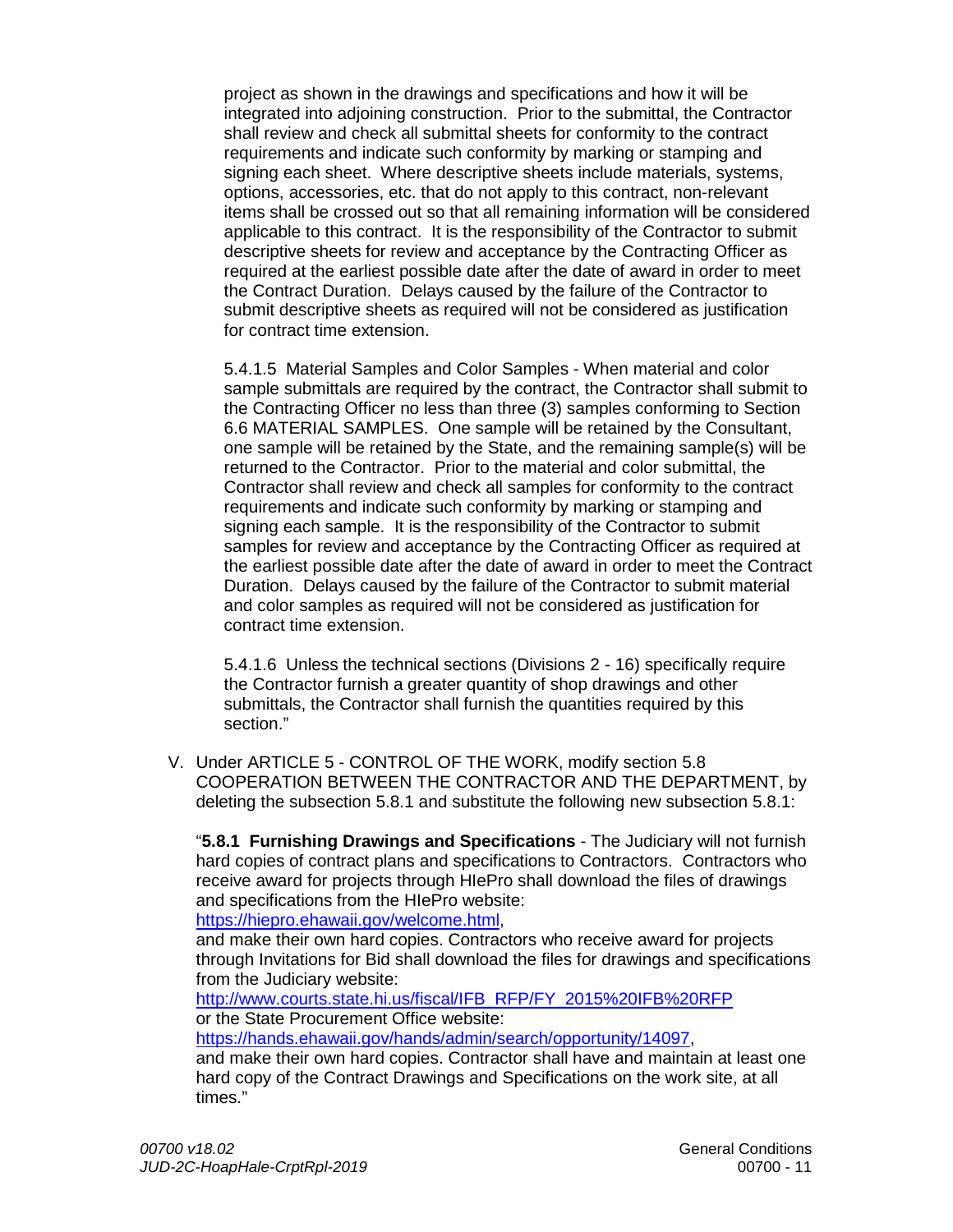W. Under ARTICLE 5 - CONTROL OF THE WORK, modify section 5.12 SUBCONTRACTS, by deleting the subsection 5.12 and related paragraphs and substitute the following new subsection 5.12 and related paragraphs:

"**5.12 SUBCONTRACTS -** Nothing contained in the contract documents shall create a contractual relationship between the State and any subcontractor. The contractor may subcontract a portion of the work but the contractor shall remain responsible for the work that is subcontracted.

**5.12.1 Replacing Subcontractors -** Contractors may enter into subcontracts only with subcontractors listed in the offer form. The contractor will be allowed to replace a listed subcontractor if the subcontractor:

5.12.1.1 Fails, refuses or is unable to enter into a subcontract consistent with the terms and conditions of the subcontractor's offer presented to the contractor; or

5.12.1.2 Becomes insolvent; or

5.12.1.3 Has any license or certification necessary for performance of the work suspended or revoked; or

5.12.1.4 Has defaulted or has otherwise breached the subcontract in connection with the subcontracted work; or

5.12.1.5 Agrees to be substituted by providing a written release; or

5.12.1.6 Is unable or refuses to comply with other requirements of law applicable to contractors, subcontractors, and public works projects.

**5.12.2 Notice of Replacing Subcontractor -** The Contractor shall provide a written notice to the Contracting Officer when it replaces a subcontractor, including in the notice, the reasons for replacement. The Contractor agrees to defend, hold harmless, and indemnify the State against all claims, liabilities, or damages whatsoever, including attorney's fees, arising out of or related to the replacement of a subcontractor.

**5.12.3 Adding Subcontractors -** The Contractor may enter into a subcontract with a subcontractor that is not listed in the offer form only after this contract becomes enforceable.

**5.12.4 Subcontracting -** Contractor shall perform with its own organization, work amounting to not less than twenty (20%) of the total contract cost, exclusive of costs for materials and equipment the Contractor purchases for installation by its subcontractors, except that any items designated by the State in the contract as "specialty items" may be performed by a subcontract and the cost of any such specialty items so performed by the subcontract may be deducted from the total contract cost before computing the amount of work required to be performed by the Contractor with its own organization."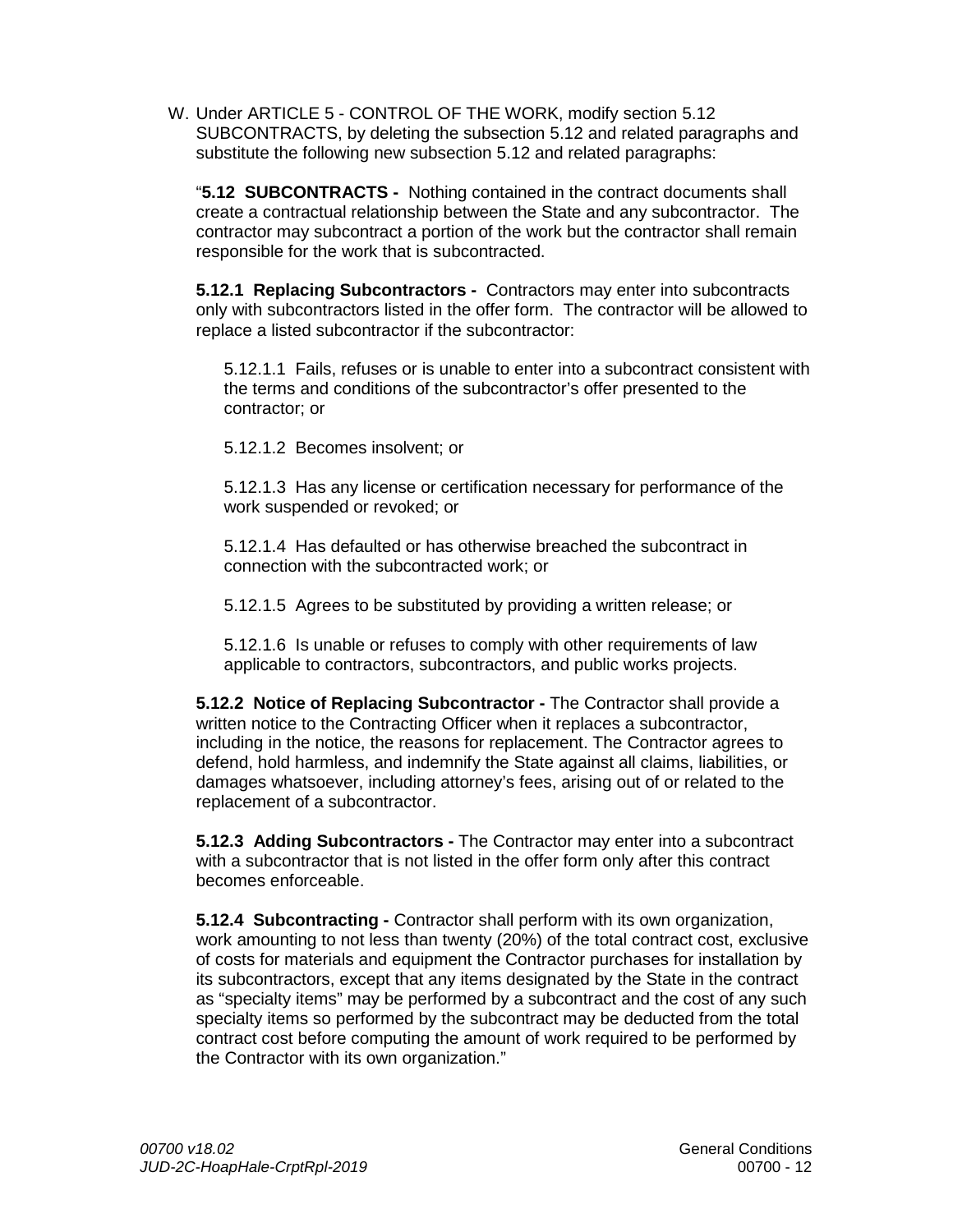X. Under ARTICLE 6 - CONTROL OF MATERIALS AND EQUIPMENT, Modify Section 6.3 SUBSTITUTION OF MATERIALS AND EQUIPMENT AFTER BID OPENINGS, by renaming section 6.3 SUBSTITUTION AFTER CONTRACT AWARD and by deleting subsections 6.3.1 through 6.3.3 and related paragraphs, and substitute the following two new subsections 6.3.1 and 6.3.2 and related paragraphs:

"**6.3.1** Materials, equipment, articles and systems noted on the drawings and specifications, establish a standard of quality, function, performance or design requirements and shall not be interpreted to limit competition. Should trade names, makes, catalog numbers or brand names be specified, the contractor shall infer that these items indicate the quality, style, appearance or performance of the material, equipment, article, or systems to be used in the project. The contractor is responsible to use materials, equipment, articles or systems that meet the project requirements. Unless specifically provided otherwise in the contract documents, the contractor may, at its option, use any material, equipment, article or system that, in the judgment of the Contracting Officer, is equal to that required by the contract documents.

6.3.1.1 If after installing a material, equipment, article or system a variance is discovered, the contractor shall immediately replace the material, equipment, article or system with one that meets the requirements of the contract documents.

**6.3.2 Substitution After Contract Award** - Subject to the Contracting Officer's determination; material, equipment, article or system with a variant feature(s) may be allowed as a substitution, provided it is in the State's best interest. The State may deny a substitution; and if a substitution is denied, the Contractor is not entitled to any additional compensation or time extension.

6.3.2.1 The Contractor shall include with the submittal, a notification that identifies all deviations or variances from the contract documents. The notice shall be in a written form separate from the submittal. The variances shall be clearly shown on the shop drawing, descriptive sheet, and material sample or color sample; and the Contractor shall certify that the substitution has no other variant features. Failures to identify the variances are grounds to reject the related work or materials, notwithstanding that the Contracting Officer accepted the submittal. If the variances are not acceptable to the Contracting Officer, the Contractor will be required to furnish the item as specified on the contract documents at no additional cost or time.

6.3.2.2 Acceptance of a variance shall not justify a contract price or time adjustment unless the Contractor requests an adjustment at the time of submittal and the adjustments are explicitly agreed to in writing by the Contracting Officer. Any request shall include price details and proposed scheduling modifications. Acceptance of a variance is subject to all contract terms, and is without prejudice to all rights under the surety bond.

6.3.2.3 The Contractor can recommend improvements to the project, for materials, equipment, articles, or systems by means of a substitution request, even if the improvements are at an additional cost. The Contracting Officer shall make the final determination to accept or reject the Contractor's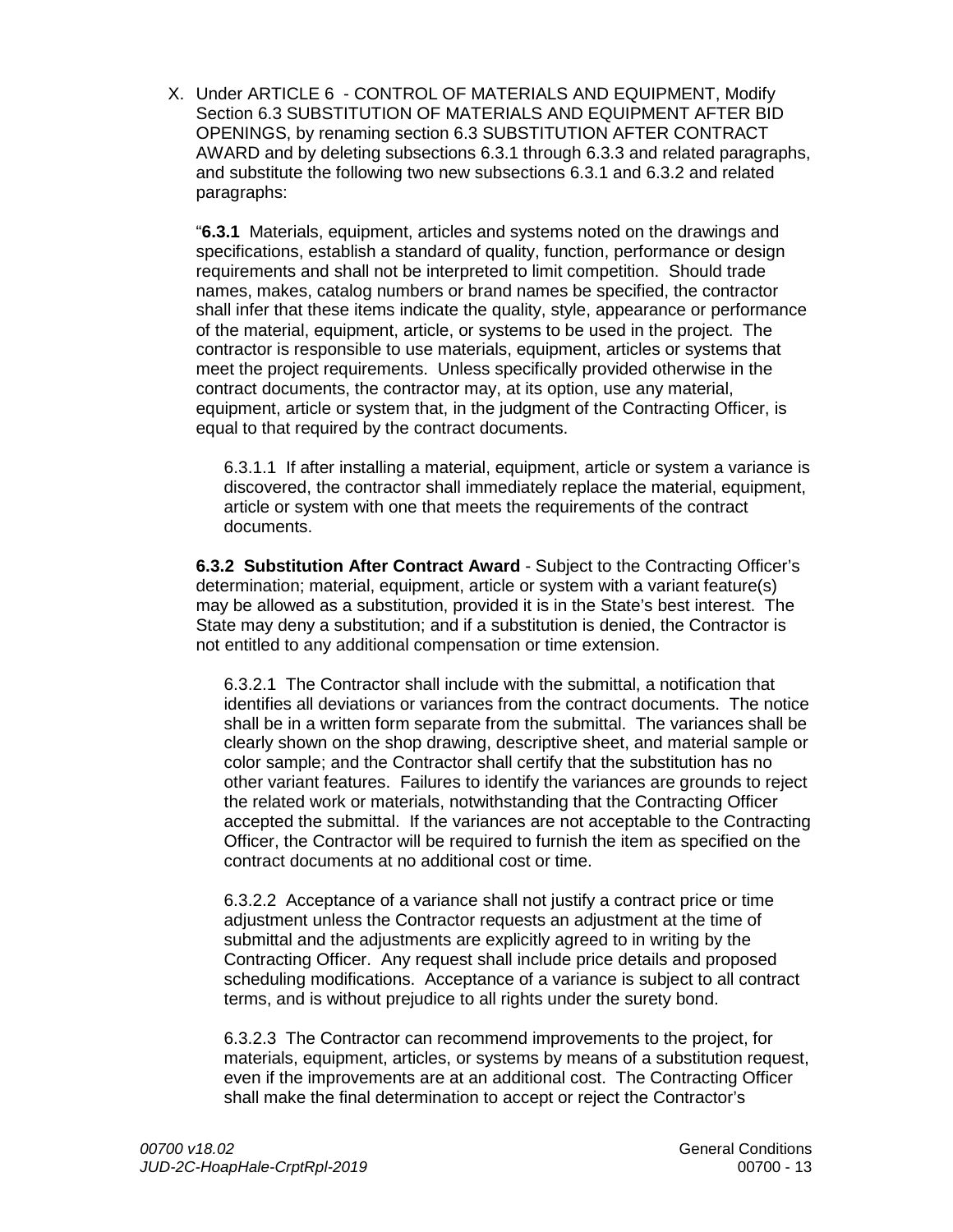proposed improvements. If the proposed material, equipment, article or system cost less than the specified item, the Department will require a sharing of cost similar to value engineering be implemented. State reserves its right to deny a substitution; and if a substitution is denied, the Contractor is not entitled to additional compensation or time extension."

Y. Under Article 7 - PROSECUTION AND PROGRESS, modify section 7.2 SCHEDULE OF PRICES by deleting paragraph 7.2.4.1 and substitute the following paragraph 7.2.4.1:

"7.2.4.1. The Contractor shall estimate at the close of each month the percentage of work completed under each of the various construction items during such month and submit the Monthly Payment Application to the Contracting Officer for review and approval. The Contractor shall be paid the approved percentage of the price established for each item less the retention provided in Section 8.4 PROGRESS PAYMENTS."

Z. Under Article 7 - PROSECUTION AND PROGRESS, add the following paragraph 7.2.4A:

"**7.2.4A Subcontracts.** Upon award of a contract and prior to starting any construction work, the Contractor shall submit to the Contracting Officer a list of all subcontractors and the actual subcontracted dollar amount for each of its subcontractors regardless of the amount of the subcontract. See section 7.39 – Employment of State Residents Requirements."

AA.Under ARTICLE 7 – PROSECUTION AND PROGRESS, modify section 7.2.5 PROOF OF INSURANCE COVERAGE, by deleting subsection 7.2.5 and substitute the following:

"**7.2.5 Proof of Insurance Coverage** - Certificate of Insurance or other documentary evidence satisfactory to the Contracting Officer that the Contractor has in place all insurance coverage required by the contract. The Certificate of Insurance shall contain wording which identifies the Project number and Project title for which the certificate of insurance is issued. Refer to Section 7.3 INSURANCE REQUIREMENTS."

BB.Under ARTICLE 7 – PROSECUTION AND PROGRESS, modify section 7.3 INSURANCE REQUIREMENTS, by deleting subsection 7.3.3 and substitute the following new subsection 7.3.3:

"7.3.3 Certificate(s) of Insurance acceptable to the State shall be filed with the Contracting Officer prior to commencement of the work. Certificates shall identify if the insurance company is a "captive" insurance company or a "Non-Admitted" carrier to the State of Hawaii. The best's rating must be stated for the "Non-Admitted" carrier. Certificates shall contain a provision that coverages being certified will not be cancelled or materially changed without giving the Contracting Officer at least thirty (30) days prior written notice. Should any policy be canceled before final acceptance of the work by the State, and the Contractor fails to immediately procure replacement insurance as specified, the State, in addition to all other remedies it may have for such breach, reserves the right to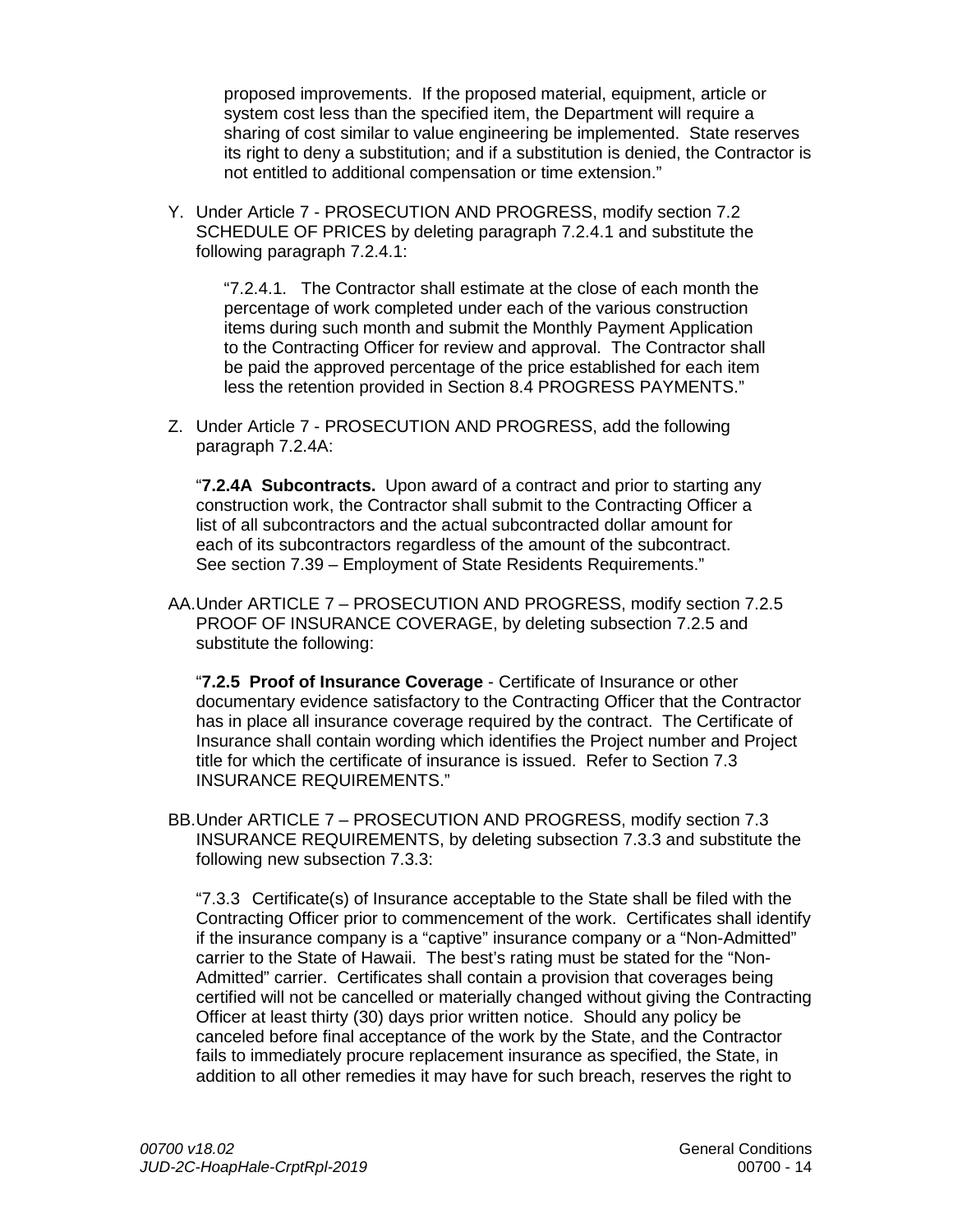procure such insurance and deduct the cost thereof from any money due to the Contractor."

CC.Under ARTICLE 7 – PROSECUTION AND PROGRESS, modify section 7.3 INSURANCE REQUIREMENTS, by deleting subsection 7.3.7.2 and substitute the following new subsection 7.3.7.2:

"7.3.7.2 General Liability - The Contractor shall obtain General Liability insurance with a limit of not less than \$2,000,000 per occurrence and in the Aggregates. The insurance policy shall contain the following clauses: 1) "The State of Hawaii is added as an additional insured as respects to operations performed for the State of Hawaii."; and 2) "It is agreed that any insurance maintained by the State of Hawaii will apply in excess of, and not contributed with, insurance provided by this policy." The required limit of insurance may be provided by a single policy or with a combination of primary and excess polices. Refer to SPECIAL CONDITIONS for any additional requirements."

DD.Under ARTICLE 7 – PROSECUTION AND PROGRESS, modify section 7.3 INSURANCE REQUIREMENTS, by deleting subsection 7.3.7.3 and substitute the following new subsection 7.3.7.3:

"7.3.7.3 Auto Liability - The Contractor shall obtain Auto Liability Insurance covering all owned, non-owned and hired autos with a Combined single Limit of not less than \$1,000,000 per occurrence. The insurance policy shall contain the following clauses: 1) "The State of Hawaii is added as an additional insured as respects to operations performed for the State of Hawaii."; and 2) "It is agreed that any insurance maintained by the State of Hawaii will apply in excess of, and not contributed with, insurance provided by this policy." The required limit of insurance may be provided by a single policy or with a combination of primary and excess polices. Refer to SPECIAL CONDITIONS for any additional requirements."

- EE.Under ARTICLE 7 PROSECUTION AND PROGRESS, modify section 7.3 INSURANCE REQUIREMENTS, by deleting subsection 7.3.7.4 and substitute the following new subsection 7.3.7.4:
	- "7.3.7.4 Property Insurance (Builders Risk)
	- (a) New Building(s) The Contractor shall obtain Property Insurance covering building(s) being constructed under this Contract. The limit shall be equal to the completed value of the building(s) and shall insure against all-loss excluding earthquakes and floods. The coverage shall be provided by a company authorized to write insurance in the State of Hawaii as an insurer. The insurance policy shall contain the following clauses: 1) "The State of Hawaii is added as an additional insured as respects to operations performed for the State of Hawaii."; and 2) "It is agreed that any insurance maintained by the State of Hawaii will apply in excess of, and not contributed with, insurance provided by this policy." Refer to SPECIAL CONDITIONS for any additional requirements.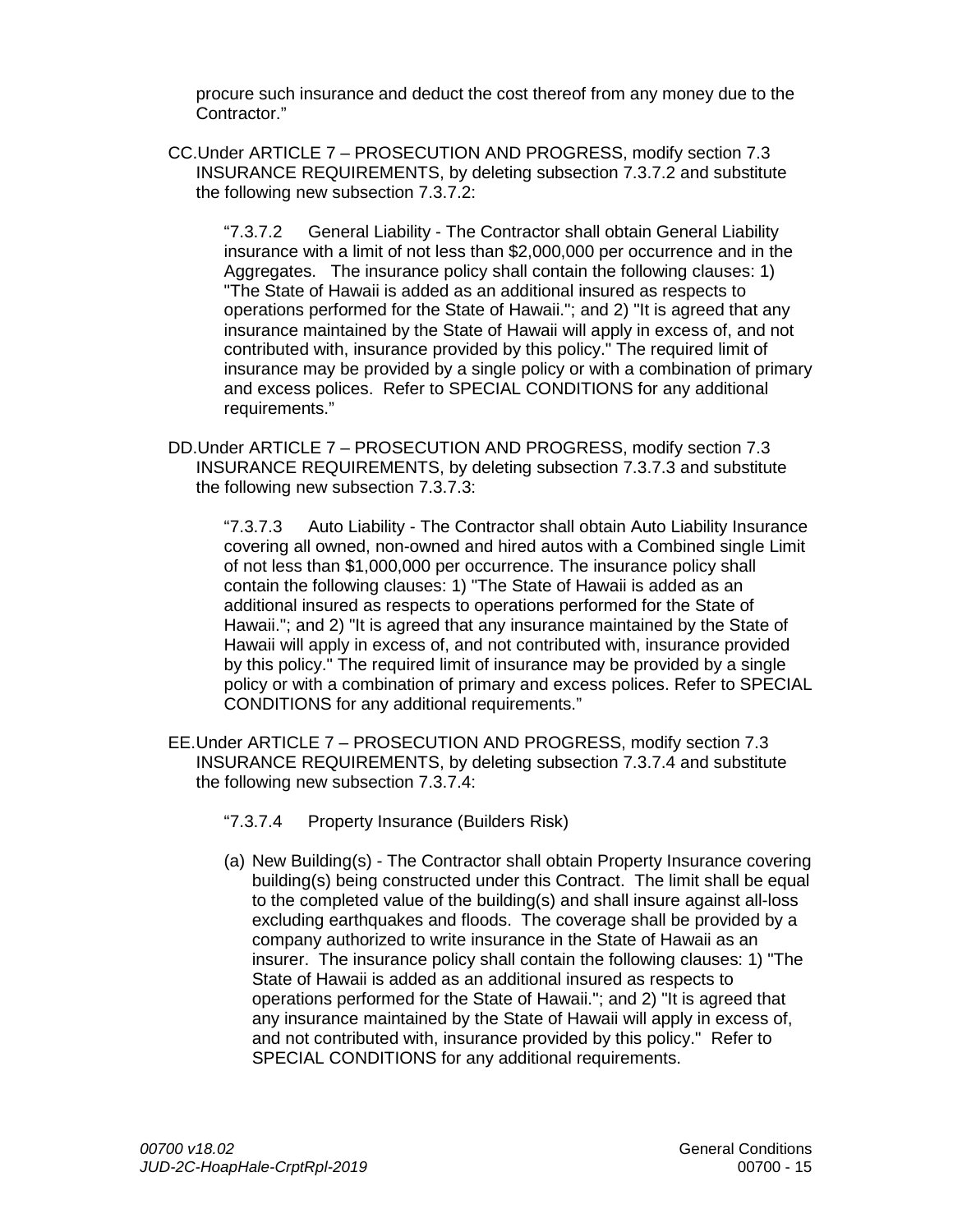- (b) Building Renovation and / or Installation Contract The Contractor shall obtain Property Insurance with a limit equal to the completed value of the work or property being installed and shall insure against all-loss excluding earthquakes and floods. The coverage shall be provided by a company authorized to write insurance in the State of Hawaii as an insurer. The insurance policy shall contain the following clauses: 1) "The State of Hawaii is added as an additional insured as respects to operations performed for the State of Hawaii."; and 2) "It is agreed that any insurance maintained by the State of Hawaii will apply in excess of, and not contributed with, insurance provided by this policy." Refer to SPECIAL CONDITIONS for any additional requirements.
- (c) The Contractor is not required to obtain property insurance for contracts limited to site development."
- FF.Under ARTICLE 7 PROSECUTION AND PROGRESS, modify section 7.7 PREVAILING WAGES, by deleting subsection 7.7.4.
- GG. Under Article 7 PROSECUTION AND PROGRESS, add the following section 7.9A – APPRENTICESHIP AGREEMENT CERTIFICATION

# **"7.9A APPRENTICESHIP AGREEMENT CERTIFICATION (HRS §103-55.6)**

**7.9A.1** For the duration of a contract awarded and executed utilizing the apprenticeship agreement preference the Contractor shall certify, for each month that work is being conducted on the project, that it continues to be a participant in the relevant registered apprenticeship program for each trade it employs.

**7.9A.2** Monthly certification shall be made by completing the *Monthly Report of Contractor's Participation - Form 2* made available by the State Department of Labor and Industrial Relations, the original to be signed by the respective apprenticeship program sponsors authorized official, and submitted by the Contractor to the Engineer with its monthly payment requests. The *Monthly Report of Contractor's Participation - Form 2* available on the DLIR website at: [http://labor.hawaii.gov/wdd/files/2012/12/Form-2-Monthly-Report-of-Contractors-](http://labor.hawaii.gov/wdd/files/2012/12/Form-2-Monthly-Report-of-Contractors-Participation.pdf)[Participation.pdf.](http://labor.hawaii.gov/wdd/files/2012/12/Form-2-Monthly-Report-of-Contractors-Participation.pdf)

**7.9A.3** Should the Contractor fail or refuse to submit its Monthly *Report of Contractor's Participation – Form 2*, or at any time during the duration of the contract, cease to be a party to a registered apprenticeship agreement for any of the apprenticeable trades the Contractor employs, or will employ, the Contractor will be subject to the following sanctions:

7.9A.3.1 Withholding of the requested payment until all of the required *Monthly report of Contractor's Participation – Form 2s are properly completed* and submitted.

7.9A.3.2 Temporary or permanent cessation of work on the project, without recourse to breach of contract claims by the Contractor; provided the Department shall be entitled to restitution for nonperformance or liquidated damages claims; or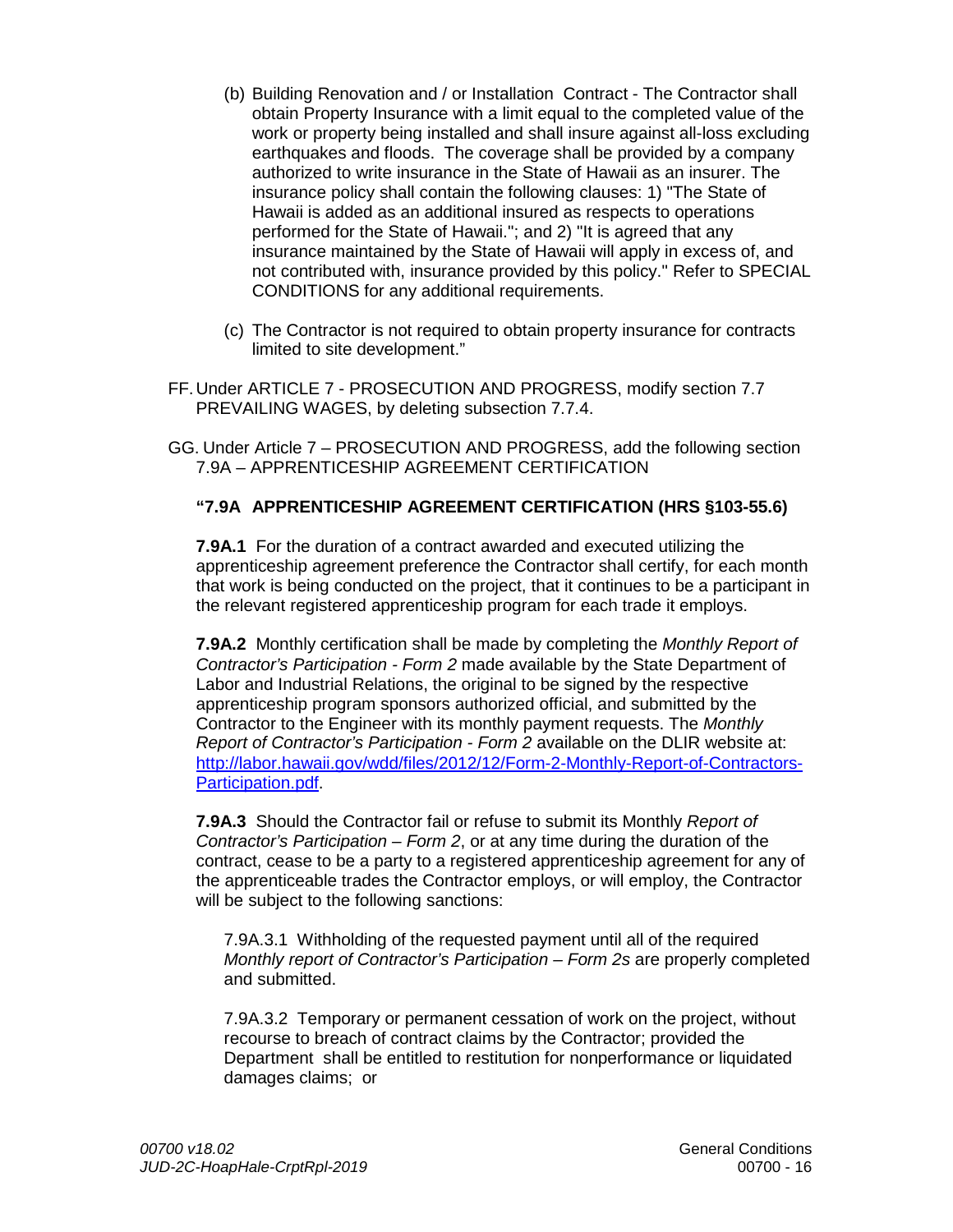7.9A.3.3 Proceedings to debar or suspend pursuant to HRS §103D-702.

**7.9A.4** If events such as "acts of God," acts of a public enemy, acts of the State or any other governmental body in its sovereign or contractual capacity, fires, floods, epidemics, freight embargoes, unusually severe weather, or strikes or other labor disputes prevent the Contractor from submitting the *Monthly Report of Contractor's Participation – Form 2*, the Contractor shall not be penalized as provided herein, provided the Contractor completely and expeditiously complies with the certification process when the event is over."

HH. Under ARTICLE 7 - PROSECUTION AND PROGRESS, modify section 7.10 OVERTIME AND NIGHT WORK, by deleting subsection 7.10.2 and substitute the following:

"**7.10.2** Contractor shall notify the Contracting Officer two working days prior to doing overtime and night work, to insure proper inspection will be available. The notification shall address the specific work to be done. A notification is not required when overtime work and night work are included as normal working hours in the contract and in the contractor's construction schedule."

II. Under ARTICLE 7 - PROSECUTION AND PROGRESS, modify section 7.11 - OVERTIME AND NIGHT PAYMENT FOR STATE INSPECTION SERVICES, by adding new subsection 7.11.1 and renumbering the existing subsections 7.11.1, 7.11.1.1, 7.11.1.2, 7.11.1.3 and 7.11.2 to read 7.11.2, 7.11.2.1, 7.11.2.2, 7.11.2.3 and 7.11.3 respectively. Change subsection reference number (7.11.1) in subsection 7.11.3 - Payment for Inspection Services to read 7.11.2:

"**7.11.1** The Department is responsible for overtime or night time payments for Department's inspection services, including Department's Inspector, State staff personnel and the Department's Consultant(s) engaged on the project, when overtime and night work are included as normal working hours in the contract and in the contractor's construction schedule."

JJ. Under ARTICLE 7 - PROSECUTION AND PROGRESS, modify section 7.25 - DISPUTES AND CLAIMS, by deleting subsection 7.25.10 and paragraph 7.25.10.1 and substitute the following:

"**7.25.10 Decision on Claim or Appeal** - The Contracting Officer shall decide all controversies between the State and the Contractor which arise under, or are by virtue of, this contract and which are not resolved by mutual agreement. The decision of the Contracting Officer on the claim shall be final and conclusive, unless fraudulent or unless the contractor delivers to the Comptroller a written appeal of the Contracting Officer's decision no later than 30 days after the date of the Contracting Officer's decision. The Comptroller's decision shall be final and conclusive, unless fraudulent or unless the Contractor brings an action seeking judicial review of the Comptroller's decision in an appropriate circuit court of this State within six months from the date of the Comptroller's decision.

7.25.10.1 If the contractor delivers a written request for a final decision concerning the controversy, the Comptroller shall issue a final decision within 90 days after receipt of such a request; provided that if the Comptroller does not issue a written decision within 90 days, or within such longer period as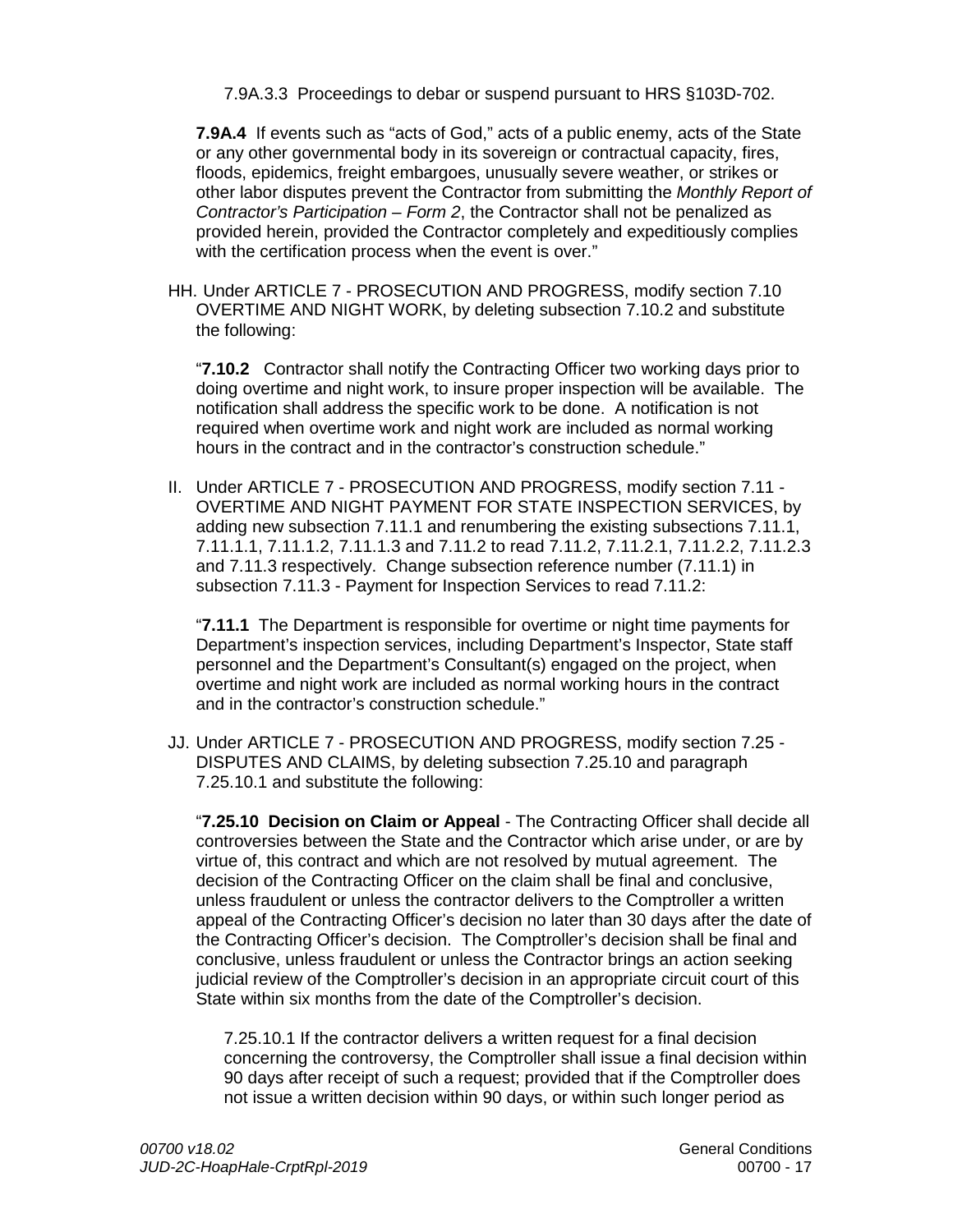may be agreed upon by the parties, then the contractor may proceed as if an adverse decision had been received. Both parties to this contract agree that the period of up to 30 days to appeal the Contracting Officer's decision to the Comptroller shall not be included in the 90 day period to issue a final decision."

- KK.Under ARTICLE 7 PROSECUTION AND PROGRESS, modify section 7.25 DISPUTES AND CLAIMS, by deleting subsection 7.25.13 Waiver of Attorney's Fees.
- LL. Under ARTICLE 7 PROSECUTION AND PROGRESS, modify section 7.31 SUBSTANTIAL COMPLETION, AND FINAL INSPECTION, by deleting paragraph 7.31.2.1 and substitute the following:

"7.31.2.1 The Contracting Officer shall confirm the list of deficiencies noted by the contractor's punchlist(s) and will notify the contractor of any other deficiencies that must be corrected."

MM.Under ARTICLE 7 - PROSECUTION AND PROGRESS, modify section 7.32 - PROJECT ACCEPTANCE DATE, by adding new paragraph 7.32.4.1 as follows:

"7.32.4.1 Punchlist corrective work shall be completed prior to Contract Completion Date, or extension thereof."

NN.Under ARTICLE 7 - PROSECUTION AND PROGRESS, modify section 7.32 - PROJECT ACCEPTANCE DATE, by deleting subsection 7.32.7 and substitute the following:

"**7.32.7** If the contractor fails to correct the deficiencies within the time established in paragraph 7.32.4.1, the Contracting Officer shall assess liquidated damages as required by section 7.26 - FAILURE TO COMPLETE THE WORK ON TIME."

OO.Under ARTICLE 7 - PROSECUTION AND PROGRESS, add new section 7.39 as follows:

# "**7.39 EMPLOYMENT OF STATE RESIDENTS REQUIREMENTS HRS 103B**

**7.39.1** A Contractor awarded a contract shall ensure that Hawaii residents comprise not less than 80% of the workforce employed to perform the contract. The 80% requirement shall be determined by dividing the total number of hours worked on the contract by Hawaii residents, by the total number of hours worked on the contract by all employees of the contractor in the performance of the contract. The hours worked by any subcontractor of the Contractor shall count towards the calculation for purposes of this section. The hours worked by employees within shortage trades, as determined by the Department of Labor and Industrial Relations (DLIR), shall not be included in the calculation for this section.

**7.39.2** The requirements of this section shall apply to any subcontract of \$50,000 or more in connection with the Contractor, that is, such subcontractors must also ensure that Hawaii residents comprise not less than 80% of the subcontractor's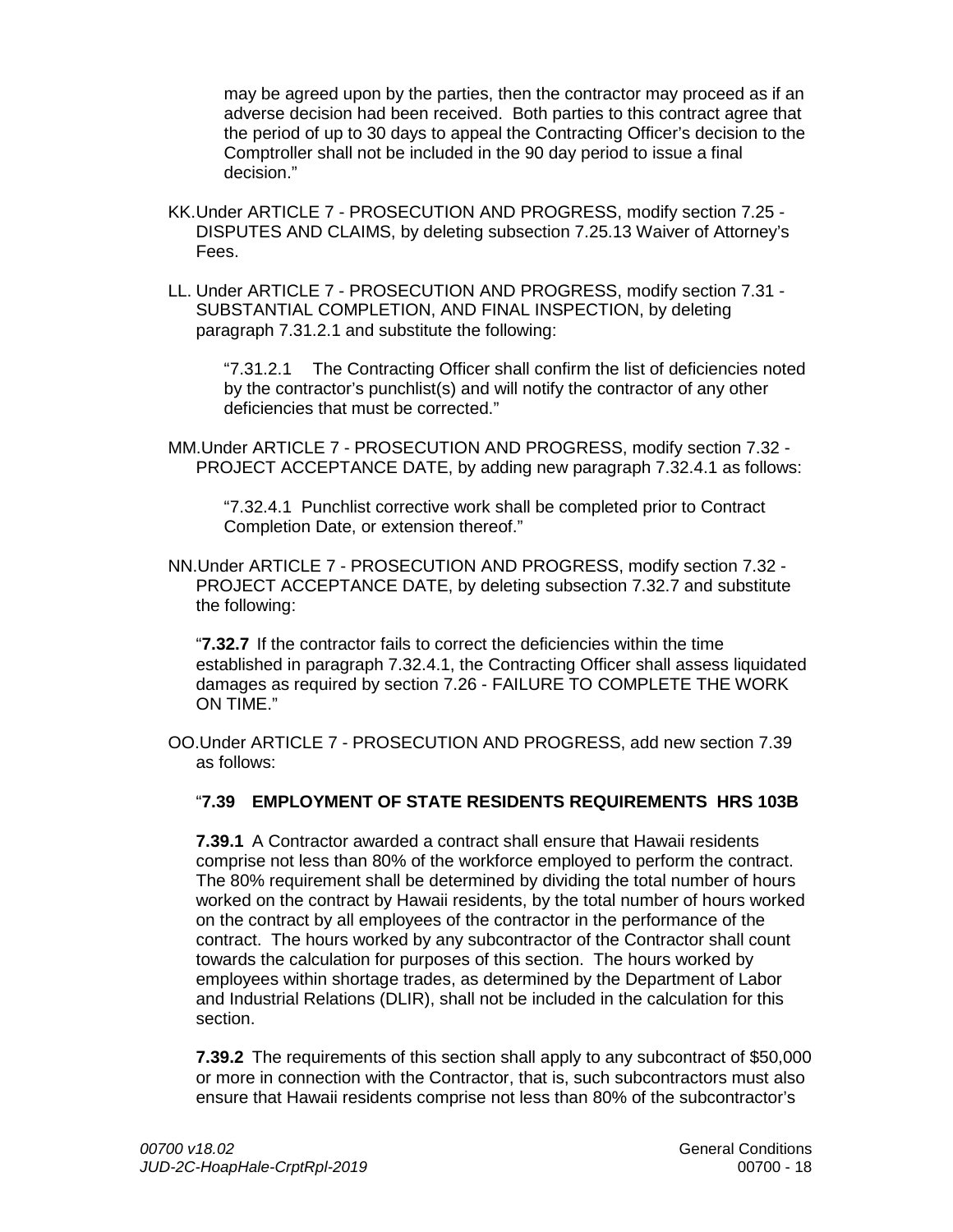workforce used to perform the subcontract. See also, section 7.2 - Commencement Requirements.

**7.39.3** The Contractor, and any subcontractor whose subcontract is \$50,000 or more, shall comply with the requirements of this section.

7.39.3.1 Certification of compliance shall be made in writing under oath by an officer of the Contractor and applicable subcontractors and submitted with the final payment request.

7.39.3.2 The certification of compliance shall be made under oath by an officer of the company by completing a Certification of Compliance for Employment of State Residents form and executing the Certificate before a licensed notary public. See attached form at the end of Section 00700 – General Conditions.

7.39.3.3 In addition to the certification of compliance as indicated above, the Contractor and any subcontractors shall maintain records such as certified payrolls for laborers and mechanics who performed work at the site and timesheets for all other employees who performed work on the project. These records shall include the names, addresses and number of hours worked on the project by all employees of the Contractor and subcontractors who performed work on the project to validate compliance with this section. The Contractor and Subcontractors shall maintain, retain, and provide access to these records in accordance with Section 7.38 – RECORDS MAINTENANCE, RETENTION AND ACCESS, except that these provisions shall apply to all contracts, regardless of the value of the contract.

**7.39.4** A Contractor or applicable subcontractor who fails to comply with this section shall be subject to any of the following sanctions:

7.39.4.1 With respect to the General Contractor, withholding of payment on the contract until the Contractor or its subcontractor complies with this section; or

7.39.4.2 Proceedings for debarment or suspension of the Contractor or subcontractor under Hawaii Revised Statues §103D-702.

**7.39.5 Conflict with Federal Law** - This section shall not apply if the application of this section is in conflict with any federal law, or if the application of this section will disqualify the State from receiving Federal funds or aid. See Section 00800 - Special Conditions to determine if this section does not apply."

PP.Under ARTICLE 8 – MEASUREMENT AND PAYMENT, Section 8.3 PAYMENT FOR ADDITIONAL WORK, modify clause 8.3.4.5(h) by changing the replacement value from 'five hundred dollars (\$500)' to read "\$1,000."

QQ. Under ARTICLE 8 - MEASUREMENT AND PAYMENT, Modify section 8.3 PAYMENT FOR ADDITIONAL WORK, by deleting subsection 8.3.1 and substitute the following new subsections and paragraph: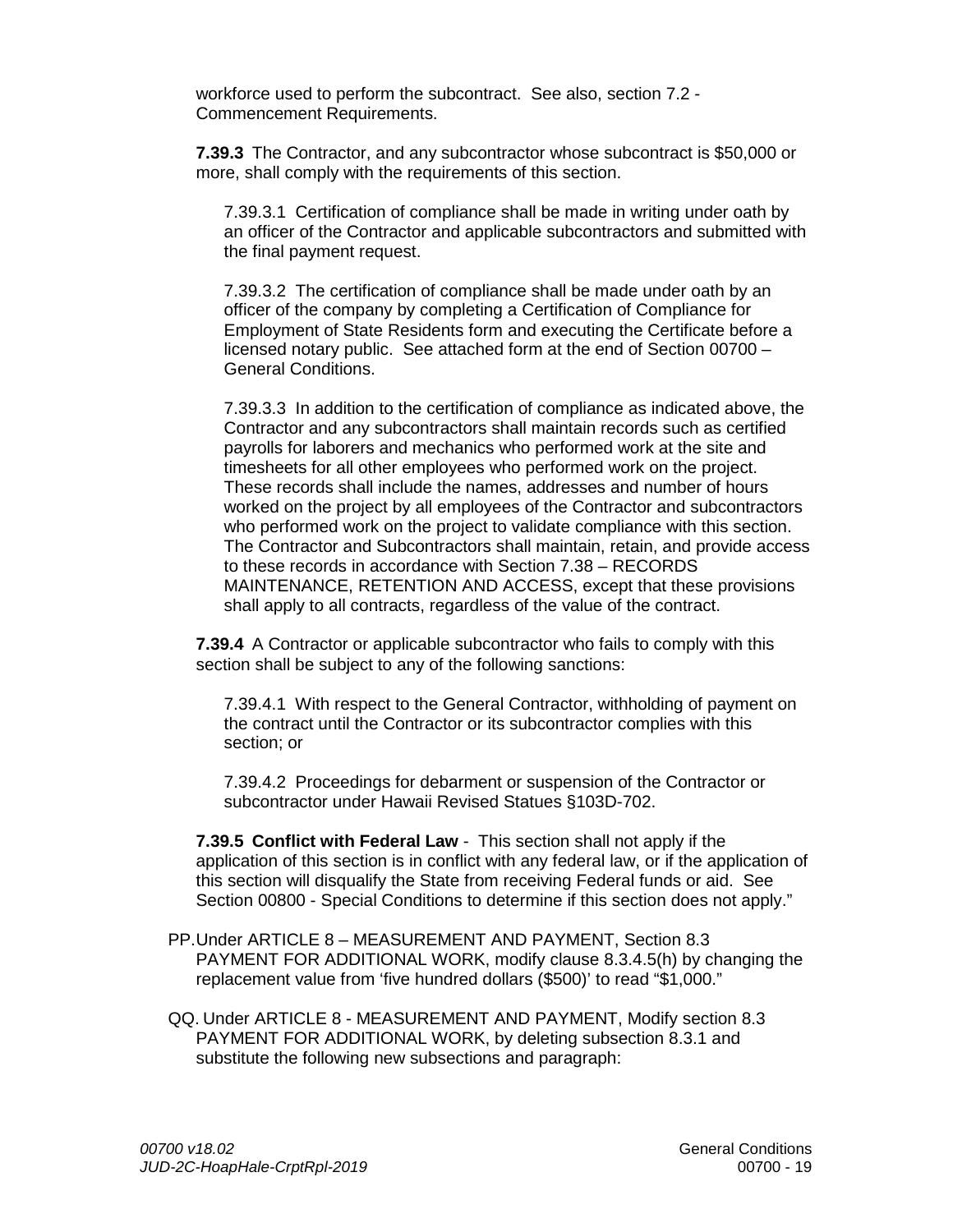"**8.3.1 Payment for Changed Conditions** - A contract modification or change order complying with section 4.4 PRICE ADJUSTMENT and section 4.5 ALLOWANCES FOR OVERHEAD AND PROFIT shall be issued for all changes that are directed under Section 4.2 CHANGES. No payment for any change including work performed under the force account provisions will be made until a change order is issued or contract modification is executed.

8.3.1.1 At the completion of the force account work or at an intermediate interval approved by the Contracting Officer, the contractor shall submit its force account cost proposal, including; approved daily force account records with any attached invoices or receipt, to the Department for processing a contract modification or change order."

RR. Under Article 8 - MEASUREMENT AND PAYMENT, modify section 8.4 PROGRESS AND/OR PARTIAL PAYMENTS, by deleting section and related SUBSECTIONS 8.4.1 thru 8.4.4.4 and substitute the following new section 8.4 and related subsections 8.4.1 thru 8.4.4.4:

# **"8.4 PROGRESS PAYMENTS**

**8.4.1 Progress Payments** - The Contractor will be allowed progress payments on a monthly basis upon preparing the Monthly Payment Application forms and submitting them to the Contracting Officer. The monthly payment shall be based on the items of work satisfactorily completed and the value thereof at unit prices and/or lump sum prices set forth in the contract as determined by the Contracting Officer and will be subject to compliance with Section 7.9 PAYROLLS AND PAYROLL RECORDS.

**8.4.2** In the event the Contractor or any Subcontractor fails to submit certified copies of payrolls in accordance with the requirements of Section 7.9 PAYROLLS AND PAYROLL RECORDS, the Contracting Officer may retain the amount due for items of work for which payroll affidavits have not been submitted on a timely basis notwithstanding satisfactory completion of the work until such records have been duly submitted. The Contractor shall not be due any interest payment for any amount thus withheld.

**8.4.3 Payment for Materials** - The Contractor will also be allowed payments of the manufacturer's, supplier's, distributor's or fabricator's invoice cost of accepted materials to be incorporated in the work on the following conditions:

8.4.3.1 The materials are delivered and properly stored at the site of Work; or

8.4.3.2 For special items of materials accepted by the Contracting Officer, the materials are delivered to the Contractor or subcontractor(s) and properly stored in an acceptable location within a reasonable distance to the site of Work.

**8.4.4** Payments shall be made only if the Contracting Officer finds that: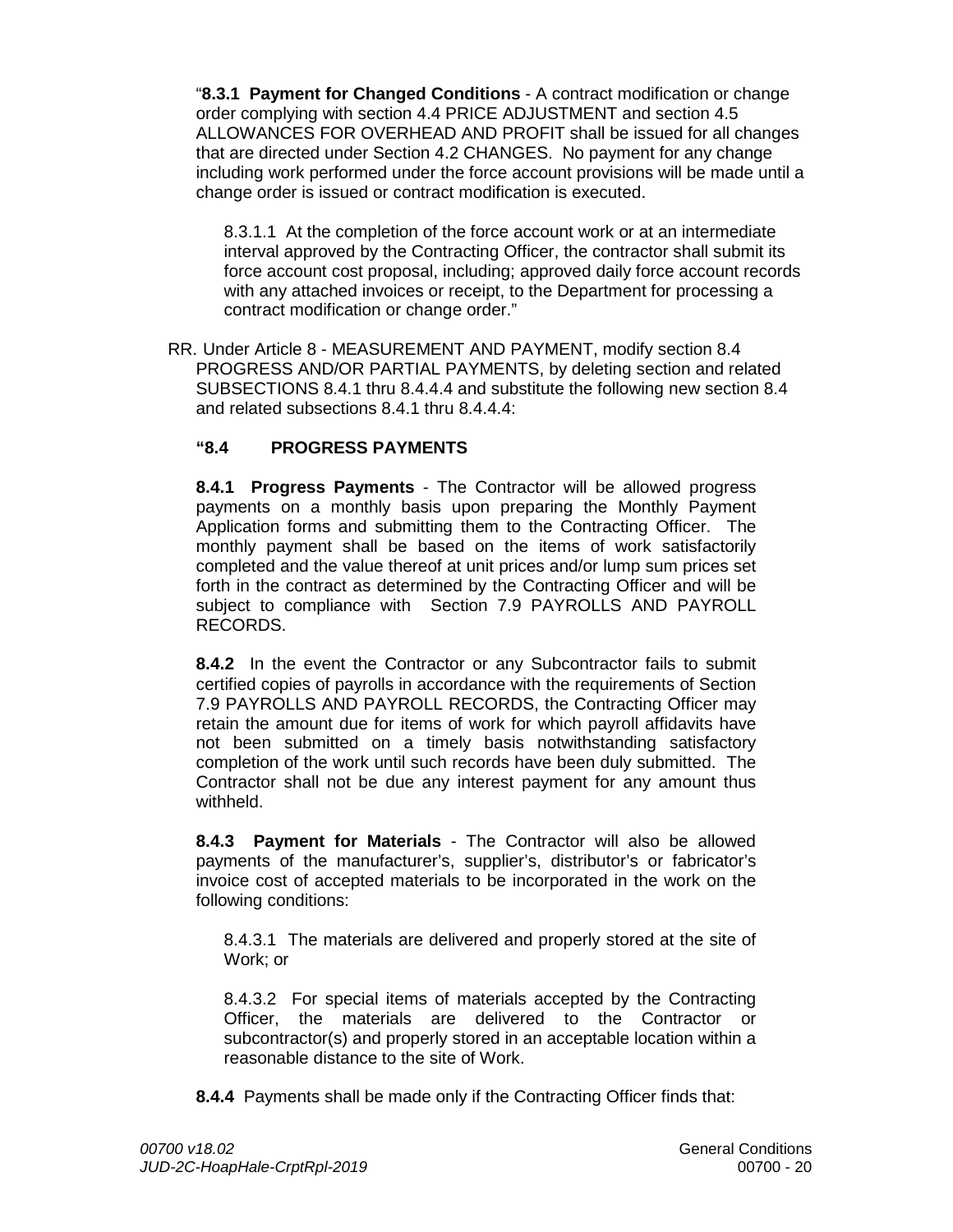8.4.4.1 The Contractor has submitted bills of sale for the materials or otherwise demonstrates clear title to such materials.

8.4.4.2 The materials are insured for their full replacement value to the benefit of the Department against theft, fire, damages incurred in transportation to the site, and other hazards.

8.4.4.3 The materials are not subject to deterioration.

8.4.4.4 In case of materials stored off the project site, the materials are not commingled with other materials not to be incorporated into the project."

SS.Under ARTICLE 8 - MEASUREMENT AND PAYMENT, Modify section 8.5 PROMPT PAYMENT, by deleting section 8.5 and related subsections 8.5.1 thru 8.5.6 and substitute the following new section 8.5 and related subsections 8.5.1 thru 8.5.9:

**"8.5.1** Any money paid to a Contractor for work performed by a subcontractor shall be disbursed to such subcontractor within ten (10) days after receipt of the money in accordance with the terms of the subcontract; provided that the subcontractor has met all the terms and conditions of the subcontract and there are no bona fide disputes on which the Contracting Officer has withheld payment.

**8.5.2** Upon final payment to the Contractor, full payment to all subcontractors shall be made within ten (10) days after receipt of the money, provided there are no bona fide disputes over the subcontractor's performance under the subcontract.

**8.5.3** All sums retained or withheld from a subcontractor and otherwise due to the subcontractor for satisfactory performance under the subcontract shall be paid by the contracting officer to the contractor and subsequently, upon receipt from the contracting officer, by the contractor to the subcontractor within the applicable time periods specified in subsection 8.5.2 and section 103-10 HRS:

8.5.3.1 Where a subcontractor has provided evidence to the Contractor of satisfactorily completing all work under their subcontract and has provided a properly documented final payment request as described in subsection (8.5.5) of this section, and:

8.5.3.1.a Has provided to the Contractor an acceptable performance and payment bond for the project executed by a surety company authorized to do business in the State, as provided in section 8.6 RETAINAGE; or

8.5.3.1.b The following has occurred:

8.5.3.1.b.1 A period of ninety days after the day on which the last of the labor was done or performed and the last of the material was furnished or supplied has elapsed without written notice of a claim given to Contractor and the surety, as provided for in section 103D-324 HRS; and

8.5.3.1.b.2 The subcontractor has provided to the Contractor: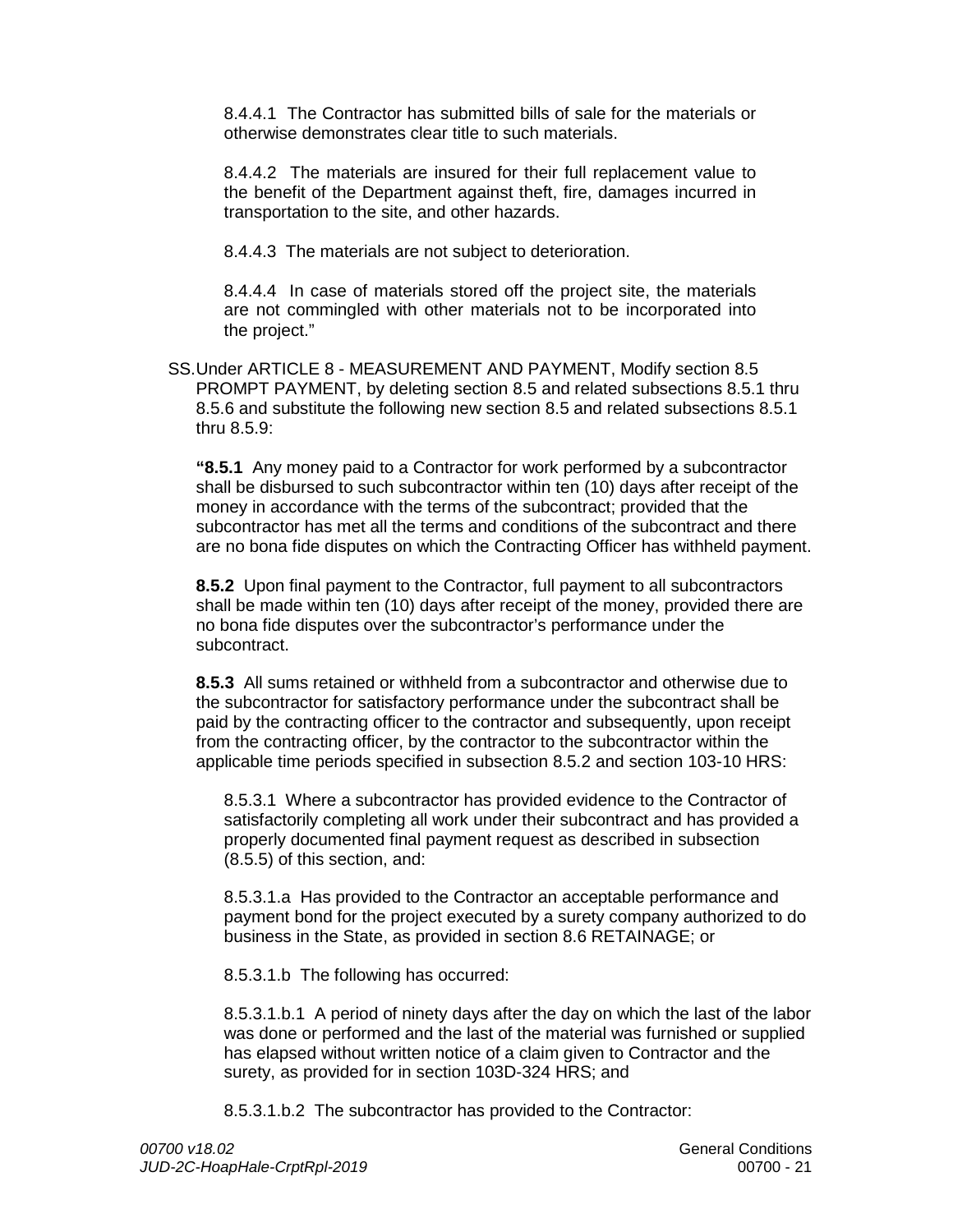8.5.3.1.b.2.1 An acceptable release of retainage bond, executed by a surety company authorized to do business in the State, in an amount of not more than two times the amount being retained or withheld by the Contractor;

8.5.3.1.b.2.2 Any other bond acceptable to the Contractor; or

8.5.3.1.b.2.3 Any other form of mutually acceptable collateral.

**8.5.4** If the Contracting Officer or the Contractor fails to pay in accordance with this section, a penalty of one and one-half per cent per month shall be imposed upon the outstanding amounts due that were not timely paid by the responsible party. The penalty may be withheld from future payment due to the contractor, if the Contractor was the responsible party. If a Contractor has violated subsection 8.5.2 three or more times within two years of the first violation, the Contractor shall be referred by the Contracting Officer to the Contractor License Board for action under section 444-17(14) HRS.

**8.5.5** Final Payment Request. A properly documented final payment request from a subcontractor, as required by subsection 8.5.3, shall include:

8.5.5.1 Substantiation of the amounts requested;

8.5.5.2 A certification by the subcontractor, to the best of the subcontractor's knowledge and belief, that:

8.5.5.2.a The amounts requested are only for performance in accordance with the specifications, terms, and conditions of the subcontract;

8.5.5.2.b The subcontractor has made payments due to its subcontractors and suppliers from previous payments received under the subcontract and will make timely payments from the proceeds of the payment covered by the certification, in accordance with their subcontract agreements and the requirements of this section; and

8.5.5.2.c The payment request does not include any amounts that the subcontractor intends to withhold or retain from a subcontractor or supplier in accordance with the terms and conditions of their subcontract; and

8.5.5.2.d The submission of documentation confirming that all other terms and conditions required under the subcontract agreement have been fully satisfied.

**8.5.6** The Contracting Officer shall return any final payment request that is defective to the contractor within seven days after receipt, with a statement identifying the defect.

**8.5.7** A payment request made by a Contractor to the Contracting Officer that includes a request for sums that were withheld or retained from a subcontractor and are due to a subcontractor may not be approved under subsection 8.5.3 unless the payment request includes:

8.5.7.1 Substantiation of the amounts requested; and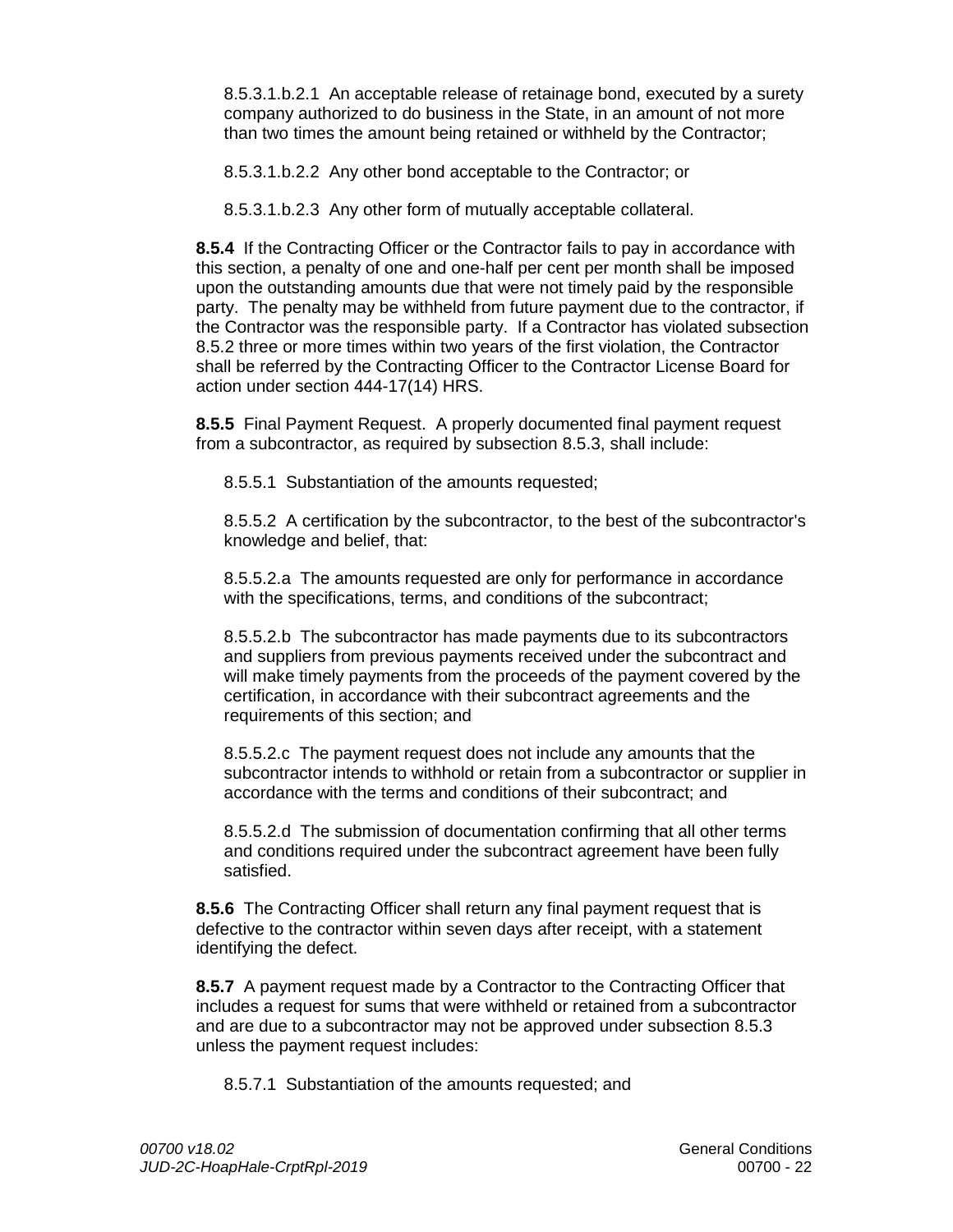8.5.7.2 A certification by the Contractor, to the best of the Contractor's knowledge and belief, that:

8.5.7.2.a The amounts requested are only for performance in accordance with the specifications, terms, and conditions of the contract;

8.5.7.2.b The subcontractor has made payments due to its subcontractors and suppliers from previous payments received under the contract and will make timely payments from the proceeds of the payment covered by the certification, in accordance with their subcontract agreements and the requirements of this section; and

8.5.7.2.c The payment request does not include any amounts that the contractor intends to withhold or retain from a subcontractor or supplier in accordance with the terms and conditions of their subcontract.

**8.5.8** This section shall not be construed to impair the right of a Contractor or a subcontractor at any tier to negotiate and to include in their respective subcontracts provisions that provide for additional terms and conditions that are requested to be met before the subcontractor shall be entitled to receive final payment under subsection 8.5.3 of this section; provided that any such payments withheld shall be withheld by the contracting officer."

TT.Under ARTICLE 8 - MEASUREMENT AND PAYMENT, modify section 8.6 RETAINAGE, by deleting section 8.6 and related subsections 8.6.1 thru 8.6.3 and substituting the following new section 8.6 and related subsections:

**"8.6 RETAINAGE** - The Department will retain a portion of the amount due under the contract to the contractor, to ensure the proper performance of the contract.

**8.6.1** The sum withheld by the Department from the Contractor shall not exceed five per cent of the total amount due the contractor and that after fifty per cent of the contract is completed and progress is satisfactory, no additional sum shall be withheld; provided further that if progress is not satisfactory, the contracting officer may continue to withhold as retainage, sums not exceeding five per cent of the amount due the contractor

**8.6.2** The retainage shall not include sums deducted as liquidated damages from moneys due or that may become due the Contractor under the contract.

**8.6.3** General Obligation Bonds - The Contractor may withdraw retainage monies in whole or in part by providing a general obligation bond of the State or its political subdivisions suitable to the Department. The Contractor shall endorse over to the Department and deposit with the Department any general obligation bond suitable to the Department, but in no case with a face value less than the value established by law, of the amount to be withdrawn. The Department may sell the bond and use the proceeds in the same way as it may use monies directly retained from progress payments or the final payment.

**8.6.4** Any retainage provided for in this section or requested to be withheld by the contractor shall be held by the contracting officer.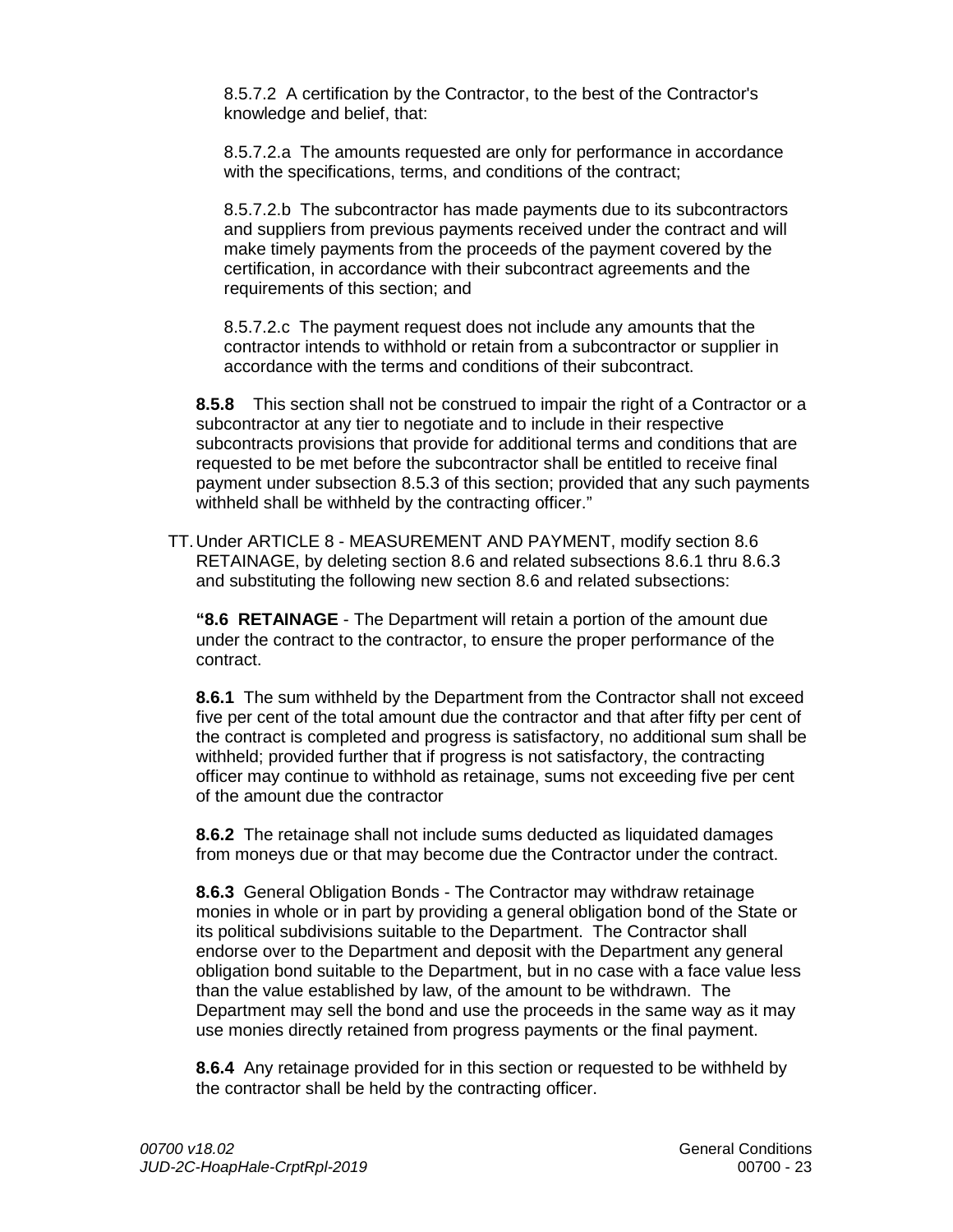**8.6.5** A dispute between a Contractor and subcontractor of any tier shall not constitute a dispute to which the State or any county is a party, and there is no right of action against the State or any county. The State and a county may not be interpleaded in any judicial or administrative proceeding involving such a dispute.

**8.6.6** The retention amount withheld by the Contractor from its subcontractor shall be not more than the same percentage of retainage as that of the Contractor (also applies to subcontractors who subcontract work to other subcontractors) where a subcontractor has provided evidence to the Contractor of:

8.6.6.1 A valid performance and a payment bond for the project that is acceptable to the Contractor and executed by a surety company authorized to do business in this State;

8.6.6.2 Any other bond acceptable to the Contractor; or

8.6.6.3 Any other form of collateral acceptable to the Contractor.

**8.6.7** A written notice of any withholding shall be issued to a subcontractor, with a copy to the Procurement Officer, specifying the following:

8.6.7.1 The amount to be withheld;

8.6.7.2 The specific causes for the withholding under the terms of the subcontract; and

8.6.7.3 The remedial actions to be taken by the subcontractor to receive payment of the amounts withheld.

**8.6.8** The provisions of this section shall not be construed to require payment to subcontractors of retainage released to a contractor pursuant to an agreement entered into with the contracting officer meeting the requirements of subsection 8.6.3."

UU.Under Article 8 – MEASUREMENT AND PAYMENT, modify section 8.7 WARRANTY OF CLEAR TITLE, by deleting section and substitute the following new section 8.7:

**"8.7 WARRANTY OF CLEAR TITLE** - The Contractor warrants and guarantees that all work and materials covered by progress payments made thereon shall be free and clear of all liens, claims, security interests or encumbrances, and shall become the sole property of the Department. This provision shall not, however, be construed as an acceptance of the work nor shall it be construed as relieving the Contractor from the sole responsibility for all materials and work upon which payments have been made or the restoration of any damaged work, or as waiving the right of the Department to require the fulfillment of all the items of the contract."

VV.Under Article 8 – MEASUREMENT AND PAYMENT, modify section 8.8 – FINAL PAYMENT, by deleting subsection 8.8.1 and substitute the following new subsection 8.8.1: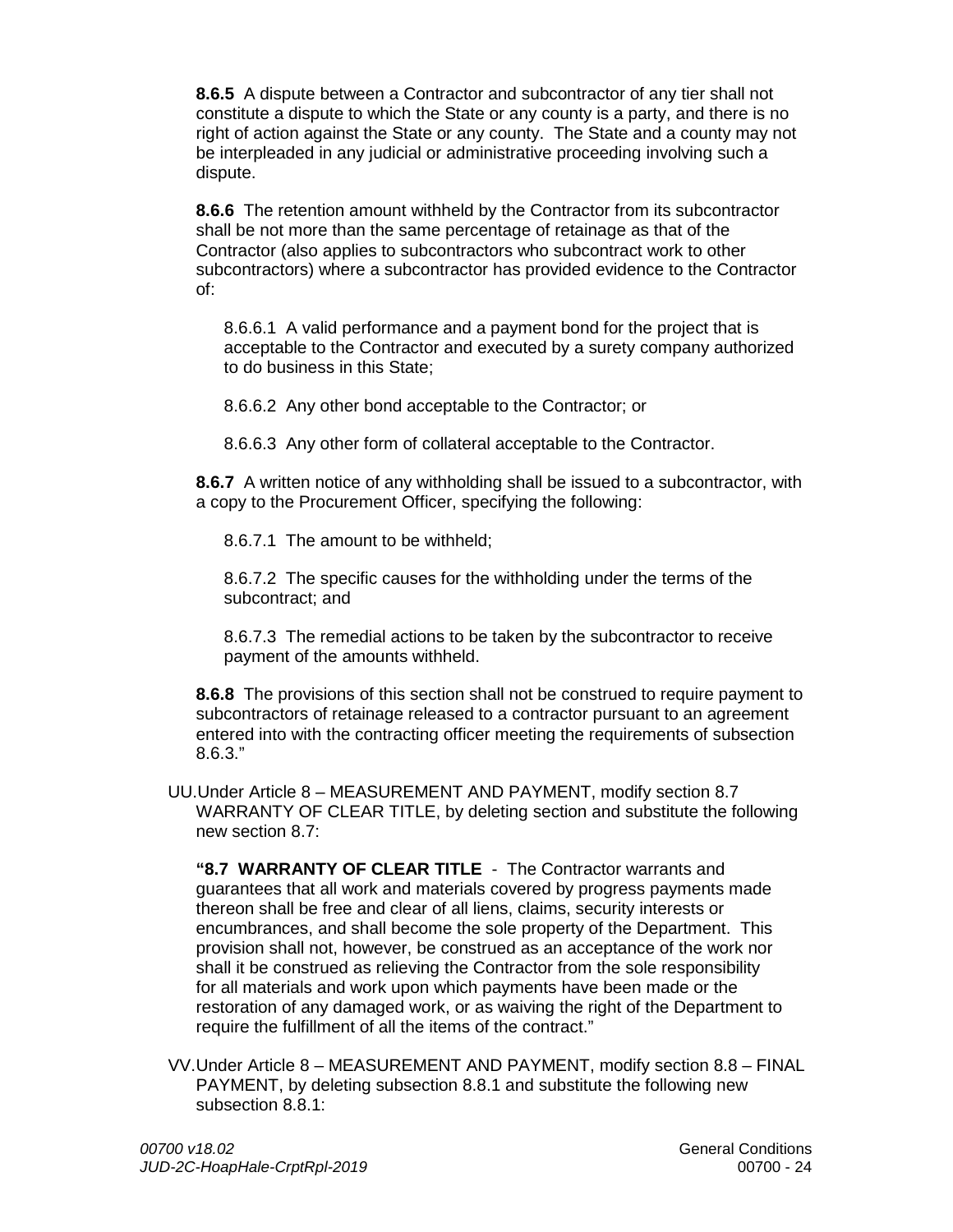**8.8.1** Upon final settlement, the final payment amount, less all previous payments and less any sums that may have been deducted in accordance with the provisions of the contract, will be paid to the Contractor, provided the Contractor has submitted the following documents with the request for final payment: a) a current "Certificate of Vendor Compliance" issued by the Hawaii Compliance Express (HCE); and b) an originally notarized Certificate of Compliance for Employment of State Residents signed under oath by an officer of the Contractor and applicable subcontractors pursuant to chapter 103B HRS. The Certificate of Vendor Compliance is used to certify the Contractor's compliance with: a) Section 103D-328, HRS (for all contracts \$25,000 or more) which requires a current tax clearance certificate issued by the Hawaii State Department of Taxation and the Internal Revenue Service; b) Chapters 383, 386, 392, and 393, HRS; and c) Subsection 103D-310(c), HRS. The State reserves the right to verify that compliance is current prior to the issuance of final payment. Contractors are advised that non-compliance status will result in final payment being withheld until compliance is attained.

WW.Under Article 8 – MEASUREMENT AND PAYMENT, modify section 8.9 – CLAIMS ARISING OUT OF PAYMENT FOR REQUIRED WORK, by deleting section and substitute the following new section 8.9:

**"8.9 CLAIMS ARISING OUT OF PAYMENT FOR REQUIRED WORK** - If the Contractor disputes any determination made by the Contracting Officer regarding the amount of work satisfactorily completed, or the value thereof, or the manner in which payment therefore is made or calculated, it shall notify the Contracting Officer in writing of the specific facts supporting the Contractor's position. Such notice shall be delivered to the Contracting Officer no later than thirty (30) days after the Contractor has been tendered payment for the subject work, or, if no payment has been tendered, not later than fifty (50) days after it has submitted the Monthly Payment Application required under Section 8.4 PROGRESS PAYMENTS herein to the Contracting Officer for the work that is the subject of the dispute. The delivery of the written notice cannot be waived and shall be a condition precedent to the filing of the claim. No claim for additional compensation for extra work or change work shall be allowed under this provision, unless the notice requirements of Article 4 SCOPE OF WORK have been followed. Acceptance of partial payment of a Monthly Payment Application amount shall not be deemed a waiver of the right to make a claim described herein provided the notice provisions are followed. The existence of or filing of a payment claim herein shall not relieve the Contractor of its duty to continue with the performance of the contract in full compliance with the directions of the Contracting Officer. Any notice of claim disputing the final payment made pursuant to Section 8.8 FINAL PAYMENT must be submitted in writing not later than thirty (30) days after final payment that is identified as such has been tendered to the Contractor."

- XX.Add the attached Bond Rider form to the Appendix.
- YY.Add the attached Certification of Compliance for Employment of State Residents form to the Appendix.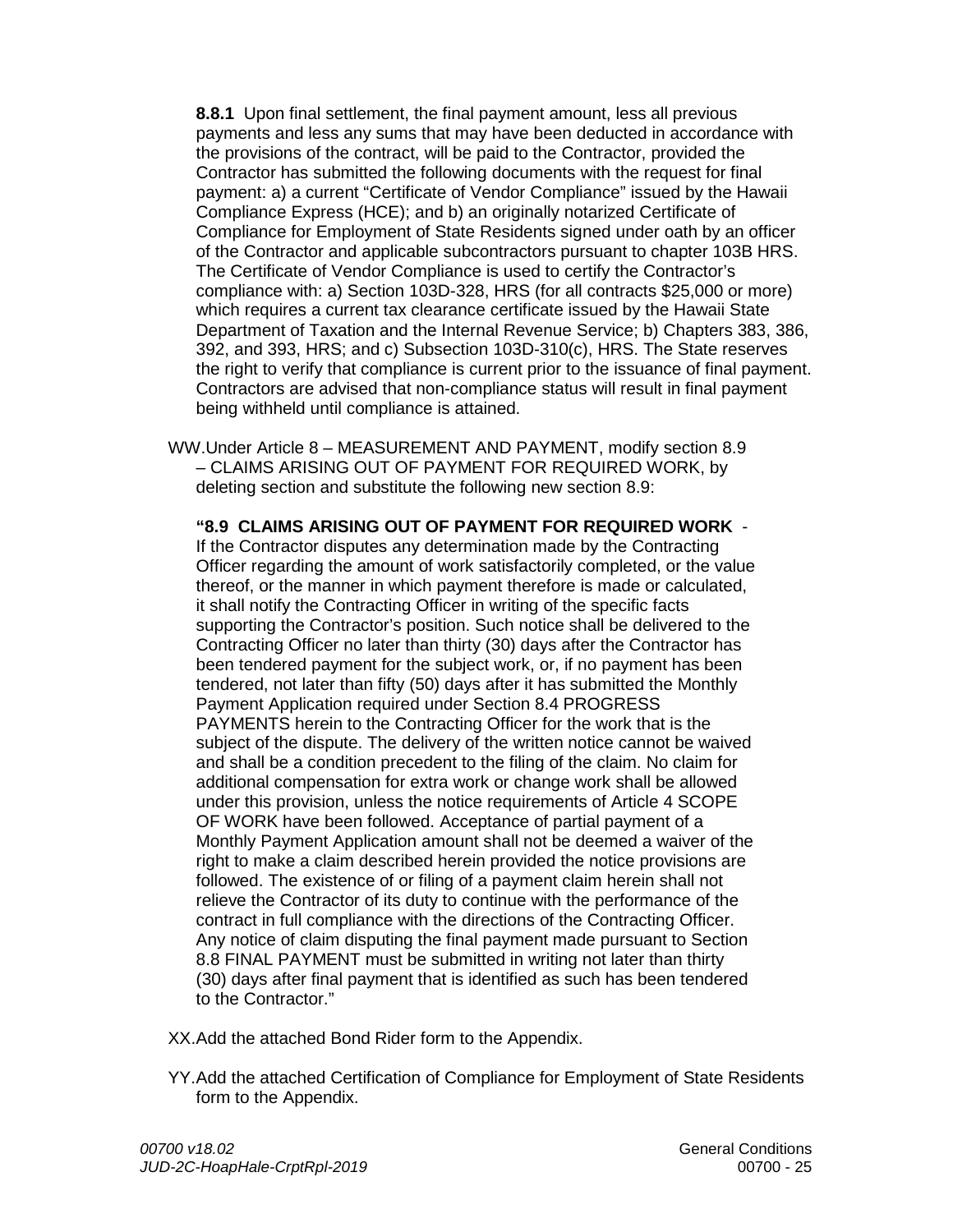**PART 2 - PRODUCTS (Not Used)**

# **PART 3 - EXECUTION (Not Used)**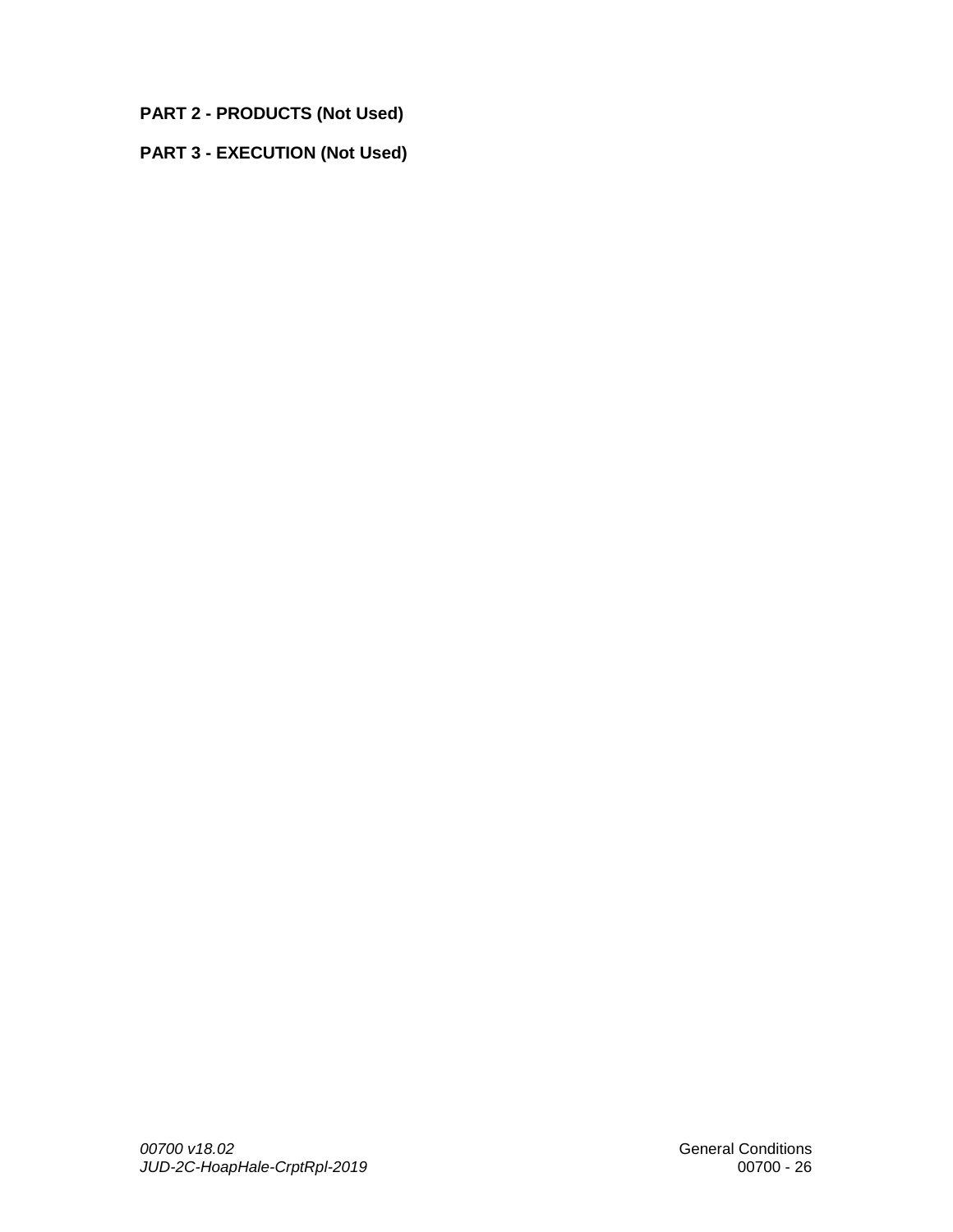#### **BOND RIDER**

|                                                                             | This Rider is to be attached to and forms a part of Performance Bond No. ___________________________             |
|-----------------------------------------------------------------------------|------------------------------------------------------------------------------------------------------------------|
|                                                                             | and Labor and Material Payment Bond No. __________________________(hereinafter collectively referred to          |
|                                                                             |                                                                                                                  |
|                                                                             |                                                                                                                  |
|                                                                             | as Contractor (hereinafter referred to as Principal) has signed a Contract with the State of Hawaii (hereinafter |
| referred to as Obligee) on ____________________, for the following project: |                                                                                                                  |
|                                                                             |                                                                                                                  |
| hereinafter called Contract.                                                |                                                                                                                  |
| changed<br>FROM: (000,000,000,000.00)                                       | NOW THEREFORE, the undersigned hereby agree that the amounts for each of the attached Bonds shall be             |
| TO: TO                                                                      | (000,000,000,000)                                                                                                |
|                                                                             |                                                                                                                  |
|                                                                             |                                                                                                                  |
| (Seal)                                                                      | Name of Principal (Contractor)                                                                                   |
|                                                                             | Signature                                                                                                        |
|                                                                             | Title                                                                                                            |
| (Seal)                                                                      | Name of Surety                                                                                                   |
|                                                                             | Signature                                                                                                        |
| *ALL SIGNATURES MUST BE ACKNOWLEDGED BY A NOTARY PUBLIC                     | Title<br><b>ATTACHMENT1</b>                                                                                      |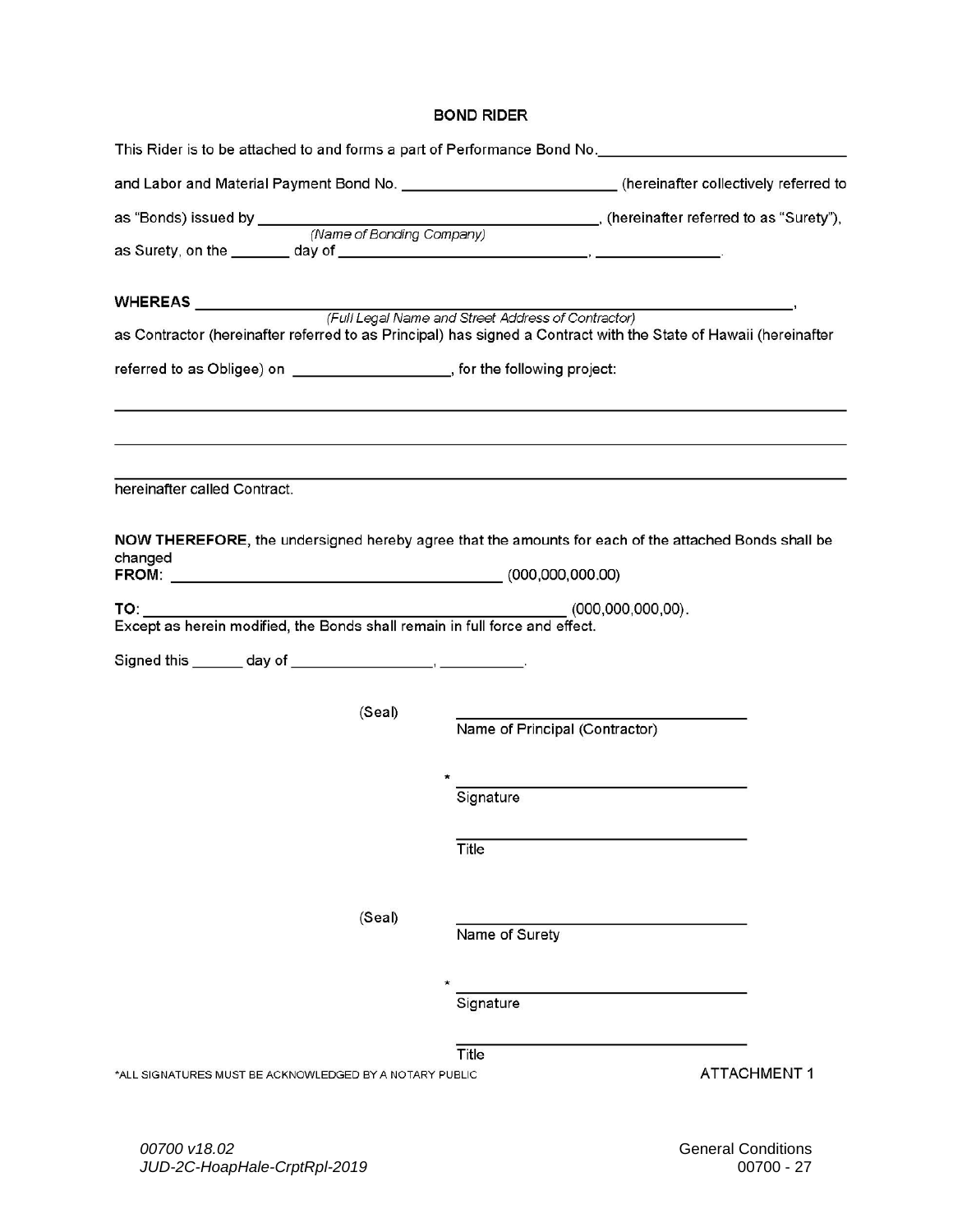Attachment 2

# **CERTIFICATION OF COMPLIANCE FOR EMPLOYMENT OF STATE RESIDENTS HRS 103B**

| perform this Contract.                                                                  | As required by Hawaii Revised Statutes 103B - Employment of State Residents<br>on Construction Procurement Contracts, I hereby certify under oath, that I am an<br>officer of (Name of Contractor or Subcontractor Company)<br>(Name of Contractor or Subcontractor Company)<br>HRS 103B by employing a workforce of which not less than eighty percent are<br>Hawaii residents, as calculated according to the formula in the solicitation, to |
|-----------------------------------------------------------------------------------------|-------------------------------------------------------------------------------------------------------------------------------------------------------------------------------------------------------------------------------------------------------------------------------------------------------------------------------------------------------------------------------------------------------------------------------------------------|
|                                                                                         | $\Box$ I am an officer of the Contractor<br>for this contract.                                                                                                                                                                                                                                                                                                                                                                                  |
| CORPORATE SEAI                                                                          | □ I am an officer of a Subcontractor<br>to this contract.                                                                                                                                                                                                                                                                                                                                                                                       |
|                                                                                         | (Name of Company)                                                                                                                                                                                                                                                                                                                                                                                                                               |
|                                                                                         | (Signature)                                                                                                                                                                                                                                                                                                                                                                                                                                     |
|                                                                                         | (Print Name)                                                                                                                                                                                                                                                                                                                                                                                                                                    |
|                                                                                         | (Print Title)                                                                                                                                                                                                                                                                                                                                                                                                                                   |
| Subscribed and sworn to me before this<br>____ day of ______________, 2010.             | Doc. Date: ________# of Pages__1 <sup>st</sup> Circuit<br>Notary Name: _________________________________<br>Doc. Description: <b>contract of the COVID-19</b>                                                                                                                                                                                                                                                                                   |
| Notary Public, 1 <sup>st</sup> Circuit, State of Hawaii<br>My commission expires: _____ | Notary Signature<br>Date<br>NOTARY CERTIFICATION                                                                                                                                                                                                                                                                                                                                                                                                |

END OF SECTION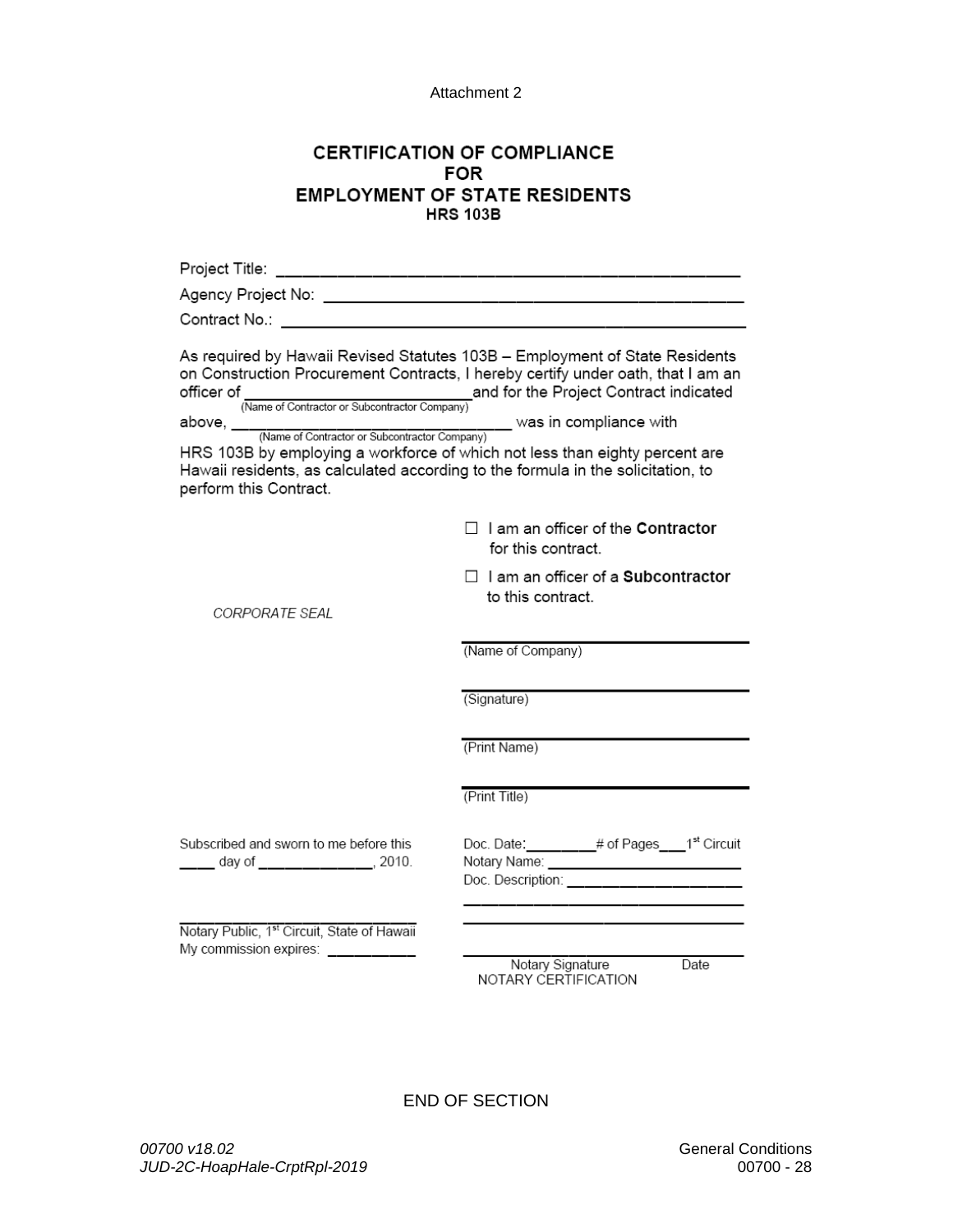# **SECTION 00800 - SPECIAL CONDITIONS**

# **PART 1 - GENERAL**

### **1.01 GENERAL CONDITIONS**

- A. As specified in SECTION 00700 GENERAL CONDITIONS: The *GENERAL CONDITIONS* and these *SPECIAL CONDITIONS* shall govern all work specified in all Divisions and Sections.
- B. Revisions to the *GENERAL CONDITIONS*: The following conditions included in this paragraph 1.01 B. and subparagraphs shall govern respective items in the published *INTERIM GENERAL CONDITIONS 1999 Edition* and in SECTION 00700 - GENERAL CONDITIONS, paragraph entitled REVISIONS TO THE GENERAL CONDITIONS.
	- 1. Under ARTICLE 2 PROPOSAL REQUIREMENTS AND CONDITIONS, modify section 2.13 – PROTEST, by renumbering existing subsection 2.13.4 to 2.13.5 and adding new subsection 2.13.4:

2.13.4 All protests must be *addressed to Administrative Director of the Courts* and delivered in a sealed envelope labeled with the word "PROTEST" to The Judiciary - State of Hawaii, Office of the Administrative Director, 417 South King Street, Suite 206-A, Hawaii, 96813-2943 and received at The Judiciary, State of Hawaii, Office of the Administrative Director, 417 South King Street, Suite 206-A, Hawaii, 96813-2943 prior to the submission deadline.

The Protestor bears sole responsibility for ensuring that the protest letter / documentation is delivered by the appropriate deadline. Timely receipt shall be evidenced by the date and time stamped at The Judiciary - State of Hawaii, Office of the Administrative Director, 417 South King Street, Suite 206-A, Hawaii, 96813-2943 prior to the submission deadline.

If the bidder chooses to deliver its protest by the United States Postal Service (USPS), the documents should be sent to The Judiciary - State of Hawaii, Office of the Administrative Director, 417 South King Street, Suite 206-A, Hawaii, 96813-2943. USPS does not deliver directly to The Judiciary - State of Hawaii, Office of the Administrative Director, and mail must be processed through a mailroom. The may cause a delay in receipt by The Judiciary - State of Hawaii, Office of the Administrative Director.

The Protestor bears sole responsibility for ensuring that the protest documentation is delivered by the appropriate deadline.

- 2. Under ARTICLE 3 AWARD AND EXECUTION OF CONTRACTS, modify section 3.11 NOTICE TO PROCEED by deleting subsections 3.11.1 and 3.11.2 and substitute the following:
	- 3.11.1 The Letter of Award also serves as the formal Notice to Proceed, and the Contractor is authorized to proceed with the work immediately. In the event that the Contractor refuses or neglects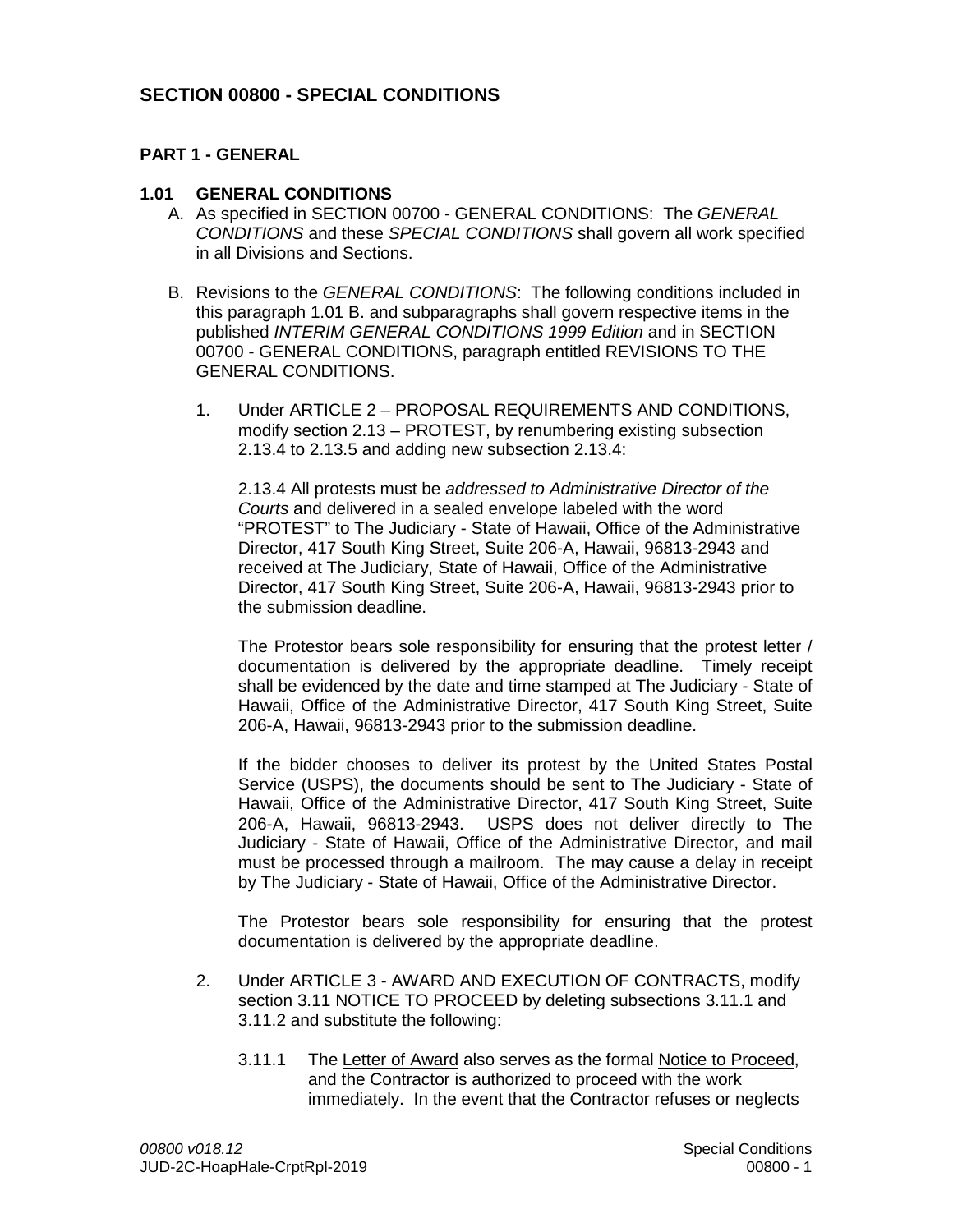to start the work within seven consecutive days from the Project Start Date, the Comptroller may terminate the contract in accordance with the *GENERAL CONDITIONS* "Termination of the Contract for Cause" section.

- 3. Under ARTICLE 3 AWARD AND EXECUTION OF CONTRACT, modify section 3.11 NOTICE TO PROCEED, by deleting subsection 3.11.4 and substitute the following new paragraph 3.11.4:
	- 3.11.4 In the event the Notice to Proceed is not issued within one hundred and eighty (180) days after the date of the bid opening**,** the Contractor may submit a claim for increased labor and material costs (but not overhead costs) which are directly attributable to the delay beyond the first 180 days. Such claims shall be accompanied with the necessary documentation to justify the claim. No payment will be made for escalation costs that are not fully justified as determined by the State.
- 4. Under ARTICLE 7 PROSECUTION AND PROGRESS, delete Section 7.9A – APPRENTICESHIP AGREEMENT CERTIFICATION. This project is federally funded and HRS §103-55.6 (Act 17, Session Laws of Hawaii 2009) is in conflict with federal law, or the application of the apprenticeship agreement will disqualify the State from receiving Federal funds or aid. Therefore, Section 7.9A shall not apply.

# **1.02 SUBMITTAL DATES FOR CLARIFICATIONS AND SUBSTITUTIONS**

- A. Written clarification requests must be received no later than 4:30 p.m., fourteen calendar days prior to bid opening.
- B. The written substitution requests must be received by The Judiciary State of Hawaii, Financial Services Department, Kauikeaouli Hale, 1111 Alakea Street, Sixth Floor no later than 4:30 P.M. on April 24, 2019.

## **1.03 PROJECT CONTACT PERSON**

A. Project Contact - For Contractor's access to the site to view conditions during bidding.

NAME: Lance Nishijo POSITION OR TITLE: Building Maintenance<br>TELEPHONE NUMBER: (808) 264-1405 TELEPHONE NUMBER:

EMAIL: lance.s.nishijo@courts.hawaii.gov

B. The Judiciary Contact - For questions or clarifications on the plans and specifications during bidding, offerors must submit by fax "QUESTIONS AND CLARIFICATIONS" form found at the end of this section. For general questions on the procurement requirements or processes call by telephone.

Purchasing Specialist, Contracts and Purchasing NAME Tritia Cruz FAX NUMBER (808) 538-8502 TELEPHONE NUMBER (808) 538-5805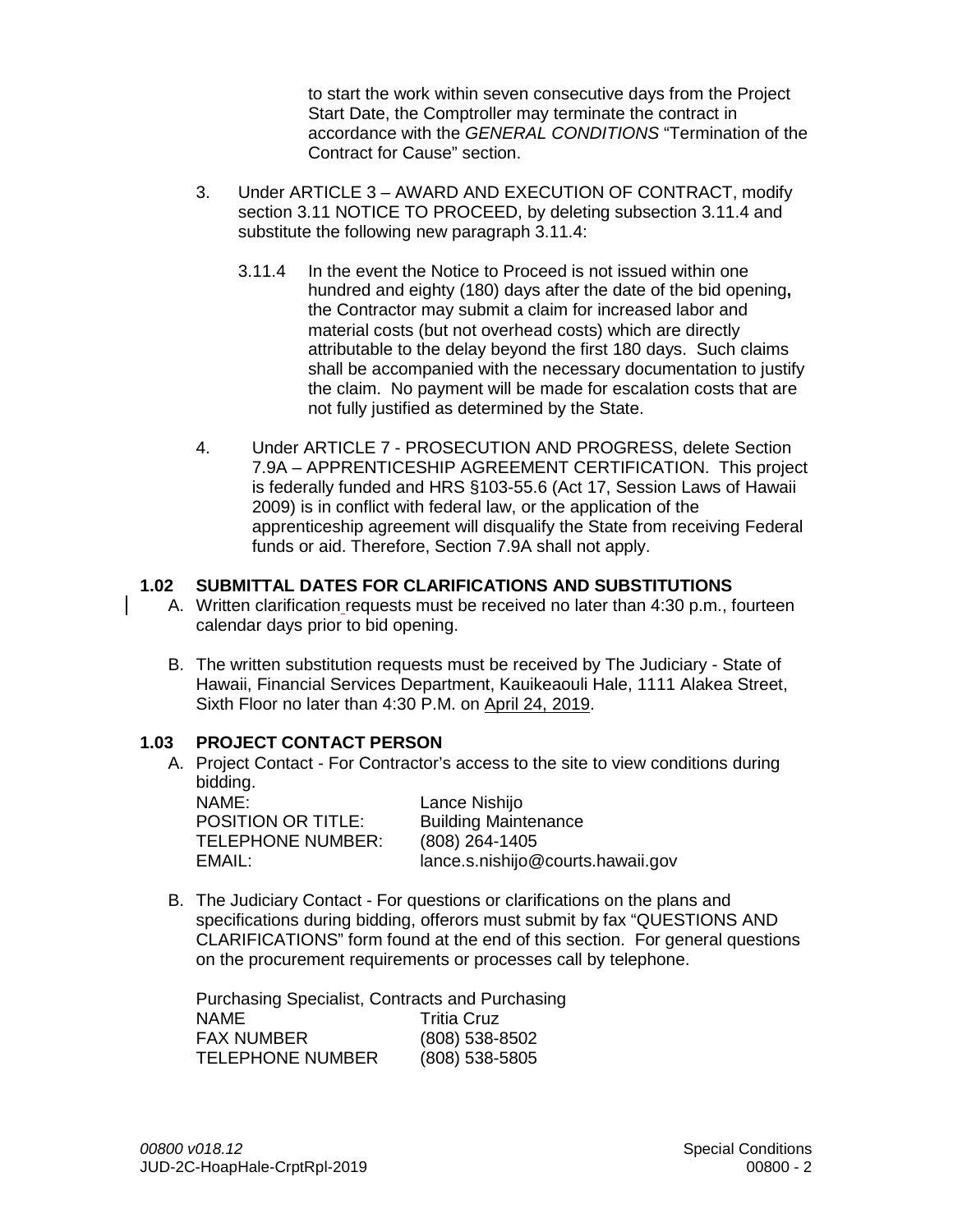- C. Project Coordinator Lance Nishijo
- D. Websites: Judiciary web site: http://www.courts.state.hi.us
- E. Contacts During Construction: Address and process correspondence through the Project Coordinator.

# **1.04 LIQUIDATED DAMAGES**

- A. In accordance with the *GENERAL CONDITIONS*, Article 7 PROSECUTION AND PROGRESS, Section 7.26, FAILURE TO COMPLETE THE WORK ON TIME, upon failure to complete the work or any portion of the work within the time or times fixed in the contract or extension thereof, the Contractor shall pay liquidated damages to the State, in the amount of \$189.00 per calendar day of delay.
- B. In accordance with the *GENERAL CONDITIONS*, Article 7 PROSECUTION AND PROGRESS, Section 7.32, PROJECT ACCEPTANCE DATE; upon failure to correct punch list deficiencies, within the time or times fixed in the contract or extension thereof, the Contractor shall pay liquidated damages to the State, in the amount equal to 10 percent of the liquidated damages, per calendar day of delay.
- C. In accordance with the *GENERAL CONDITIONS*, Article 7 PROSECUTION AND PROGRESS, Section 7.33, FINAL SETTLEMENT OF CONTRACT; upon failure to submit closing documents within the time or times fixed in the contract or extension thereof, the Contractor shall pay liquidated damages to the State, in the amount equal to five percent of the liquidated damages, per calendar day of delay.

# **1.05 SPECIALTY CONTRACTOR'S AND SUBCONTRACTOR'S LICENSE**

A. Contractor shall be solely responsible to assure that all the specialty licenses required to perform the work are covered by the Contractor or its Subcontractor(s) or joint Contractors.

# **1.06 WORKING HOURS**

A. All work shall be completed on the weekends and scheduled through the officer in charge, unless otherwise noted or restricted under SECTION 01100 - PROJECT REQUIREMENTS. In the event of conflict, the working hours provisions of specification SECTION 01100 - PROJECT REQUIREMENTS shall govern over this item 1.06.

## **1.07 REPORTS, SITE AND SUBSURFACE INVESTIGATIONS, BORING LOGS – NOT USED**

# **1.08 SPECIFIC PROJECT REQUIREMENTS**

A. Permits may be required for this project; therefore, the Contractor is responsible to pay for or obtain these permits.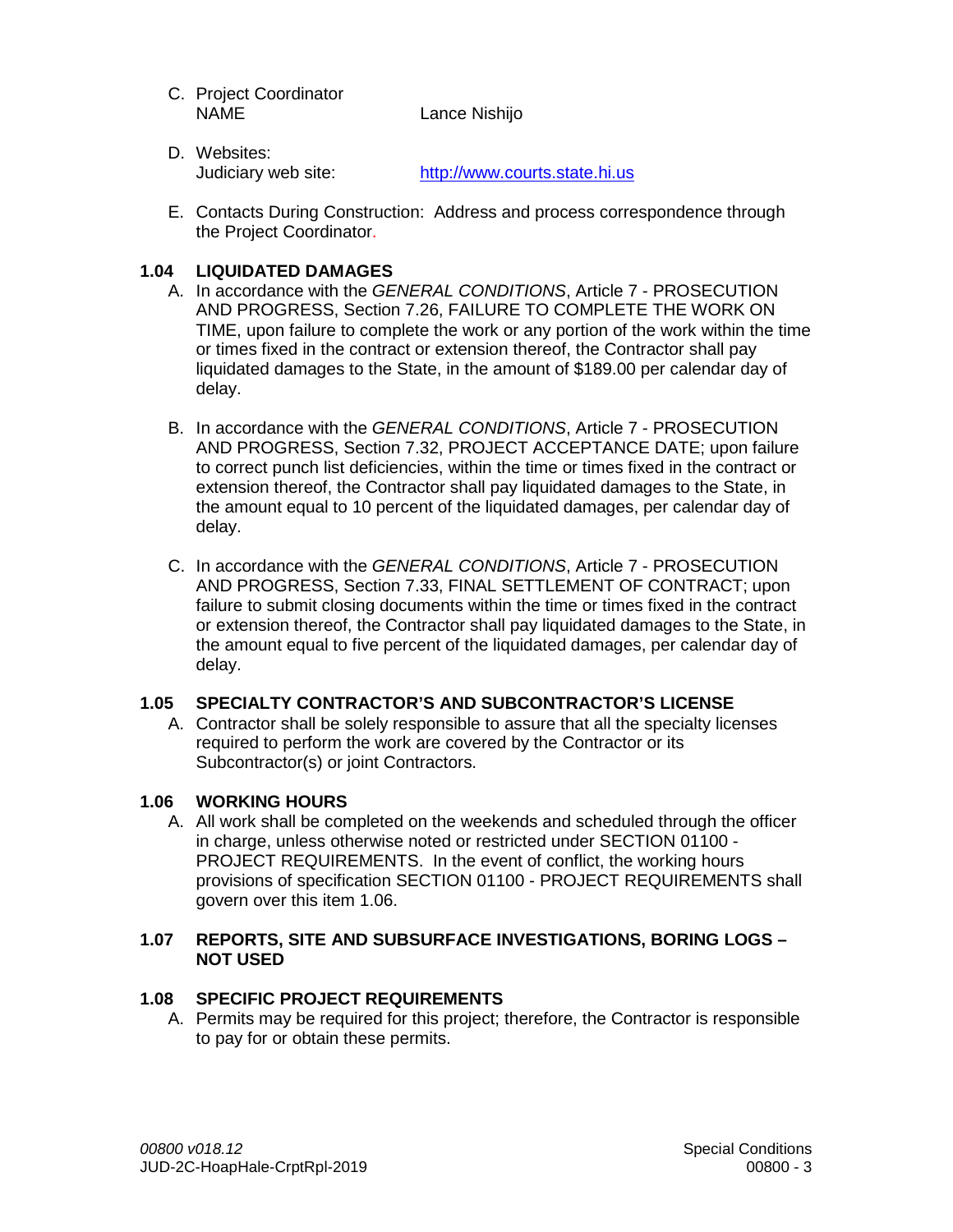# **1.09 COMPREHENSIVE ANNUAL FINANCIAL REPORTING**

- A. For any project that involves work on multiple structures, including non-building structures, whether it be new work or renovation work, or when the project involves both site improvements and a structure, the Contractor shall provide the following information to the Contracting Officer for fixed asset allocation purposes:
	- 1. Within 30 calendar days of award as applicable to the project, the following shall be submitted:
		- a. The total cost of each individual structure;
		- b. The total cost of on-site improvement work; and
		- c. The total cost of off-site improvement work.
	- 2. After all work, including all change order work has been completed, and prior to a request for final payment, the following shall be submitted:
		- a. The total cost of each individual structure including any related change order cost;
		- b. The total cost of on-site improvement work including any related change order cost; and
		- c. The total cost of off-site improvement work including any related change order cost.
	- 3. The sum total cost of each category noted above shall total to the contract amount awarded, plus all change order work issued.
		- a. The cost of each individual structure includes the cost of the structure and any work within five (5) feet of the structure or building line which may include, but is not limited to its foundation, foundation earthwork, and utility improvements within and immediately below the building line.
		- b. The on-site improvement cost includes all site improvement work from five (5) feet and beyond the building line and up to the project's property line, which may include but is not limited to clearing and grubbing, grading, drainage system, site utility, walkway, parking lot, and landscape improvements.
		- c. The off-site improvement cost includes all off-site improvement work outside the of the project's property line, which may include but is not limited to walkway, landscape, drainage, utility, and roadway improvements.

# **PART 2 – PRODUCTS (Not Used)**

# **PART 3 – EXECUTION (Not Used)**

END OF SECTION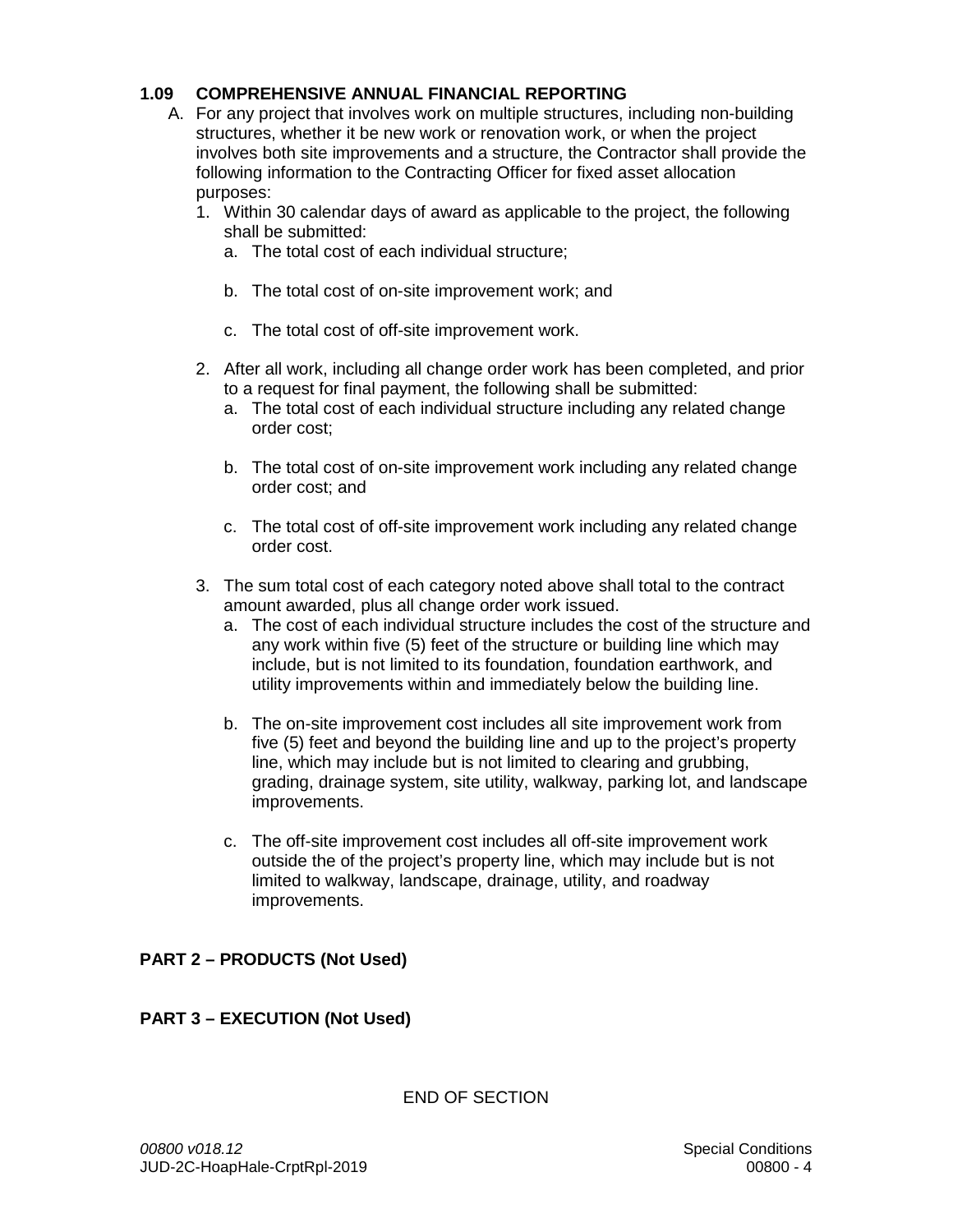# **QUESTIONS AND CLARIFICATIONS (WRITTEN REQUESTS ONLY)**

| PROJECT NAME:                                                | Hoapili Hale       |                                                                              |  |  |
|--------------------------------------------------------------|--------------------|------------------------------------------------------------------------------|--|--|
| <b>PROJECT TITLE:</b>                                        | Carpet Replacement |                                                                              |  |  |
| JUD-2C-HoapHale-CrptRpl-2019<br>Judiciary Project Identifier |                    |                                                                              |  |  |
| PROJECT COORDINATOR: Lance Nishijo                           |                    |                                                                              |  |  |
|                                                              |                    |                                                                              |  |  |
|                                                              |                    |                                                                              |  |  |
| <b>BID OPENING DATE:</b>                                     | May 10, 2019       | (This request must be received no less than<br>14 days prior to bid opening) |  |  |
| PERSON MAKING REQUEST:                                       |                    |                                                                              |  |  |
| COMPANY:                                                     |                    |                                                                              |  |  |
|                                                              |                    |                                                                              |  |  |

QUESTION OR CLARIFICATION (Be specific and list drawing/detail and specification section or paragraph that requires attention. Attach additional pages as necessary. FAX to (808) 538-8502 or deliver to The Judiciary - State of Hawaii, Financial Services Department, Kauikeaouli Hale, 1111 Alakea Street, Sixth Floor, Honolulu, Hawai'i, 96813-2807.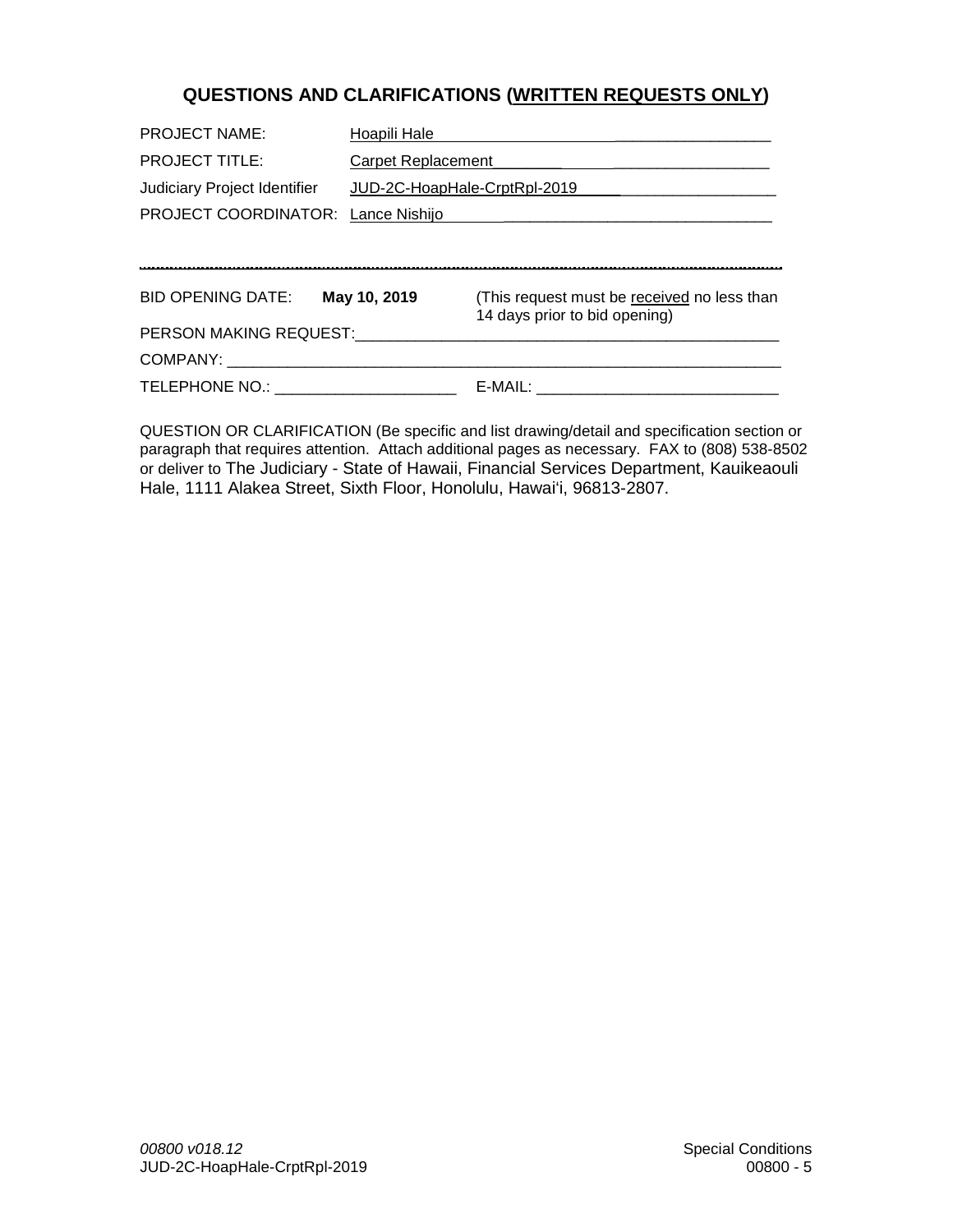# **SECTION 01230 - ALTERNATES**

# **PART 1 - GENERAL**

### **1.01 SUMMARY**

- A. This Section includes administrative and procedural requirements for alternates.
- B. The description of alternates is not intended to give a detailed description of all additional or deductive work required by the alternate item(s), as only the principal features of such additional or deductive work are listed.
- C. Should any one or all of the alternates become a part of the contract, the cost of all additional or deductive work required by the alternate item(s), even though not specifically mentioned herein, are included in the lump sum bid price.

## **1.02 DEFINITIONS**

- A. Alternate: An amount proposed by Bidders (Offerors) and stated on the Bid Form for certain work defined herein that may be added to or deducted from the Total Lump Sum Bid Price amount if State decides to accept a corresponding change either in the amount of construction to be completed or in the products, materials, equipment, systems, or installation methods described in the Contract Documents.
	- 1. The cost or credit for each alternate is the net addition to or deduction from the Contract Sum to incorporate alternate into the Work. No other adjustments are made to the Total Lump Sum Bid Price.

## **1.03 PROCEDURES**

- A. Coordination: Modify or adjust affected adjacent work as necessary to completely integrate work of the alternate into the Project.
	- 1. Include as part of each alternate, miscellaneous devices, accessory objects, and similar items incidental to or required for a complete installation whether or not indicated as part of alternate.
- B. Notification: Immediately following award of the Contract, notify each party involved, in writing, of the status of each alternate. Indicate if alternates have been accepted, rejected, or deferred for later consideration.
- C. Execute accepted alternates under the same conditions as other work of the Contract.
- D. Schedule: A Schedule of Alternates is included at the end of this Section. Specification Sections referenced in schedule contain requirements for materials necessary to achieve the work described under each alternate.

## **PART 2 - PRODUCTS (Not Used)**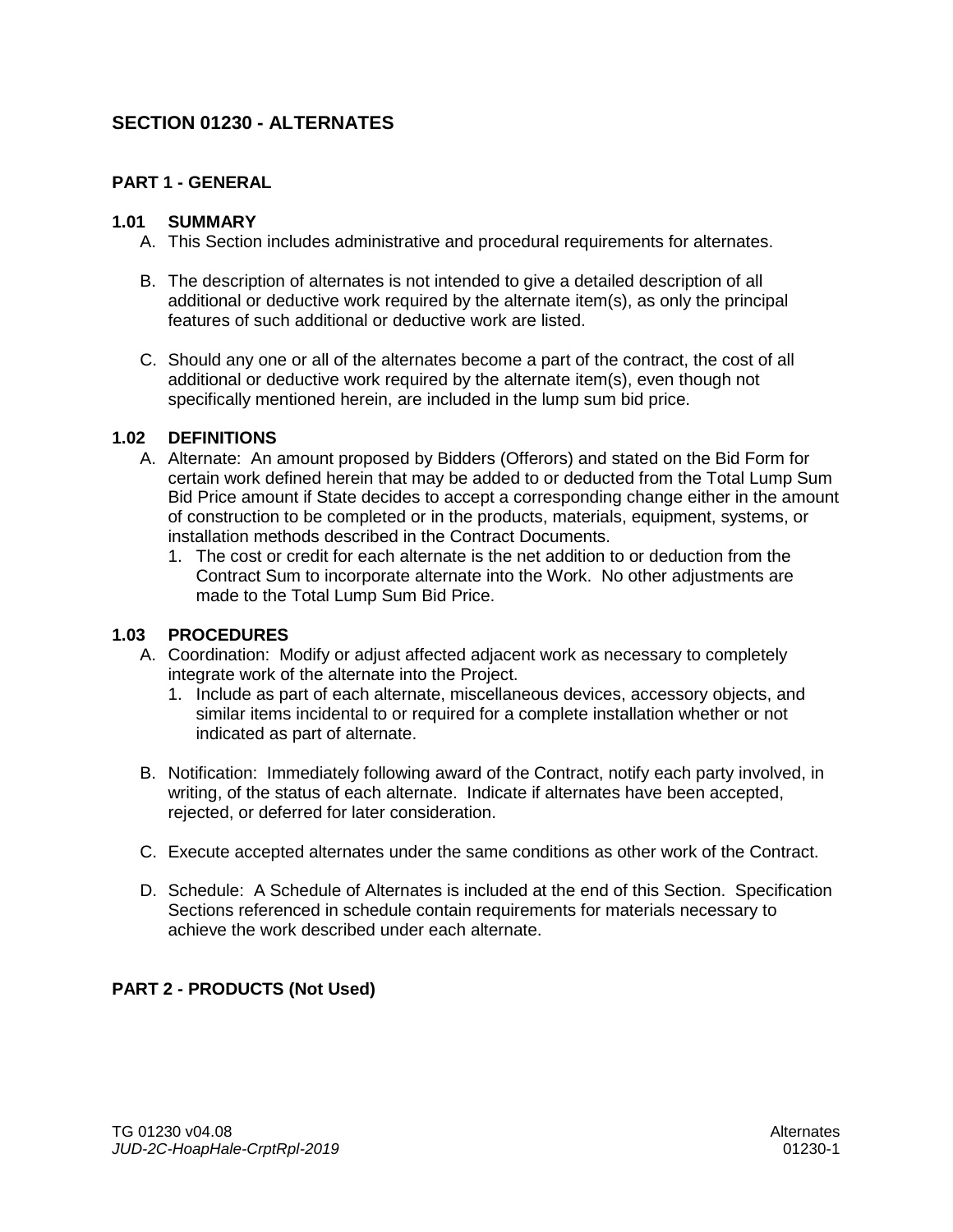### **PART 3 - EXECUTION**

### **3.01 SCHEDULE OF ALTERNATES**

A. Alternate No. A-1 Additive: Special Services Branch, Suite 226

Moving furniture, raising panel walls, removal and disposal of old carpeting, replacing carpeting with carpet tiles, cove base 4" (as needed), transitions and floor preparation.

B. Alternate No. A-2 Additive: Courtroom #3D, Room #348

Moving furniture, removal and disposal of old carpeting, replacing carpeting with carpet tiles/roll carpet (steps), cove base 4" (as needed), transitions and floor preparation.

C. Alternate No. A-3 Additive: Courtroom #3C, Room #360

Moving furniture, removal and disposal of old carpeting, replacing carpeting with carpet tiles/roll carpet (steps), cove base 4" (as needed), transitions and floor preparation.

D. Alternate No. A-4 Additive: Jury Room #4A (Room #409), Jury Room #4B (Room 431), Jury Room #4C (Room #438), and Jury Room #4D (Room #455).

Moving furniture, removal and disposal of old carpeting, replacing carpeting with carpet tiles, cove base 4" (as needed), transitions and floor preparation.

END OF SECTION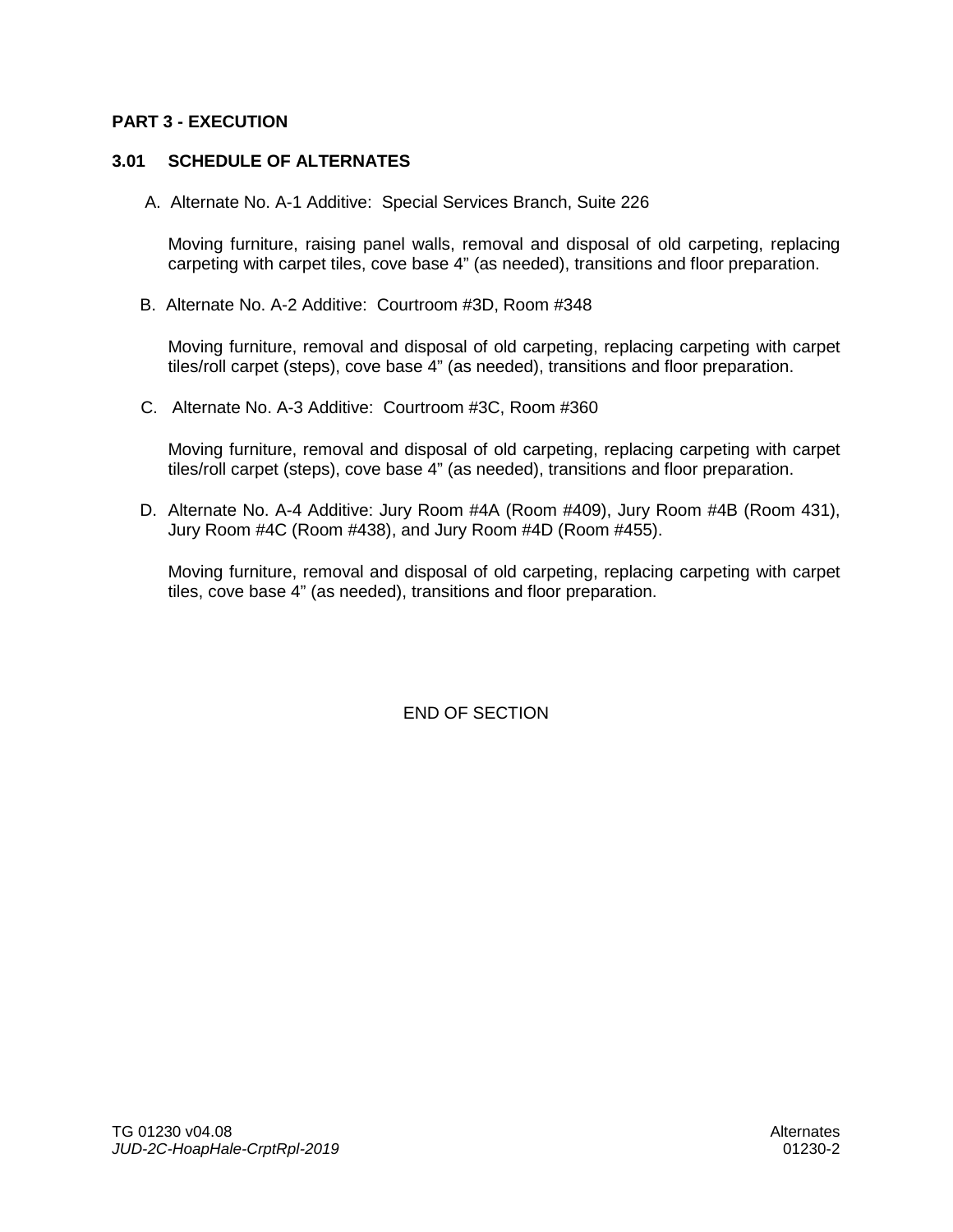#### **DIVISION 9 - FINISHES**

## **SECTION 09681 – CARPET TILE, BROADLOOM CARPET, RESILIENT BASE AND TRANSITION STRIPS**

#### **PART 1 – GENERAL**

#### **1.01 SUMMARY**

A. This Section includes carpet tile, matching broadloom carpet, resilient base, transition strips and accessories.

#### **1.02 RELATED DOCUMENTS**

A. The General Conditions of the Contract apply to the work of this Section.

#### **1.03 SUBMITTALS**

- A. Product Data: Provide manufacturer's written data on physical characteristics, certifications, durability, and fade resistance. Include installation methods and replacement instruction.
- B. Samples: For each of the following products and for each color and texture required. Label each sample with manufacturer's name, material description, color, pattern and designation indicated on Drawings.
	- 1. Carpet tile: ten (10) each full size samples.
	- 2. Broadloom carpet of same manufacturer, specification, pattern/color and dye lot as Carpet tile.
	- 3. Exposed transition stripping and accessories: two (2) each, minimum 12" long; matching color of resilient base..
	- 4. Resilient Base color as selected by Contracting Officer; two (2) each, minimum 12" long
- C. Maintenance Data: For carpet tile and broadloom carpet, include the following:
	- 1. Methods for maintaining carpet tile, including cleaning and stain removal products and procedures and manufacturer's recommended maintenance schedule.
	- 2. Precautions for cleaning materials and methods that could be detrimental to carpet tile.
	- 3. MSDS Sheets.
- D. Warranties: Furnish two (2) copies of written warranties as required by Part 2, Item 2.02 A-16 and -17.
- E. Certifications: Furnish Manufacturer's written certifications that carpet passes Static, Flammability, and Smoke Density standards of Part 2, Item 2.02 A-13, 14 and 15.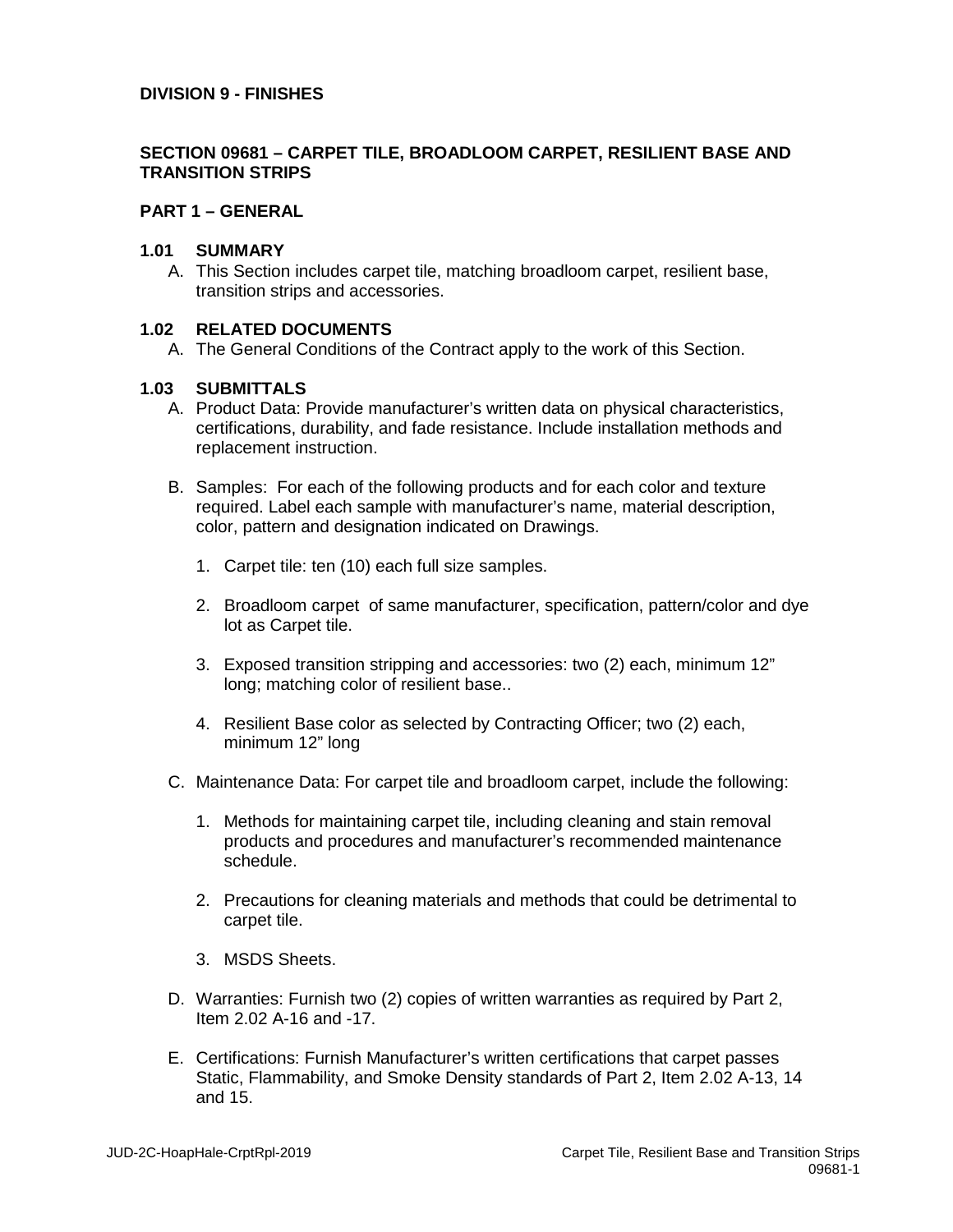- F. MSDS Sheets: Furnish MSDS sheets for all adhesives and sealers.
- G. Work Schedule: Submit 6 copies including date, time and activity for Project Contact's approval at least two weeks before any work on site is started.
	- 1. Judiciary will be responsible for packing and unpacking contents of furnishings.

## **1.04 QUALITY ASSURANCE**

- A. Flooring Contractor's Qualifications: A firm with not less than 5 consecutive years of experience in installation of commercial carpeting of type, quantity and installation methods similar to work of this Section.
- B. Carpet Tile and Broadloom Carpet Manufacturer's Qualifications: Carpet mill with not less than 5 consecutive years of production experience with carpet similar to type specified in this Section; whose published product literature clearly indicates general compliance of products with requirements of this Section.
- C. Measurement Verification: Square footages shown on this drawing are approximate. It is the Flooring Contractor's responsibility to verify all dimensions and job site conditions. Order sufficient yardage to fully carpet areas as indicated and to fill overage requirements as specified. No substitutions will be permitted to make up for any shortage of material in overage or in carpet installed.
- D. Flooring Contractor shall be responsible for the accuracy of measurements.
- E. Dye Lots: All carpet in continuous areas shall be from the same dye lots.
- F. Material Testing: After delivery of carpet to the jobsite, Contracting Officer may require that the materials be tested by an independent agency to assure compliance. Contractor shall pay for testing.

#### **1.05 PROJECT CONDITIONS**

A. Environmental Limitations: Do not install carpet tile over cementitious underlayment until cementitious underlayment has cured and is sufficiently dry to bond with adhesive and has pH range recommended by carpet tile manufacturer.

#### **1.06 EXTRA MATERIALS**

- A. Furnish extra materials described below, before installation begins, that match products installed and that are packaged with protective covering for storage and identified with labels describing contents. Deliver to a storage area designated by Project Contact.
	- 1. Carpet tile: Full-size units, not fewer than two dozen (24) full size tiles, of type and dye lot installed.
	- 2. Broadloom Carpet: 5% overage

#### **PART 2 - PRODUCTS**

### **2.01 ASBESTOS PROHIBITION**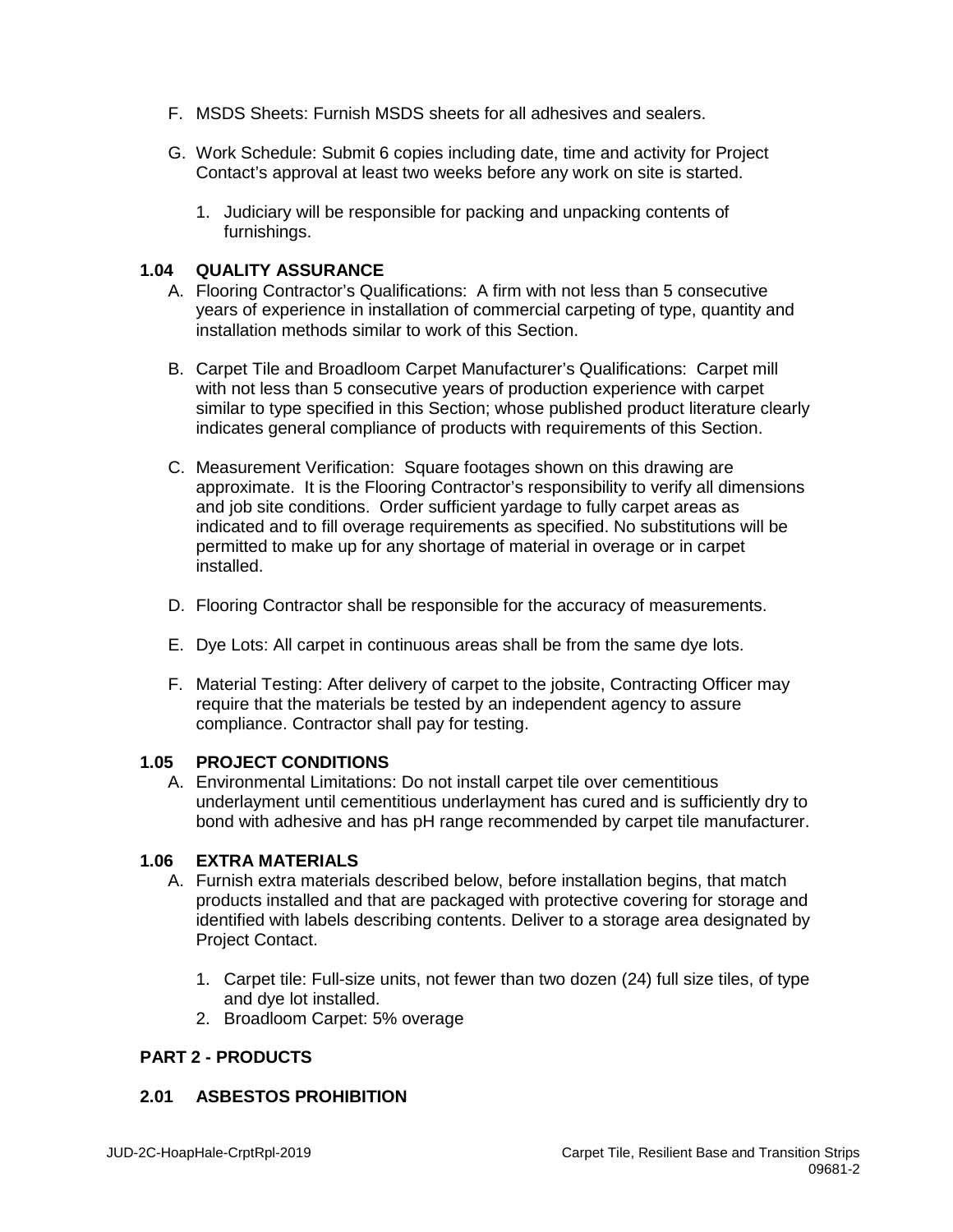A. No asbestos containing materials or equipment shall be used under this Section. The contractor shall ensure that all materials and equipment incorporated in the project are asbestos-free.

# **2.02 CARPET MODULAR TILE and BROADLOOM CARPET**

- A. Materials:
	- 1. Face Yarn: Premium solution-dyed / yarn-dyed nylon, passing GSA requirements for permanent stain resistance carpet.
	- 2. Construction: Tufted.
	- 3. Surface Texture / Weave Type: Level loop pile.
	- 4. Stitches per Inch: Minimum 8.5
	- 5. Gauge: 1/10 (39.37 rows per 10 cm)
	- 6. Pile thickness: Minimum 0.153
	- 7. Density: 5,200 8600 oz. per cubic yard, per ASTM D-418
	- 8. Backing Material: EcoFlex ICT
	- 9. Size: 24"x24"
	- 10. Indoor Air Quality: Meets Green Label Plus 1098
	- 11. Recycled Content: Minimum 35% pre-consumer recycled content by total weight
	- 12. Protective Treatment / Soil Release Technology: Sentry Plus or equal
	- 13. Static Resistance: Meets AATCC-134 Under 3.5 KV
	- 14. Flammability: Meets ASTM E 648 Class 1 (Glue Down)
	- 15. Smoke Density: Meets ASTM E 662 Less than 450
	- 16. General Warranty: Provide special warranty, signed by Flooring Contractor and Carpet Manufacturer, agreeing to repair or replace defective materials and workmanship of carpeting work during a minimum 10 year warranty period following date of Substantial Completions as required by Part 1, Item 1.03-D of this Section.
	- 17. Carpet Tile Wear Warranty: Provide carpet tile wear warranty, as required by Part 1, Item 1.03-D of this Section, insuring that carpet tile is dimensionally stable (no cupping, dishing or dimensional changes), will not delaminate and that no less than 90% of the pile fiber will be retained when properly installed and maintained, and should wear exceed 10% in five years, the manufacturer shall furnish and install new replacement carpet meeting these specifications at no cost to the Judiciary.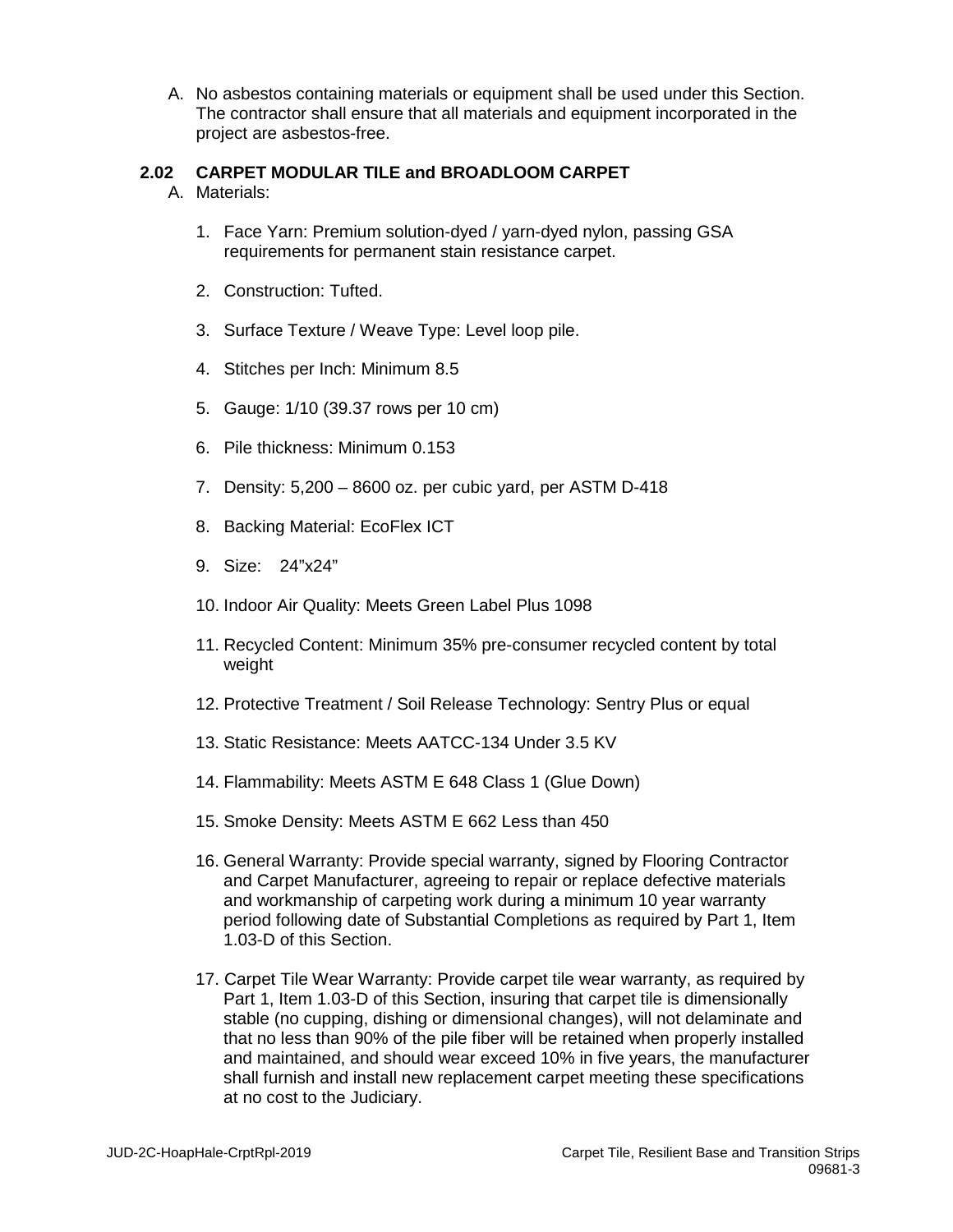#### B. Appearance

- 1. Manufacturer: Mohawk
- 2. Pattern/Style: Sketchpad, Modular Carpet
- 3. Color: Glazed (#7939)

# **2.03 ADHESIVES / ACCESSORIES**

A. Adhesive and Sealers: Products as recommended and approved by carpet tile manufacturer in writing for compatibility with carpet tile backing.

1. All adhesives and sealers shall contain no calculated solvents per OSHA Regulations 29 CFRE 1910.1200, have no calculated VOC's, be non-flammable and meet the criteria of the CRI Green Label Plus Certification Program.

- B. Miscellaneous Materials: As recommended and approved in writing by carpet tile manufacturer.
- C. Protection Paper: Heavy, reinforced, non-staining Kraft laminated paper as approved by carpet tile manufacturer.

## **2.04 COMMERCIAL GRADE RESILIENT BASE AND TRANSITION STRIPS**

- A. Resilient Base: Provide resilient base, rubber or vinyl, color as selected by Contracting Officer, from manufacturer's standard by Armstrong, Burke, Johnsonite or Roppe.
- B. Transition Strips: Provide resilient transition strips, rubber or vinyl, color as selected by Contracting Officer, from manufacturer's standard by Armstrong, Burke, Johnsonite or Roppe. Comply with ADA carpet edge trim requirements.

## **PART 3 - EXECUTION**

## **3.01 DEMOLITION**

- A. Examine all work areas to verify existing conditions prior to proceeding with work.
- B. If an condition that would prevent work is found or suspected, immediately notify the Project Contact and do not proceed until such conditions have been corrected.
- C. Completely and carefully remove existing carpeting in areas indicated to receive new carpet tiles.

## **3.02 PREPARATION**

- A. Take field measurements to determine exact quantity of materials required for floor preparation.
- B. Examine surfaces on which the carpet tiles are to be installed. Correct conditions which will impair proper installation, including by not limited to trowel marks, pits, dents, protrusions, cracks or joints. Fill cracks, joints, depressions and other irregularities with leveling compound.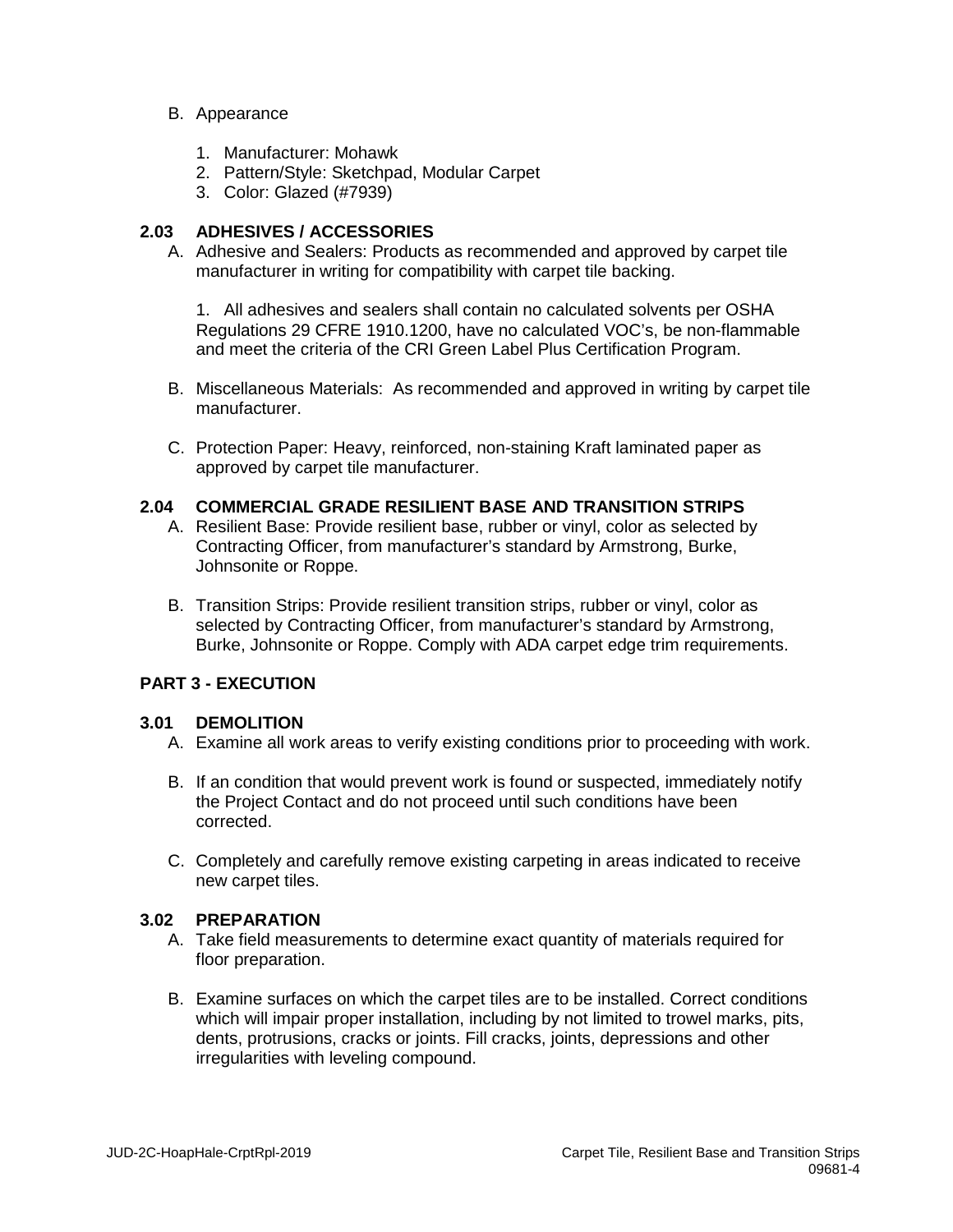C. Examine substrates, areas and conditions for compliance with requirements for maximum moisture content and alkalinity range per carpet tile manufacturer's printed instructions. Comply with carpet tile manufacturer's printed instructions for preparation of existing floor substrate.

1. Do not install carpet over concrete with either excessive moisture or dust producing surface which is not adequately sealed.

# **3.03 INSTALLATION**

- A. Prior to start of installation, check critical dimensions of spaces to receive carpet tile to ensure that planned use of materials will fulfill requirements, including locations for seams, joints and edgings. Take field measurements to determine exact quantity of materials required.
- B. Comply with carpet tile and Broadloom carpet manufacturers printed instructions and recommendations for installation by glue down method. Ensure the proper amount of adhesive is applied to subfloor.
- C. Save excess carpet and scraps exceeding the size of  $\frac{1}{2}$  tile for Judiciary. Deliver selected pieces to on-site storage area as directed by Contracting Officer.
- D. Transition strips: Secure to floor in all transition areas in manner required to meet ADA requirements.

## **3.04 CLEANING AND PROTECTION**

- A. Remove and dispose of debris and unusable scraps.
- B. Vacuum using two-motor, top loading, upright commercial machine with brushonly element, utilizing a high filtration dust bag. Remove spits in accordance with carpet tile manufacturer's guidelines and replace carpet tiles where spots cannot be removed. Remove protruding face yarn using sharp scissors. Trim loose yarns or fibers at all cut edges.
- C. Protect carpet tile installation until final acceptance.
- D. Overage and maintenance materials: Deliver overage and useable and uncut carpet tiles, properly packages and identified, to Judiciary's designated on-site attic storage area.

## **3.04 CLEANING AND PROTECTION**

- A. Remove and dispose of debris and unusable scraps.
- B. Vacuum using two-motor, top loading, upright commercial machine with brushonly element, utilizing a high filtration dust bag. Remove spits in accordance with carpet tile manufacturer's guidelines and replace carpet tiles where spots cannot be removed. Remove protruding face yarn using sharp scissors. Trim loose yarns or fibers at all cut edges.

## **3.05 TRAINING**

A. Contractor shall provide training to enable Judiciary's maintenance staff to maintain the new carpet in proper condition and to minimize wear and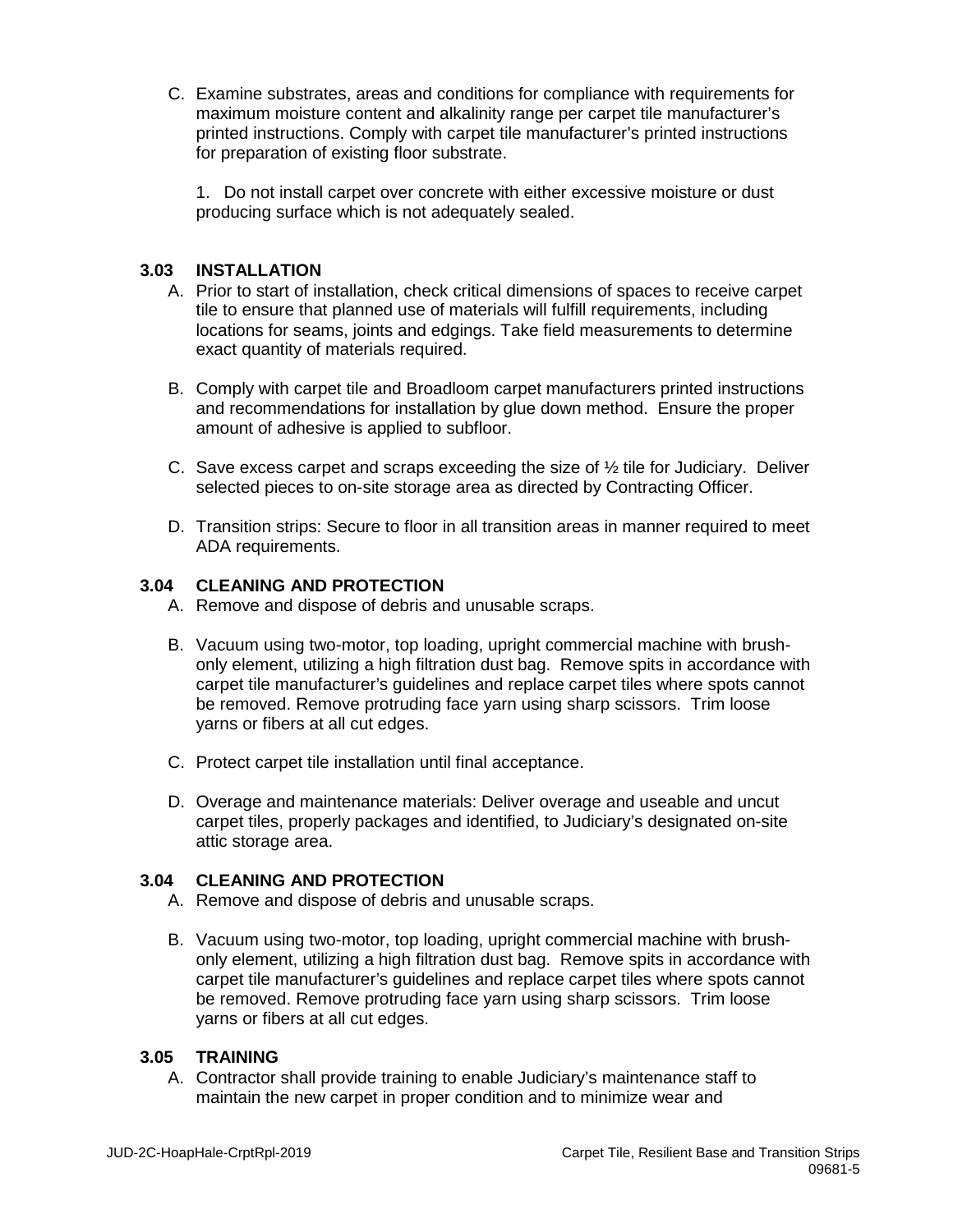deterioration. Training involving use of standard cleaning materials, tools and equipment, and procedures and frequencies shall be provided for up to six Judiciary employees including supervisors and workers.

1. Training shall be provided prior to final acceptance of the project by the Judiciary.

# END OF SECTION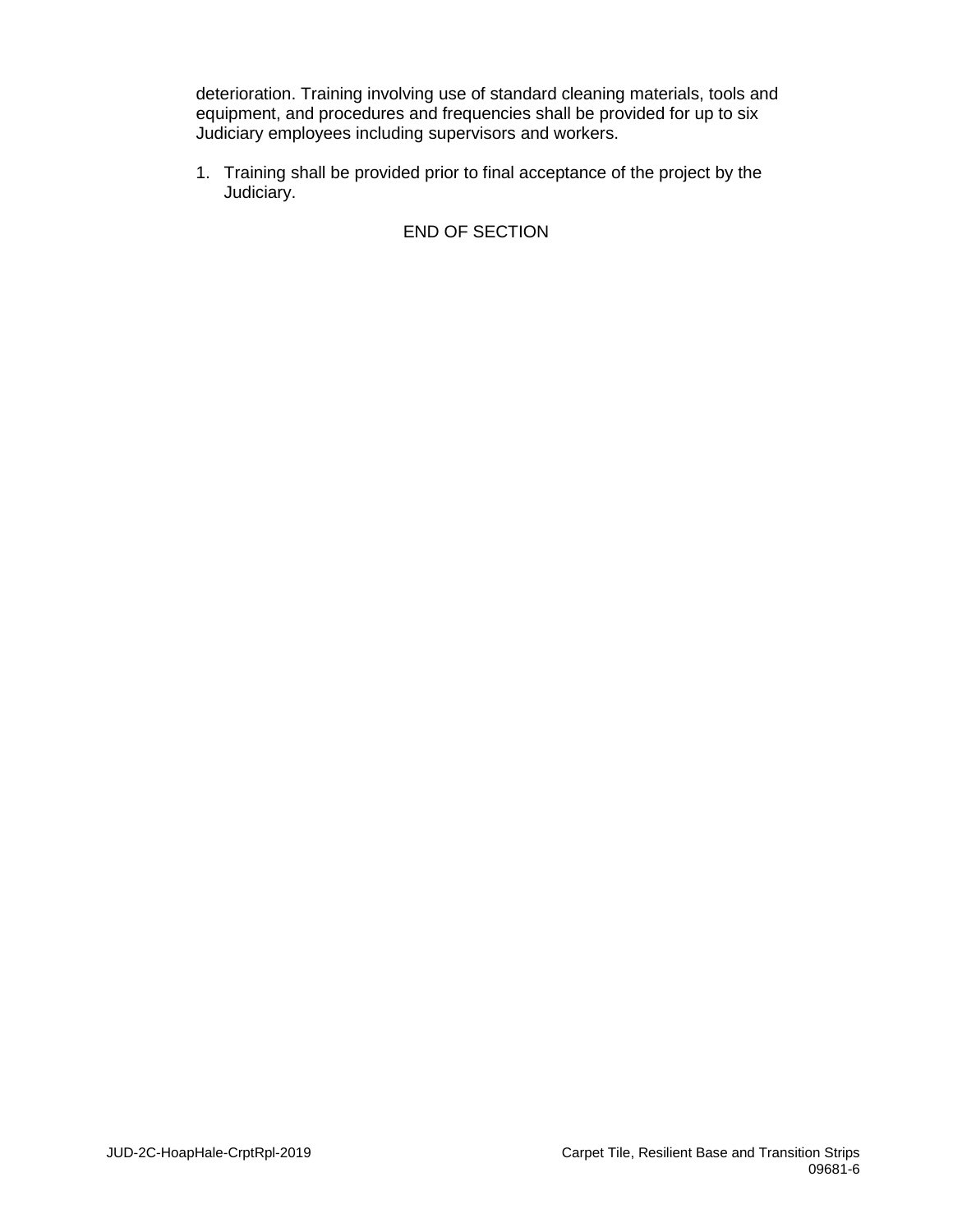# **DIVISION 1 - GENERAL REQUIREMENTS**

# **SECTION 01100 - PROJECT REQUIREMENTS**

# **PART 1 - GENERAL**

# **1.01 WORK COVERED BY CONTRACT DOCUMENTS**

- A. Project Identification
	- 1. Project Title: Carpet Replacement
	- 2. Project Location: Hoapili Hale, 2145 Main Street, Wailuku, HI 96793

(2)-013:013:020 & 021

Courtroom #4A (Room #412), Courtroom #4B, (Room #426), Courtroom #4C, (Room #461), and Courtroom #4D (Room #450).

- A. Additive Alternates:
	- 1. Special Services Branch, Suite 226
	- 2. Courtroom #3D (Room #348)
	- 3. Courtroom #3C (Room #360)
	- 4. Jury room #4A (Room #409), Jury Room #4B (Room #431), Jury Room #4C (Room #438), and Jury Room #4D (Room #455).
- B. The work consists of moving furniture, raising panel walls (A-1), removal and disposal of carpeting, replacing carpeting with carpet tiles, cove base (4") as needed, transitions and floor preparation in various areas of the building.
- C. Perform operations and furnish equipment, fixtures, appliances, tools, materials, related items and labor necessary to execute, complete and deliver the work as required by the Contract Documents.
- D. The Division and Sections into which these specifications are divided shall not be considered an accurate or complete segregation of work by trades. This also applies to work specified within each section.
- E. Contractor shall not alter the Drawings and Specifications. If an error or discrepancy is found, notify the Contracting Officer.
- F. Specifying of interface and coordination in the various specification sections is provided for information and convenience only. These requirements in the various sections shall complement the requirements of this Section.

# **1.02 SPECIFICATION FORMATS AND CONVENTIONS**

- A. Specification Content: The Specifications use certain conventions for the style of language and the intended meaning of certain terms, words, and phrases when used in particular situations. These conventions are as follows:
	- 1. Abbreviated Language: Language used in the Specifications and other Contract Documents is abbreviated and include incomplete sentences.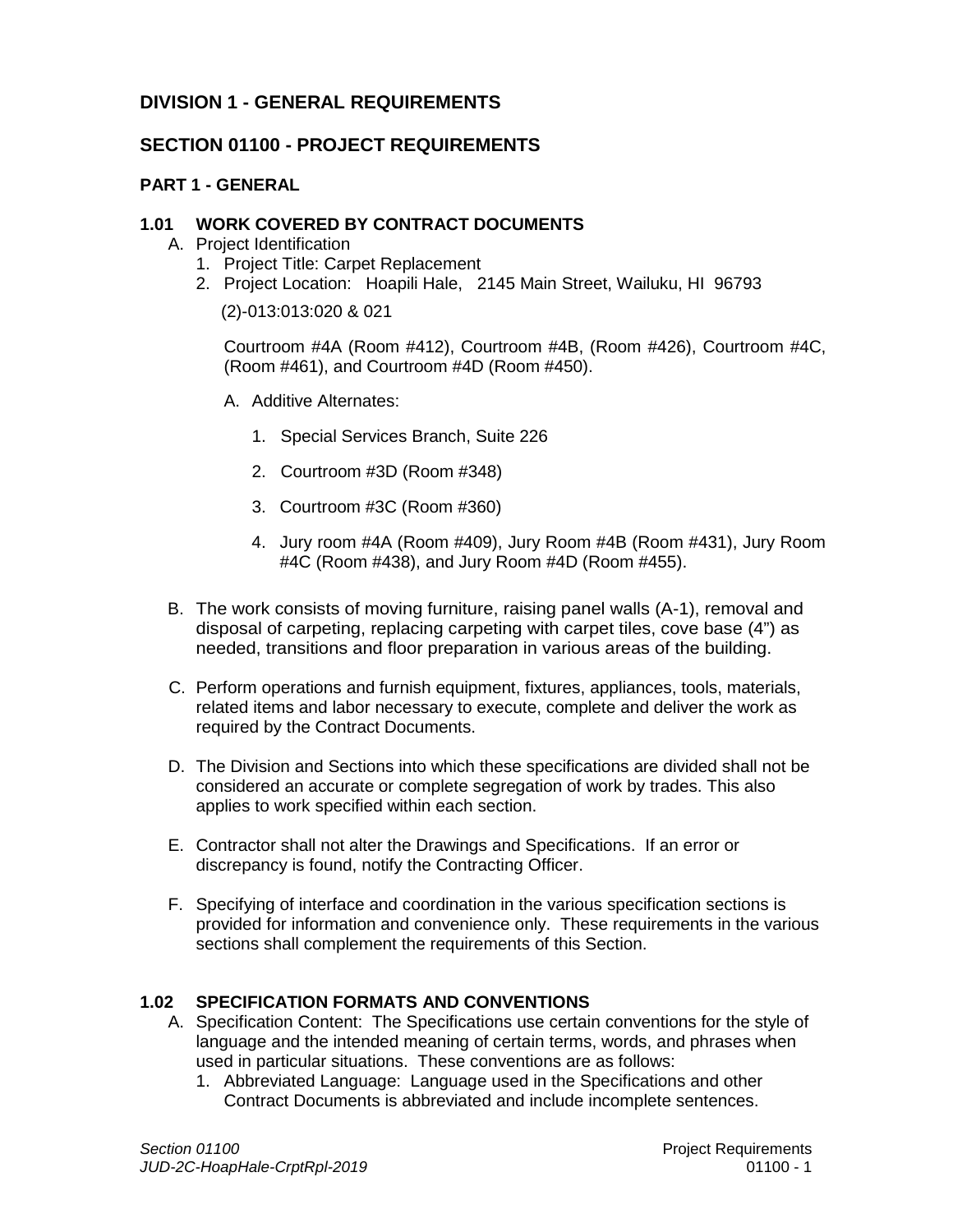Omission of words or phrases such as "the Contractor shall", "as shown on the drawings", "a", "an", and "the" are intentional. Omitted words and phrases shall be provided by inference to form complete sentences. Words and meanings shall be interpreted as appropriate. Words implied, but not stated, shall be inferred, as the sense requires. Singular words shall be interpreted as plural, and plural words shall be interpreted as singular where applicable as the context of the Contract Documents indicates. Where devices, or items, or parts thereof are referred to in the singular, it is intended that such reference shall apply to as many such devices, items or parts as are required to properly complete the Work.

- 2. Imperative mood and streamlined language are generally used in the Specifications. Requirements expressed in the imperative mood are to be performed by Contractor. Occasionally, the indicative or subjunctive mood may be used in the Section Text for clarity to describe responsibilities that must be fulfilled indirectly by Contractor or by others when so noted.
	- a. The words "shall", "shall be", or "shall comply with", depending on the context, are implied where a colon (:) is used within a sentence or phrase.
- 3. Abbreviations and Acronyms for Industry Organizations: Where abbreviations and acronyms are used in Specifications or other Contract Documents, they shall mean the recognized name of the entities indicated in Gale Research's "Encyclopedia of Associations" or in Columbia Books' "National Trade & Professional Associations of the U.S.".
- B. Terms
	- 1. Directed: Terms such as "directed", "requested", "authorized", "selected", "approved", "required", and "permitted" mean directed by Contracting Officer, requested by Contracting Officer, and similar phrases.
	- 2. Indicated: The term "indicated" refers to graphic representations, notes, or schedules on drawings or to other paragraphs or schedules in specifications and similar requirements in the Contract Documents. Terms such as "shown", "noted", "scheduled", and "specified" are used to help the user locate the reference.
	- 3. Furnish: The term "furnish" means to supply and deliver to project site, ready for unloading, unpacking, assembly, and similar operations.
	- 4. Install: The term "install" describes operations at project site including unloading, temporarily storing, unpacking, assembling, erecting, placing, anchoring, applying, working to dimension, finishing, curing, protecting, cleaning, and similar operations.
	- 5. Provide: The terms "provide" or "provides" means to furnish and install, complete and ready for the intended use.
	- 6. Installer: An installer is the Contractor or another entity engaged by Contractor as an employee, Subcontractor, or Sub-Subcontractor, to perform a particular construction operation, including installation, erection, application, and similar operations.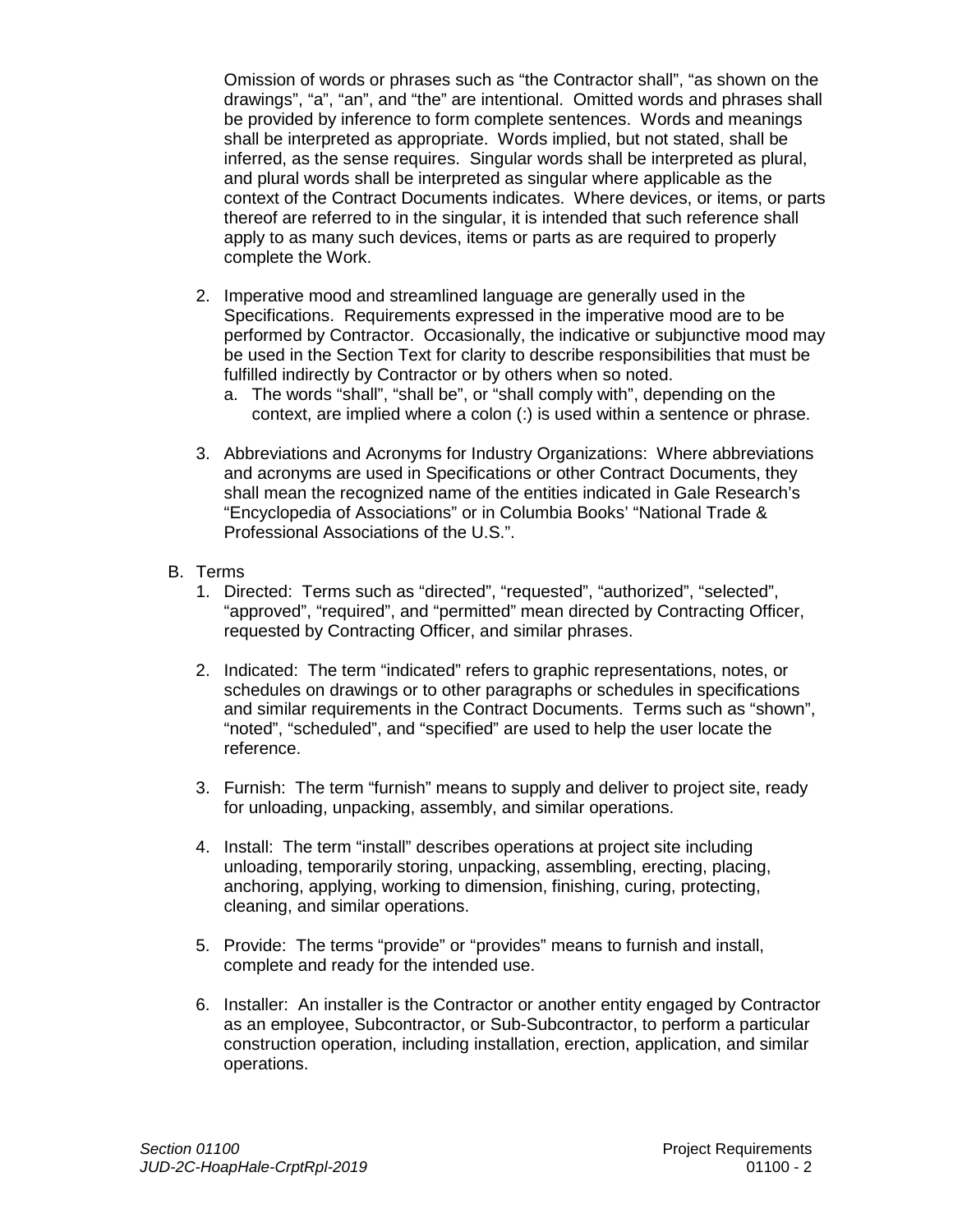- 7. Submit: Terms such as "submit", "furnish", "provide", and "prepare" and similar phrases in the context of a submittal, means to submit to the Contracting Officer.
- C. Industry Standards
	- 1. Applicability of Standards: Unless the Contract Documents include more stringent requirements, applicable construction industry standards have the same force and effect as if bound or copied directly into the Contract Documents to the extent referenced. Such standards are made a part of the Contract Documents by reference.
	- 2. Publication Dates: Comply with standards in effect as of date of the Contract Documents, unless otherwise indicated.
	- 3. Conflicting Requirements: If compliance with 2 or more standards is specified and the standards establish different or conflicting requirements for minimum quantities or quality levels, comply with the most stringent requirement. Refer uncertainties and requirements that are different, but apparently equal, to Contracting Officer for a decision before proceeding.

# **1.03 CONTRACT**

- A. Refer to SECTION 00800 SPECIAL CONDITIONS for other contract conditions.
- B. Construction Window:
	- 1. Project Start Date: To be determined
	- 2. Jobsite Start Date: After notice to proceed

- 3. Jobsite Completion Date: Within 180 days after notice to proceed is given.
	-
- C. Project Schedule:

Schedule is presented for information and planning purposes. Dates and activities are subject to adjustments. See Part 3 paragraph entitled "PROGRESS SCHEDULE".

# **1.04 WORK SEQUENCE**

The Work will be conducted in a single or multiple construction phase(s).

# **1.05 USE OF PREMISES AND WORK RESTRICTIONS**

- A. General: The Contractor is notified that the entire building will generally remain operational throughout the entire duration of the project.
- B. Contractor's use of premises is restricted as follows:
	- 1. Construction Times and Schedule:
		- a. All work will be completed on scheduled after operational hours, weekends and or State holidays.
		- b. No restrictions of time.
	- 2. Site Access and Parking:
		- a. No site access restrictions.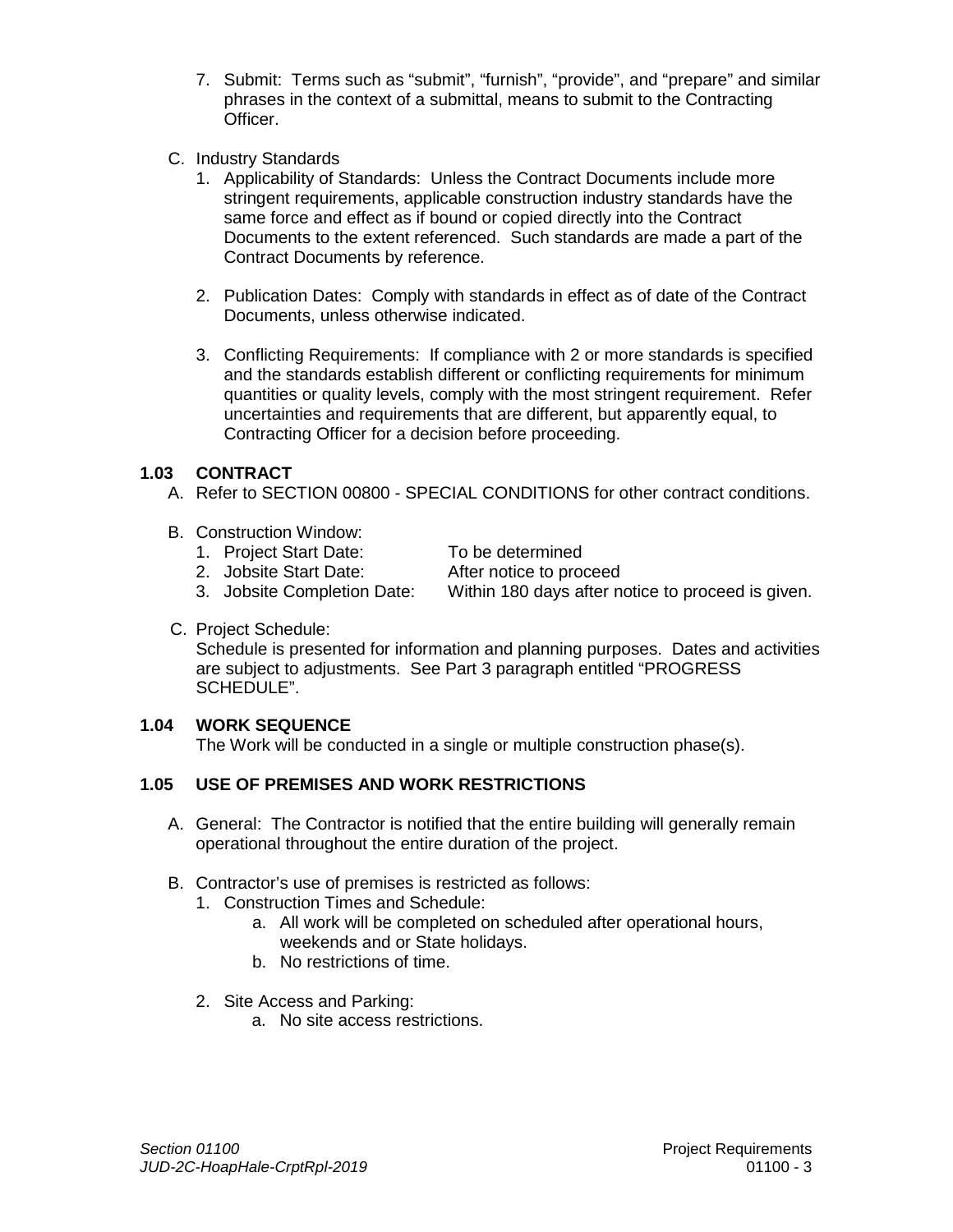3. Sanitation:

 Use of the building's toilet facilities will be restricted to the public rest rooms. Failure to keep such facilities clean and neat will subject the Contractor to loss of privilege.

4. Noise and Dust Control:

In adjacent locations surrounding the project site, noise, dust and other disrupting activities, resulting from construction operations, are detrimental to the conduct of Judiciary activities. Therefore, Contractor shall monitor its construction activities. Exercise precaution when using equipment and machinery to keep the noise and dust levels to a minimum.

- 5. Other Conditions:
	- a. Arrange for construction debris and trash to be removed from project site daily.
	- b. Vacuum, dust and install temporary protective coverings over floor pathways where entering/exiting work areas.
	- c. Operate machinery and equipment with discretion and with minimum interference to driveways and walkways. Do not leave machinery and equipment unattended on roads and driveways.
	- d. Store materials in the areas as designated by the Contracting Officer. Locate construction equipment, machinery, equipment and supplies within the Project Contract Limits.
	- e. Keep access roads to the project site free of dirt and debris. Provide, erect and maintain lights, barriers, signs, etc. when working on roads, driveways and walkways to protect pedestrians and moped/bicycle riders. Obey traffic and safety regulations.
- E. Security Provisions:
	- 1. Security Checks:

After award and before commencement of any work on The Project, Contractor shall submit for a security check a list of the names, dates of birth, and Social Security Numbers of all workers planned to work on the site, inside the building. Any worker who has a previous record of any felonies or any conviction for such offenses other than minor traffic offenses will not be permitted to work on this project. The list of workers shall be kept current at all times. Workers shall not enter the jobsite until receipt of clearance is obtained from the Contracting Officer. Workers shall not enter the jobsite until receipt of clearance is obtained from the Contracting Officer. Workers found on the site without proper clearance will be removed immediately. Workers shall exchange picture identification for a Visitor Badge upon entry and shall maintain this Badge visibly on their person at all times. Worker lists may be transmitted to Contracting Officer via E-mail, [Lance.S.Nishijo@courts.hawaii.gov.](mailto:steven.a.morar@courts.hawaii.gov) Note that it may take up to two weeks lead time before workers receive clearance.

- 2. Staff Oversight:
	- a. All movements of the Contractor's employees into and within the building will be subject to control by authorized Judiciary staff.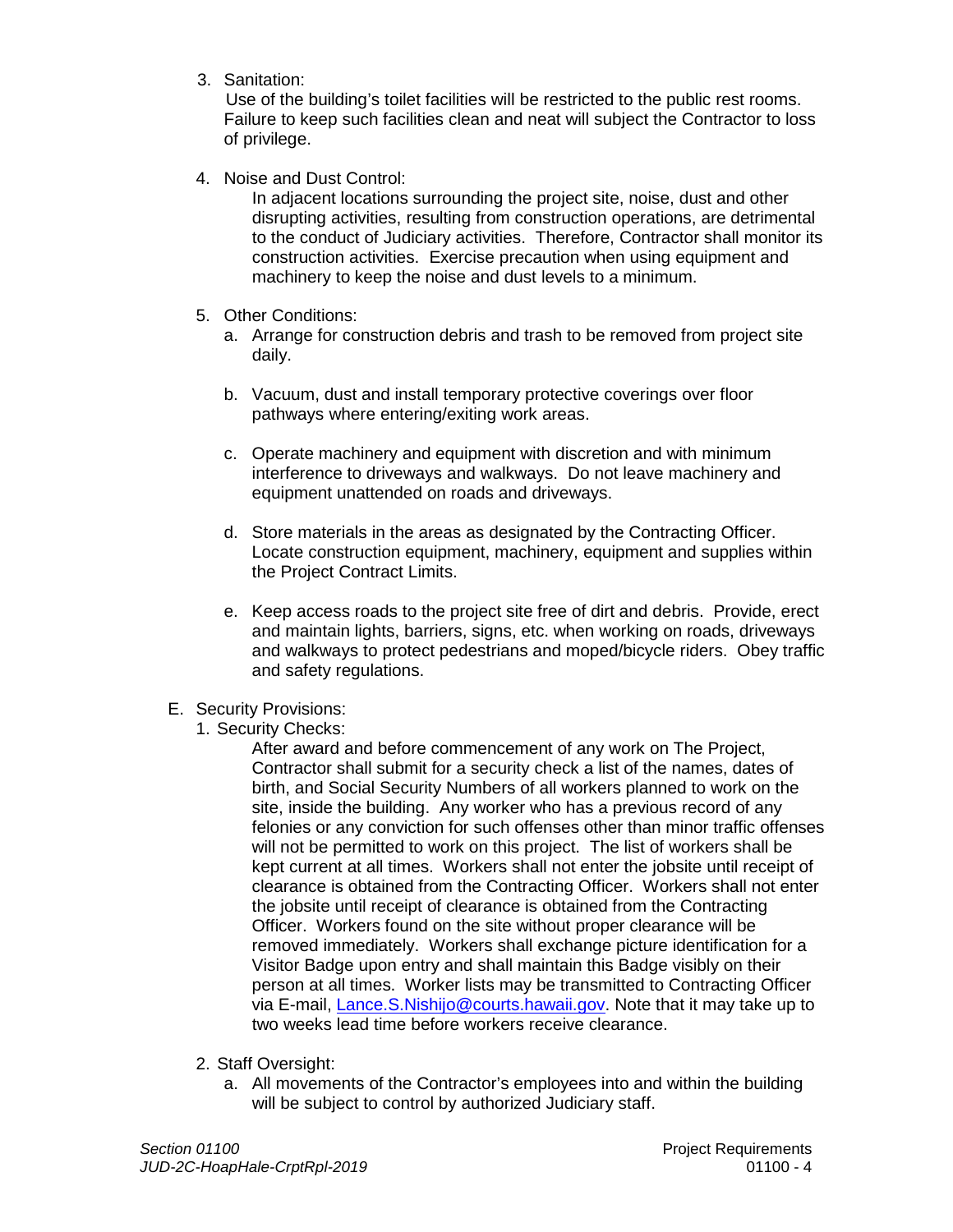- b. When work is performed outside the normal operating hours of the User's operations, only a single entry to the building will be permitted and an authorized Judiciary employee shall be stationed at this entrance throughout the period that it is open. All construction workers must remain in line-of-sight of an authorized Judiciary employee. Workers moving from on work area to another must be accompanied by an authorized Judiciary employee. The Contractor shall be restricted to the area of construction and shall at no time enter other areas unless granted permission by the authorized Judiciary employee.
- 3. Tool, Material and Equipment Controls:
	- a. Material and equipment shall be brought into the work area through entrance as approved by those in authority and shall be carried to and stored in limited areas as approved. Introduction or possession of weapons, narcotics, alcoholic beverages, or contraband to the project site is prohibited.
	- b. Explosives, explosive devices or any equipment associated with a system that could be used as an explosive shall not be allowed.
- 4. Exterior Openings, Scaffolding, Ladders, Temporary Enclosures, Staging, Lifting and Safety Devices:

Ensure that there are no openings in the walls/windows, roofs/doors of the building where unlawful entry in the building is possible. All exterior openings which have been opened for construction shall be securely closed at the end of the Contractor's workday, unless otherwise directed by the Judiciary. Scaffolding, ladders and other equipment used for vertical access may remain but must be properly secured to prevent unauthorized access at the end of each day's work provided that pedestrian access is not obstructed.

# **1.06 WORK UNDER OTHER CONTRACTS**

- A. Cooperation with Other Work: Not applicable
- **1.07 STATE-FURNISHED PRODUCTS** Not applicable.
- **1.09 MISCELLANEOUS PROVISIONS** Not applicable.
- **PART 2 - PRODUCTS (Not Used)**
- **PART 3 – EXECUTION (Not applicable)**

END OF SECTION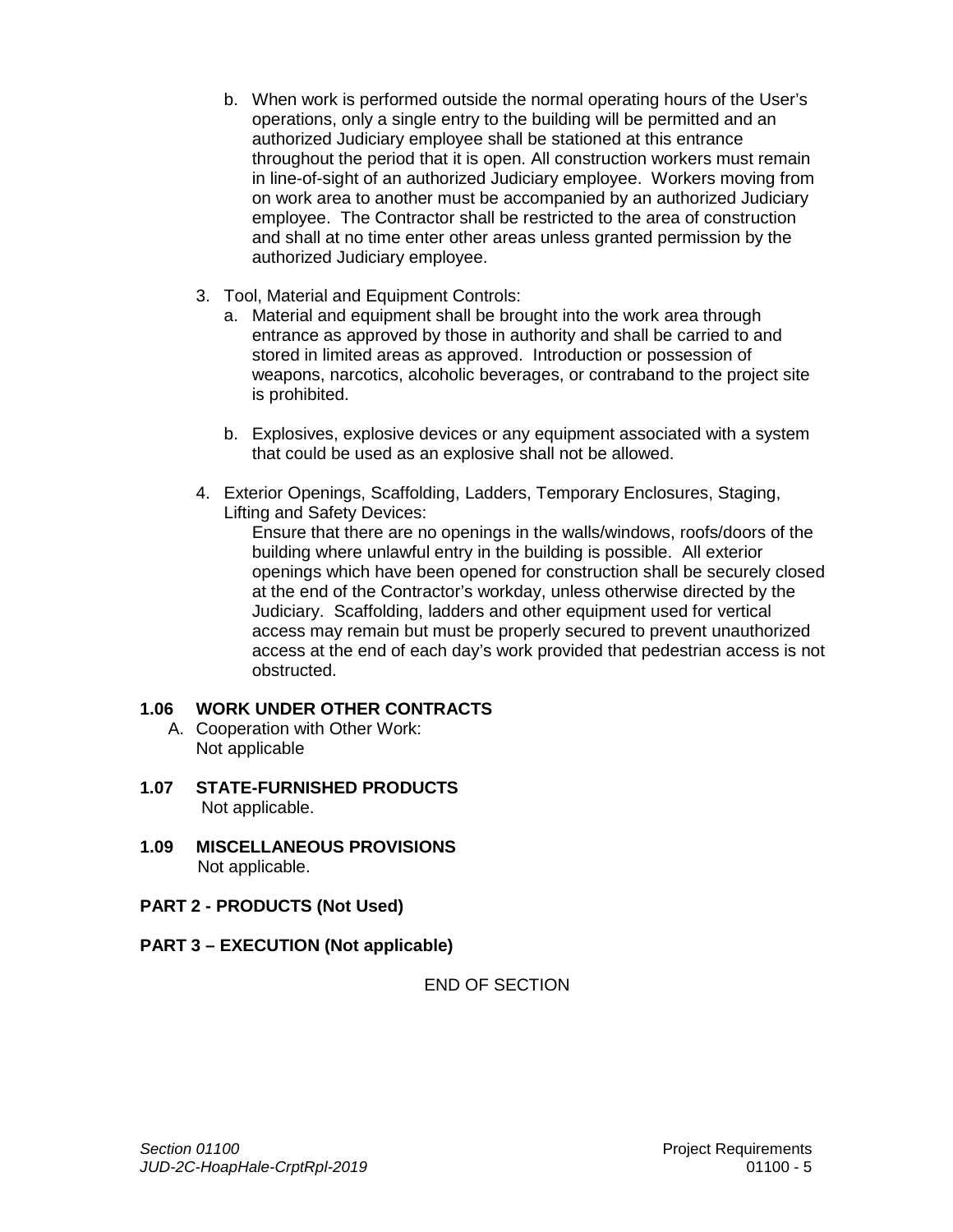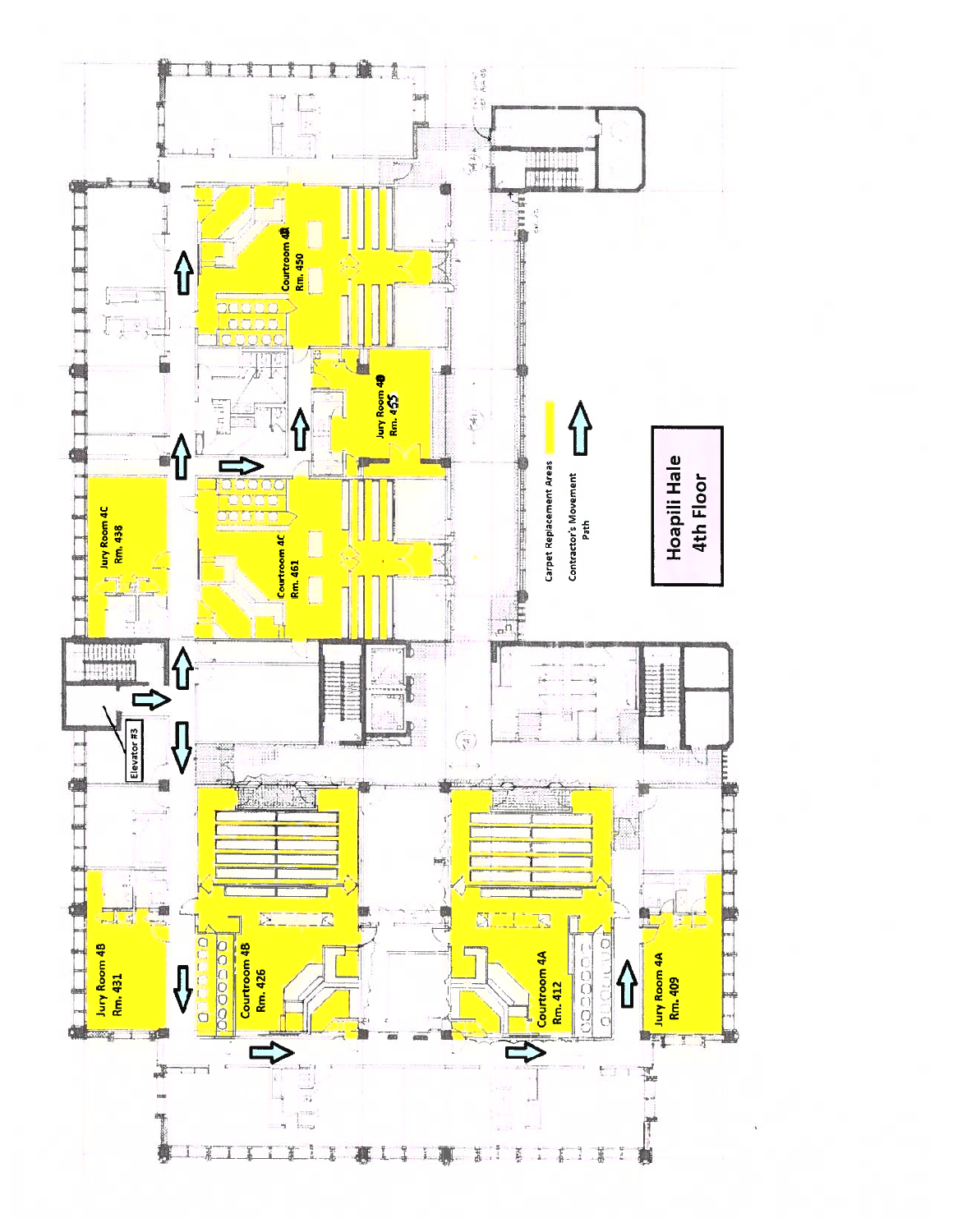